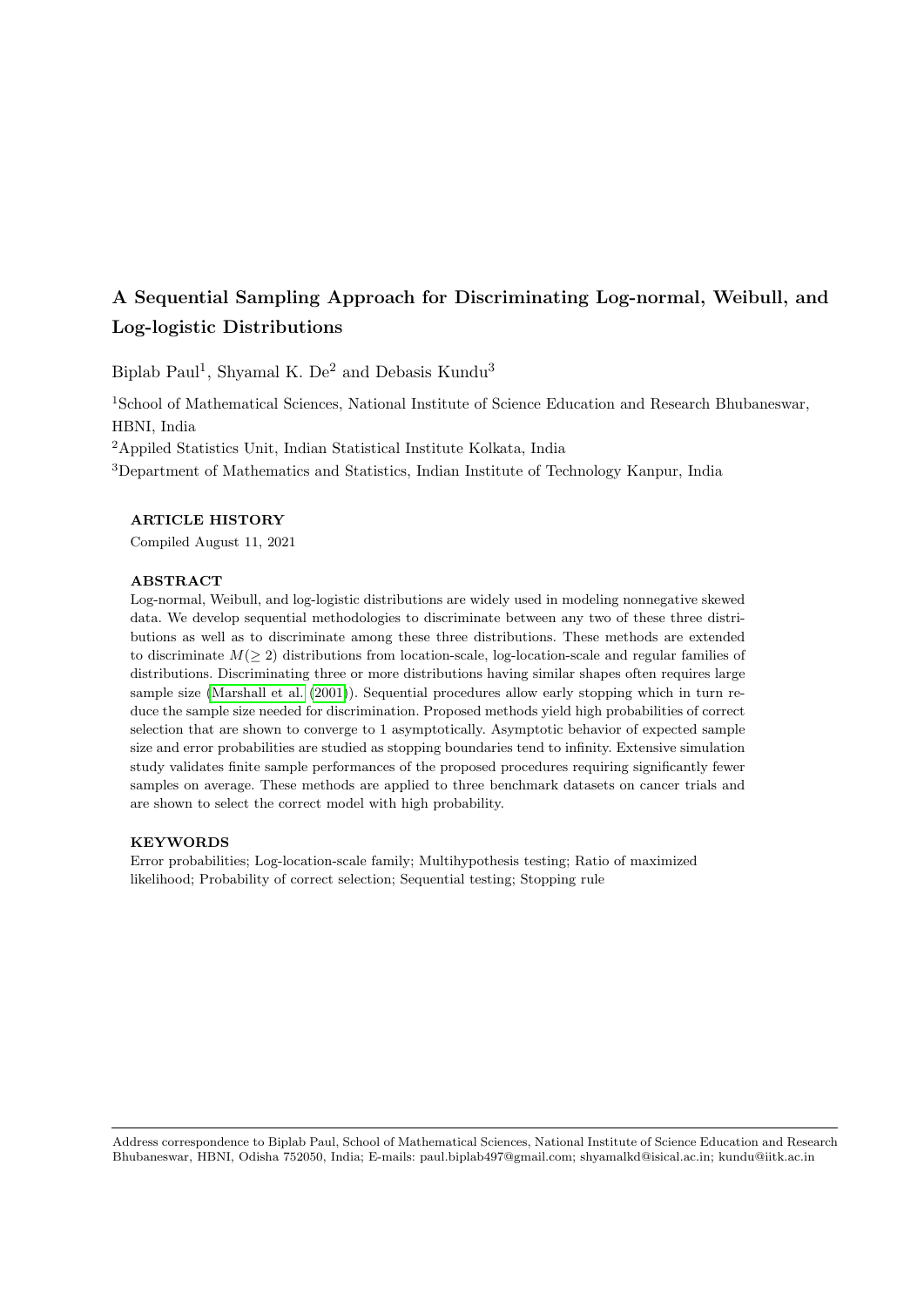## 1. Introduction

Log-normal, Weibull, and log-logistic distributions are frequently used in modeling nonnegative valued skewed data appearing in many branches of science such as medical science, reliability theory, environmental studies, hydrology, economics, among others. See, for example, [Dey and](#page-27-1) [Kundu](#page-27-1) [\(2009b\)](#page-27-1), [Lee and Wang](#page-27-2) [\(2003\)](#page-27-2), [Overduin](#page-28-0) [\(2004\)](#page-28-0) and [Tai et al.](#page-28-1) [\(2003\)](#page-28-1). For parameters  $\sigma > 0$ ,  $\eta > 0$ ,  $\gamma > 0$ ,  $\theta > 0$ ,  $\xi > 0$  and  $\lambda > 0$ , let us denote the log-normal, Weibull, and log-logistic distributions as  $LN(\sigma, \eta)$ ,  $WE(\gamma, \theta)$ , and  $LL(\xi, \lambda)$  respectively. The probability density functions (PDF) of log-normal, Weibull, and log-logistic distributions are given as:

Log-normal: 
$$
f_{LN}(x; \sigma, \eta) = \frac{1}{\sigma x \sqrt{2\pi}} e^{-\frac{1}{2\sigma^2} (\ln x - \ln \eta)^2} \mathbb{1}_{\{x > 0\}}
$$
 (1)

Weibull: 
$$
f_{WE}(x; \gamma, \theta) = \gamma \theta^{\gamma} x^{\gamma - 1} e^{-(\theta x)^{\gamma}} 1\!\!1_{\{x > 0\}}
$$
 (2)

Log-logistic: 
$$
f_{LL}(x;\xi,\lambda) = \frac{1}{\lambda x} \frac{e^{(\ln x - \ln \xi)/\lambda}}{\left\{1 + e^{(\ln x - \ln \xi)/\lambda}\right\}^2} \mathbb{1}_{\{x > 0\}}
$$
(3)

respectively. Even though shapes of these distributions are different in general, interestingly, for certain parameter values, PDFs of these distributions can have very similar shapes making it difficult to distinguish between their corresponding distributions. Figure [1a,](#page-2-0) illustrates such a case where cumulative distribution functions (CDF) of  $LN(0.45, 1.50)$ ,  $WE(1.67, 0.55)$ , and  $LL(1.60, 0.30)$  distributions are very close to each other. Although, shapes of these distributions are quite similar, hazard functions corresponding to these distributions may be very different (see Figure [1b\)](#page-2-1) which was also observed in Figure 2 of [Raqab et al.](#page-28-2) [\(2018\)](#page-28-2). Moreover, even though Figure [1a](#page-2-0) shows remarkable similarity in shapes of CDFs, tail parts of these probability distributions may be different. Table [1](#page-1-0) presents the lower  $1^{st}$  and  $99^{th}$  percentiles of these three distributions.

|                      | LN(0.45, 1.50) | WE(1.67, 0.55)   LL(1.60, 0.30) |        |
|----------------------|----------------|---------------------------------|--------|
| $1^{st}$ percentile  | 0.5265         | 0.1157                          | 0.4031 |
| $99^{th}$ percentile | 4.2730         | 4.5372                          | 6.3505 |

<span id="page-1-0"></span>Table 1.:  $1^{st}$  and  $99^{th}$  percentiles of  $LN(0.45, 1.50)$ ,  $WE(1.67, 0.55)$  and  $LL(1.60, 0.30)$ .

In this article, we are interested in the following question. If the observed data is known to come from log-normal or Weibull or log-logistic distribution, how can we identify the most appropriate distribution that would fit the data best? Correct identification of a probability distribution including its tail parts is crucial as model misspecification may lead to incorrect inference about hazard function or percentile points or miscalculation of p-values that depend on tail parts of a distribution.

Correct model selection from two competing distributions becomes difficult when the distributions have similar shapes and available sample size is small. The problem becomes even more challenging when the correct model is to be selected from three or more similar shaped distributions and available sample size is not large enough. The problem of testing whether some given observations follow a particular distribution is a classical problem. [Cox](#page-27-3) [\(1961\)](#page-27-3) and [Cox](#page-27-4) [\(1962\)](#page-27-4) first considered this problem and developed a testing procedure for two non-nested families. Many authors including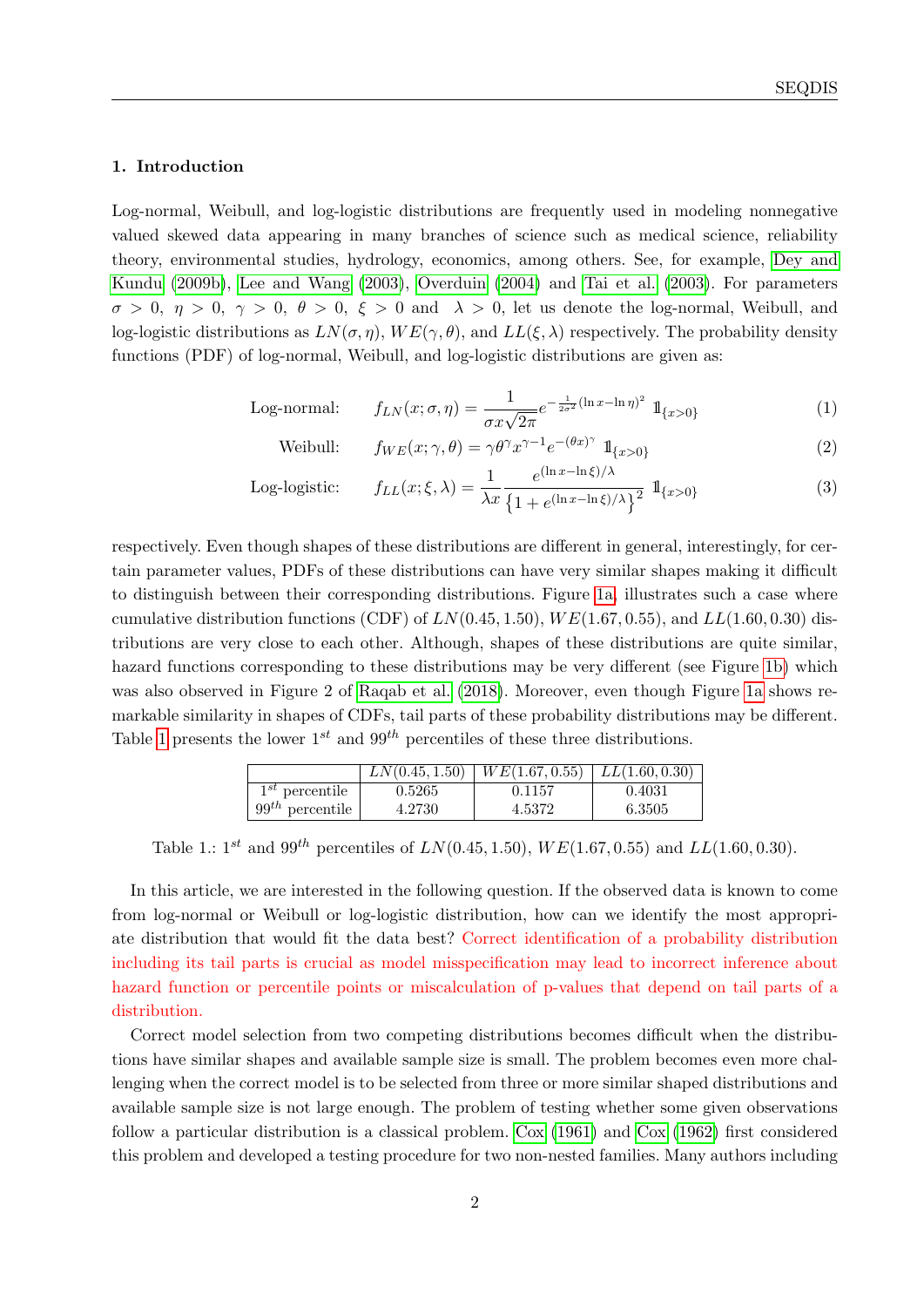<span id="page-2-0"></span>

<span id="page-2-1"></span>Figure 1.: CDF and hazard function plot of  $LN(0.45, 1.50)$ ,  $WE(1.67, 0.55)$ , and  $LL(1.60, 0.30)$ .

[Marshall et al.](#page-27-0) [\(2001\)](#page-27-0), [Dey and Kundu](#page-27-5) [\(2009a\)](#page-27-5) and [Raqab et al.](#page-28-2) [\(2018\)](#page-28-2) discussed the challenges of discriminating three (or more) distributions. For instance, in the context of discriminating gamma, Weibull, log-normal and geometric extreme exponential distributions using maximized likelihood ratio (MLR) criteria, [Marshall et al.](#page-27-0) [\(2001\)](#page-27-0) shows in Figures 1-6 that the probability of correct selection (PCS) may be unexpectedly low for moderate (for even as large as 400) sample sizes. Similar challenges have also been reported by [Raqab et al.](#page-28-2) [\(2018\)](#page-28-2) for discriminating Weibull, log-normal and log-logistic distributions and [Dey and Kundu](#page-27-5) [\(2009a\)](#page-27-5) for discriminating Weibull, log-normal and generalized exponential distributions. This paper makes a modest attempt to overcome some of these issues by adopting a sequential sampling approach that allows early stopping, and thus, allows to have less average sample size without sacrificing PCS.

Although the proposed methodologies are mainly discussed in the context of discriminating Weibull, log-normal and log-logistic distributions, these sequential procedures can easily be adopted to other distributions. In particular, we extend the proposed methodologies for discriminating  $M(\geq 2)$  number of distributions that belong to either location-scale family or log-location-scale family of distributions. Note that Weibull, log-normal and log-logistic distributions are important members of log-location-scale family and are commonly used in reliability analysis and lifetime studies. We can also extend the proposed methods for discriminating  $M(\geq 2)$  distributions that satisfy certain regularity conditions [\(Lehmann and Casella](#page-27-6) [\(2006\)](#page-27-6) page 441) needed for consistency of maximum likelihood estimators. We discuss such generalizations in section [6.](#page-20-0)

The literature on discrimination of two or more populations are well developed when the sample size is fixed, hereafter referred as fixed-sample-size procedures. Some notable fixed-sample-size discrimination procedures are given in [Cox](#page-27-3) [\(1961\)](#page-27-3), [Cox](#page-27-4) [\(1962\)](#page-27-4), [Marshall et al.](#page-27-0) [\(2001\)](#page-27-0), [Gupta and](#page-27-7) [Kundu](#page-27-7) [\(2003\)](#page-27-7), [Gupta and Kundu](#page-27-8) [\(2004\)](#page-27-8), [Kundu and Manglick](#page-27-9) [\(2004\)](#page-27-9), [Dey and Kundu](#page-27-5) [\(2009a\)](#page-27-5),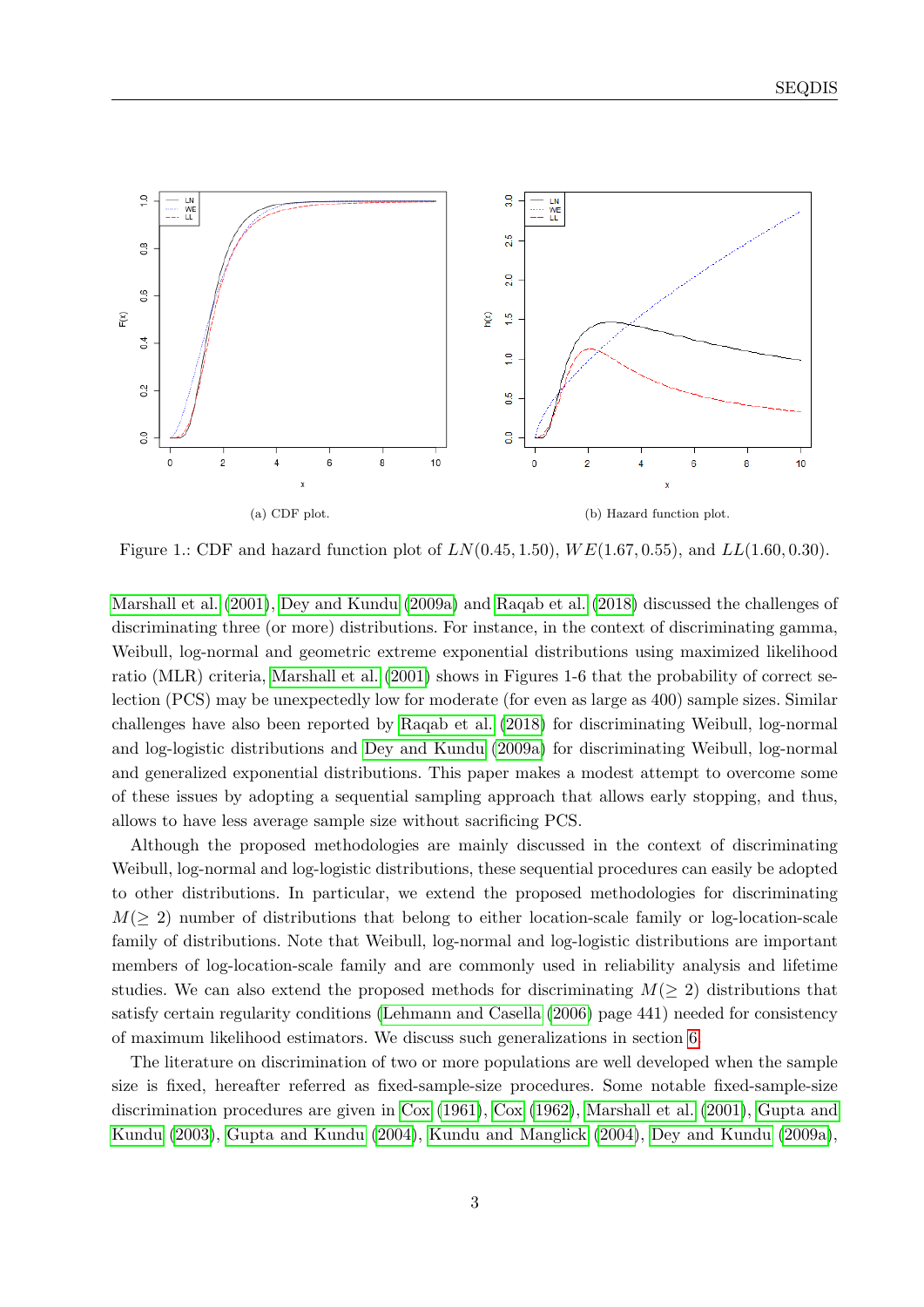[Dey and Kundu](#page-27-1) [\(2009b\)](#page-27-1), [Raqab](#page-28-3) [\(2013\)](#page-28-3), [Elsherpieny et al.](#page-27-10) [\(2013\)](#page-27-10), [Raqab et al.](#page-28-2) [\(2018\)](#page-28-2), among others. To the best of our knowledge, methodologies are yet to be developed when the data is observed sequentially.

The contribution of this article is as follows:

(1) We develop discrimination procedures when observations are collected sequentially or in groups. Fixed-sample-size procedures can be considered as a special case of sequential procedures, and hence, our methods extend the ideas of fixed-sample-size methods to the sequential domain. Unlike fixed-sample-size procedures, sequential sampling offers an additional flexibility that, in each step, it can decide whether to stop or to continue sampling according to some prefixed boundaries. One of the competing populations is selected at stopping once enough evidence is accrued in its favor.

(2) One of the significant contributions and the reason behind choosing this sequential procedure is to illustrate huge savings in the average sample size without sacrificing the probability of correct selection. Particularly, in many applications in reliability, the observations are costly (see [Lawless](#page-27-11) [\(1982\)](#page-27-11), [Smith and Naylor](#page-28-4) [\(1987\)](#page-28-4), [Fuller et al.](#page-27-12) [\(1994\)](#page-27-12), [Proschan](#page-28-5) [\(2000\)](#page-28-5), [Lee and Wang](#page-27-2) [\(2003\)](#page-27-2), [An](#page-26-0)[dersen et al.](#page-26-0) [\(2012\)](#page-26-0), [Overduin](#page-28-0) [\(2004\)](#page-28-0), etc.). In those experiments, even a small amount of reduction of sample size can save experimental cost significantly which in turn can reduce production cost. Tables 2-5 show that savings in the average sample sizes are mostly quite significant, ranging from roughly 12% to 70%. Moreover, Section [4](#page-12-0) provides some recommendations on selecting stopping boundaries (see Figure [3a\)](#page-17-0) to ensure high PCS of the proposed sequential methods.

(3) We establish the following theoretical properties of the proposed methodologies, namely (i) sequential sampling is shown to stop in finite time, (ii) PCS is shown to converge to unity as stopping boundaries tend to infinity, (iii) asymptotic behavior of stopping times and expected stopping times are studied, (iv) probabilities of type I and type II errors are shown to converge to zero in the context of discriminating two distributions.

The paper is organized as follows. Section [2](#page-3-0) develops sequential procedures to discriminate between two populations, namely log-normal and Weibull, log-normal and log-logistic, and Weibull and log-logistic. Section [3](#page-9-0) develops sequential methods to discriminate between three populations, namely log-normal, Weibull, and log-logistic. Simulation results are presented in Section [4](#page-12-0) validating the effectiveness of the proposed procedures. Three benchmark datasets on survival times of patients suffering from cancer are analyzed in Section [5.](#page-16-0) In Section [6,](#page-20-0) we discuss a general sequential procedure for discriminating  $M(> 1)$  number of distributions from location-scale, log-location-scale or regular family of distributions. Finally, we provide some concluding remarks and future research directions in Section [7.](#page-23-0)

#### <span id="page-3-0"></span>2. Discriminating Between Two Distributions

This section describes sequential procedures for discriminating between two competing populations. Three cases of discrimination are considered, namely between log-normal and Weibull, Weibull and log-logistic, and log-logistic and log-normal.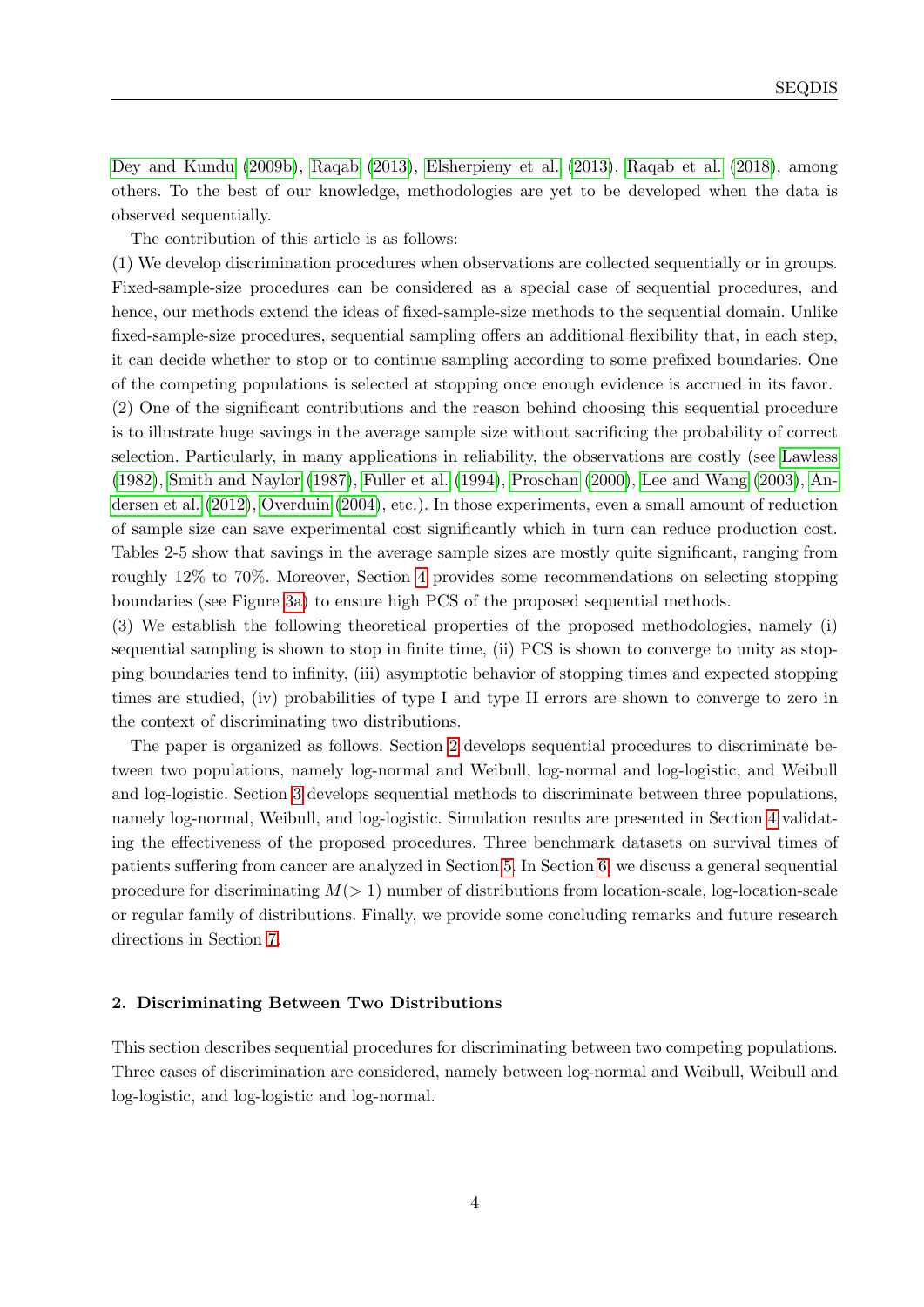### <span id="page-4-1"></span>2.1. Discriminating Log-normal and Weibull Distributions

Consider a sequence of independent and identically distributed (i.i.d.) random variables  $X_1, X_2, \ldots$ that are known to be observed from either log-normal or Weibull distribution. As the data  $X_1, X_2, \ldots$  is observed sequentially, our interest is to determine the distribution from which the sequence is actually observed. This problem can be formulated as a hypothesis testing problem where the null hypothesis  $H_0^{(1)}$  $\chi_0^{(1)}$  :  $X_1, X_2, \ldots \sim WE(\gamma, \theta)$  is tested against the alternative  $H_A^{(1)}$  $A^{(1)}$ :  $X_1, X_2, \ldots \sim LN(\sigma, \eta).$ 

For testing two simple hypotheses, [Wald](#page-28-6) [\(1945\)](#page-28-6) introduced the celebrated sequential probability ratio test (SPRT) based on likelihood ratios (LR). Unfortunately,  $H_0^{(1)}$  $_{0}^{(1)}$  and  $H_A^{(1)}$  $A^{(1)}$  are not simple as the parameters  $\gamma$ ,  $\theta$ ,  $\sigma$  and  $\eta$  are unknown. For testing two composite hypotheses sequentially, a popular approach is to replace LR with generalized likelihood ratio statistic where unknown parameters are replaced by its maximum likelihood estimators (MLE). This approach, typically known as generalized sequential likelihood ratio test (GSLRT), is adaptive and considered by many authors (see, e.g., [Schwarz](#page-28-7) [\(1962\)](#page-28-7), [Lai](#page-27-13) [\(1988\)](#page-27-13), [Tartakovsky](#page-28-8) [\(2014\)](#page-28-8)). We adopt the idea of GSLRT in the context of discriminating between two distributions.

## Sequential Discrimination Method and Related Results

The proposed discrimination method is based on the logarithm of ratio of maximized likelihood (RML) defined as

<span id="page-4-0"></span>
$$
\Lambda_n^{(1)} = \ln\left(\frac{\prod_{i=1}^n f_{LN}(X_i; \hat{\sigma}_n, \hat{\eta}_n)}{\prod_{i=1}^n f_{WE}(X_i; \hat{\gamma}_n, \hat{\theta}_n)}\right),\tag{4}
$$

where  $\widehat{\sigma}_n, \widehat{\eta}_n, \widehat{\gamma}_n, \widehat{\theta}_n$  are MLEs of  $\sigma, \eta, \gamma, \theta$  respectively based on  $X_1, \ldots, X_n$ . Fix some pilot sample size  $k(> 1)$  and boundaries  $b < 0 < a$ . The purely sequential procedure for testing  $H_0^{(1)}$  $0^{(1)}$  against  $H^{(2)}_A$  $\mathcal{A}^{(2)}$  is as follows:

**Stage 0:** Draw i.i.d. samples  $X_1, \ldots, X_k$  and compute  $\Lambda_k^{(1)}$  defined in [\(4\)](#page-4-0). Stop sampling if  $\Lambda_k^{(1)} \ge a$ or  $\Lambda_k^{(1)} \leq b$ . Else, proceed to the next stage.

**Stage 1:** Collect one more observation  $X_{k+1}$  independent of  $X_1, \ldots, X_k$  and compute  $\Lambda_{k+1}^{(1)}$  based on  $X_1, \ldots, X_{k+1}$ . Stop sampling if  $\Lambda_{k+1}^{(1)} \ge a$  or  $\Lambda_{k+1}^{(1)} \le b$ . Else, proceed to the next stage. We continue sampling until a stopping criteria is reached, i.e., until

<span id="page-4-2"></span>
$$
T_1 = \inf\{n \ge k : \Lambda_n^{(1)} \notin (b, a)\}.
$$
 (5)

At stopping time  $T_1$ , a decision is made whether to accept or reject  $H_0^{(1)}$  $\lambda_0^{(1)}$  as follows. If  $\Lambda_{T_1}^{(1)} \ge a$ , then reject  $H_0^{(1)}$  $\mathcal{O}_{\alpha}^{(1)}$ , i.e., conclude that the observed data sequence is coming from log-normal distribution and if  $\Lambda_{T_1}^{(1)} \leq b$ , accept  $H_0^{(1)}$  $\mathcal{O}_0^{(1)}$ , i.e., conclude that the data sequence is from Weibull distribution.

Three types of stopping boundaries  $(b, a)$  such that  $b < 0 < a$  are considered in this article. [Wald](#page-28-6) [\(1945\)](#page-28-6) provides the SPRT stopping boundaries  $\left(b_w = \ln\left(\frac{\beta}{1-\beta}\right)\right)$  $\frac{\beta}{1-\alpha}$ ,  $a_w = \ln\left(\frac{1-\beta}{\alpha}\right)$  $\left(\frac{-\beta}{\alpha}\right)$  where  $0 < \alpha < 1$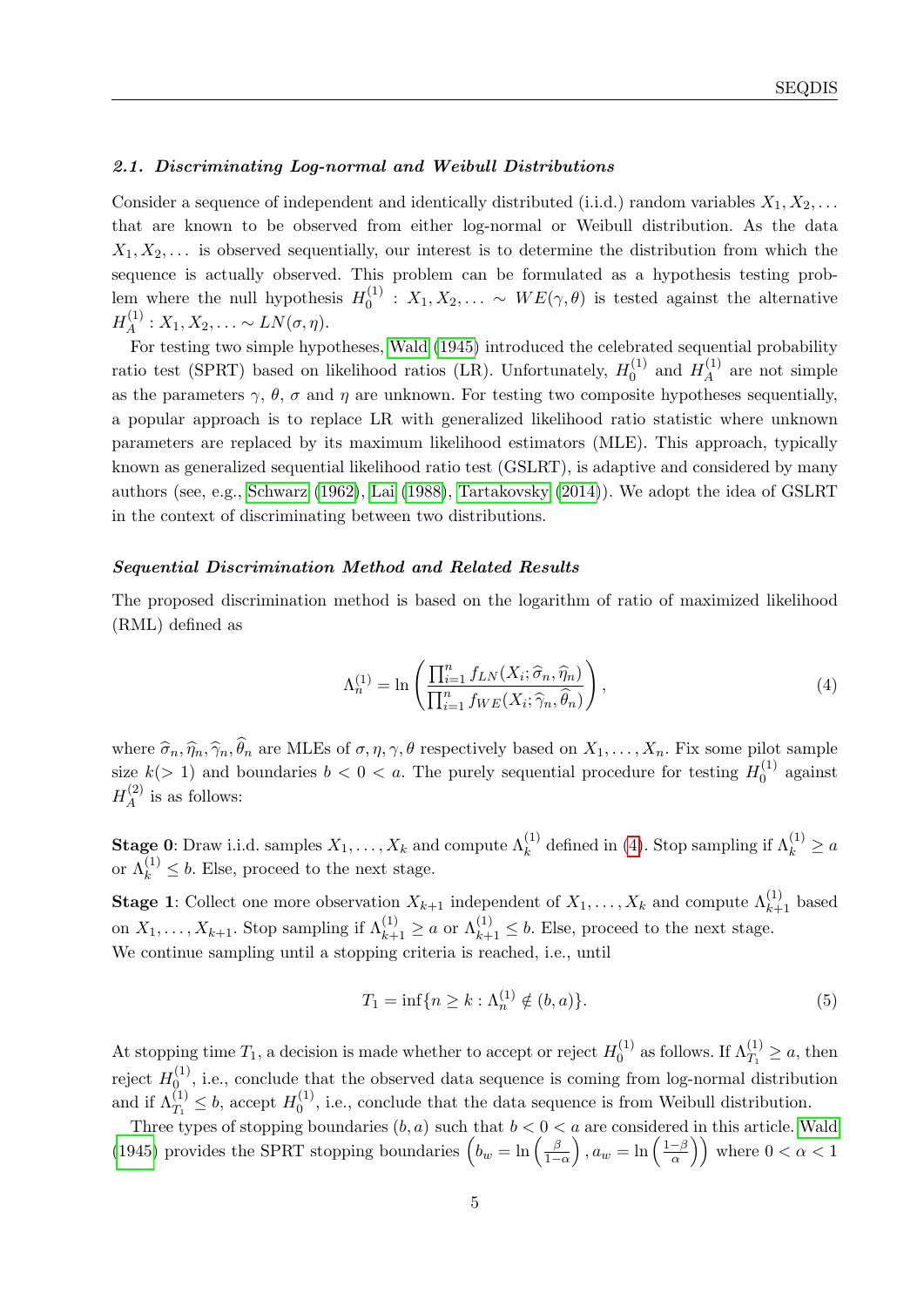and  $0 < \beta < 1$  are some prefixed levels at which probabilities of type I and type II errors are to be controlled respectively. These boundaries are shown to be optimal in the sense of requiring the least expected sample size among all simple versus simple test procedures that control both type I and type II error rates at some specified levels [\(Wald and Wolfowitz](#page-28-9) [\(1948\)](#page-28-9)). Even though the hypotheses  $H_0^{(1)}$  $_{0}^{(1)}$  and  $H_A^{(1)}$  $A_A^{(1)}$  are not simple, we consider this popular choice of boundaries and hope to benefit from the optimality properties of SPRT. A mathematical proof that these boundaries control probabilities of type I and type II errors at levels  $\alpha$  and  $\beta$  respectively for finite sample remains an open problem (see, e.g., [Tartakovsky](#page-28-8) [\(2014\)](#page-28-8)).

A slightly more conservative choice of stopping boundaries  $(b_c = \ln \beta, a_c = -\ln \alpha)$ , derived from Wald's boundaries, is also considered in this article. The third type of stopping boundaries  $(b_s, a_s)$ are obtained from Monte Carlo simulation and are chosen in each case to ensure that the probability of correct selection attains certain prefixed value. See Remark [3](#page-21-0) for details.

<span id="page-5-0"></span>**Remark 1.** If observed data sequence  $\{X_1, X_2, \ldots\}$  is from log-normal or Weibull or log-logistic distribution, then corresponding distribution of  $Y_i = \ln X_i$  is normal or extreme-value or logistic distribution that belong to location-scale family. [Dumonceaux and Antle](#page-27-14) [\(1973\)](#page-27-14) and [Dumonceaux et al.](#page-27-15) [\(1973\)](#page-27-15), showed that the distribution of RML for two location-scale family distributions does not depend on unknown parameter values. Therefore, the distribution of  $\Lambda_n^{(1)}$  is same for all  $(\sigma, \eta, \gamma, \theta)$  if the data follow  $LN(\sigma, \eta)$  or  $WE(\gamma, \theta)$ . This is particularly helpful in designing stopping boundaries  $(b_s, a_s)$  from Monte Carlo simulation.

We remark that the stopping variable  $T_1$  is a Markov stopping time and it is also proper. This is a very desirable property of any sequential procedure as it ensures that sampling will stop in finite time.

<span id="page-5-1"></span>**Lemma 1.** The stopping time  $T_1$  is proper, i.e.,  $P(T_1 < \infty) = 1$  under both  $H_0$  and  $H_A$ .

Proof. see Appendix.

 $\Box$ 

| Algorithm 1 Discrimination procedure between two distributions                                           |
|----------------------------------------------------------------------------------------------------------|
| 1. Start with a sample of fixed size $k (> 1)$ , fixed upper boundary $a > 0$ and lower boundary $b < 0$ |
| and set $j = 0$ .                                                                                        |
| 2: while $j < 1$ do                                                                                      |
| Calculate the logarithm of RML, $\Lambda_k^{(i)}$ , as in (4) or (6) or (8).<br>3:                       |
| if $\Lambda_k^{(i)} \ge a$ or $\Lambda_k^{(i)} \le b$ then<br>4:                                         |
| Stop sampling.<br>5:                                                                                     |
| else<br>6:                                                                                               |
| Draw one observation and augment with the existing samples.<br>7:                                        |
| end if<br>8:                                                                                             |

9: end while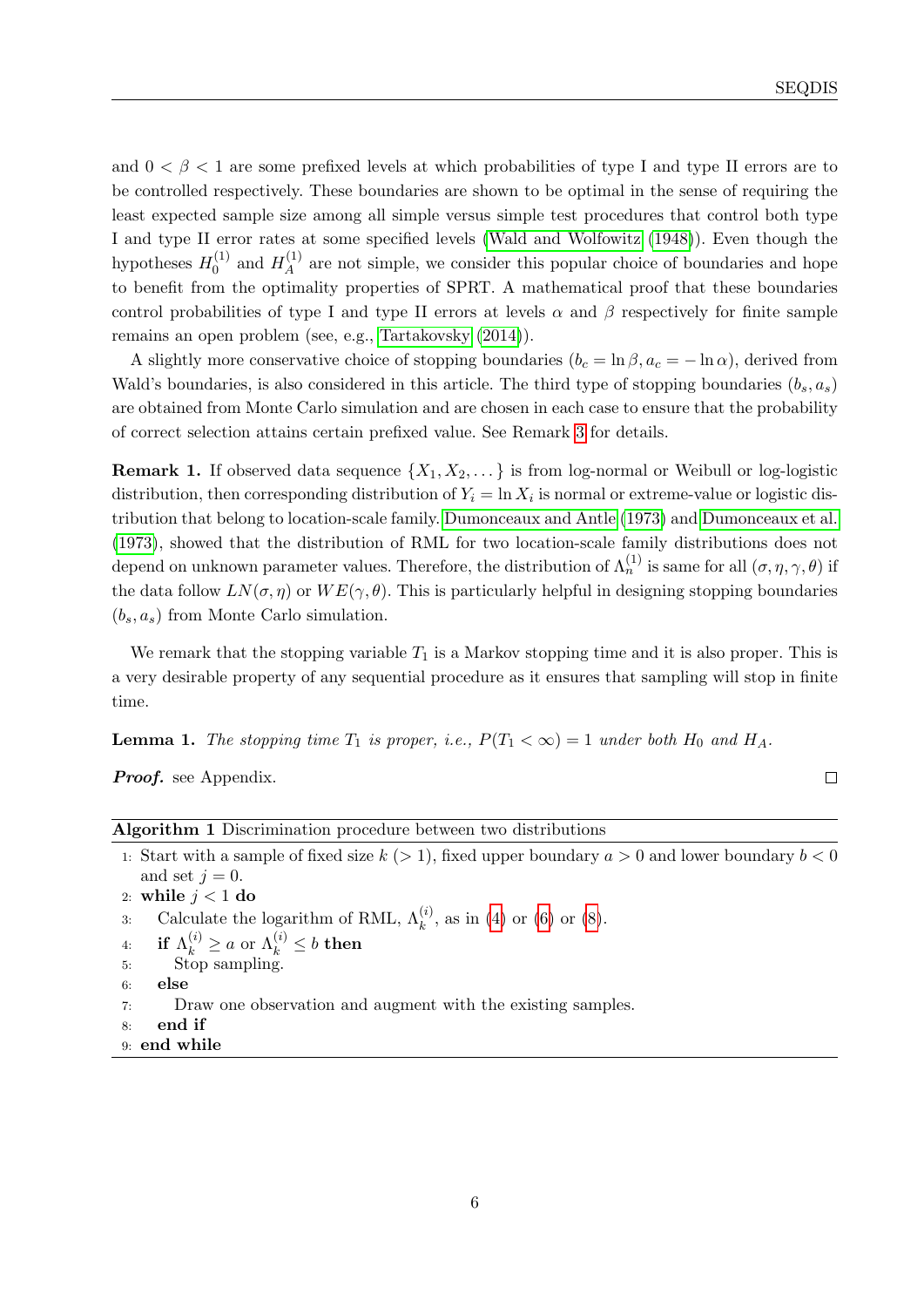## Asymptotic Properties

Asymptotic behavior of error probabilities and expected sample size of Wald's SPRT are studied in [Berk](#page-27-16) [\(1973\)](#page-27-16). Below, we establish asymptotic properties of the proposed sequential method for selecting the correct model from log-normal and Weibull.

From Lemma 1 and 2 of [Kundu and Manglick](#page-27-9) [\(2004\)](#page-27-9)  $\hat{\sigma}_n \xrightarrow{a.s.} \sigma$ ,  $\hat{\eta}_n \xrightarrow{a.s.} \gamma$ ,  $\hat{\gamma}_n \xrightarrow{a.s.} \tilde{\gamma}$  and  $\hat{\sigma}_n \xrightarrow{a.s.} \tilde{\sigma}$  $\widehat{\theta}_n \stackrel{a.s.}{\longrightarrow} \tilde{\theta}$  where  $E_{H_A^{(1)}}[\ln f_{LN}(X;\sigma,\eta)] = \max_{\bar{\sigma},\bar{\eta}} E_{H_A^{(1)}}[\ln f_{LN}(X;\bar{\sigma},\bar{\eta})]$  and  $E_{H_A^{(1)}}[\ln f_{WE}(X;\tilde{\gamma},\tilde{\theta})] =$  $\max_{\bar{\gamma}, \bar{\theta}} E_{H_A^{(1)}}[\ln f_{WE}(X; \bar{\gamma}, \bar{\theta})]$  under the assumption that  $H_A^{(1)}$  $H_A^{(1)}$  is true. When  $H_0^{(1)}$  $\widehat{\sigma}_0^{(1)}$  is true,  $\widehat{\sigma}_n \xrightarrow{a.s.} \widetilde{\sigma}$ ,  $\widehat{\eta}_n \xrightarrow{a.s.} \widehat{\eta}, \ \widehat{\gamma}_n \xrightarrow{a.s.} \gamma$  and  $\widehat{\theta}_n \xrightarrow{a.s.} \theta$  where  $E_{H_0^{(1)}}[\ln f_{LN}(X;\tilde{\sigma},\tilde{\eta})] = \max_{\bar{\sigma},\bar{\eta}} E_{H_0^{(1)}}[\ln f_{LN}(X;\bar{\sigma},\bar{\eta})]$  and  $E_{H_0^{(1)}}\left[\ln f_{WE}(X;\gamma,\theta)\right] = \max_{\bar{\gamma},\bar{\theta}} E_{H_0^{(1)}}\left[\ln f_{WE}(X;\bar{\gamma},\bar{\theta})\right]$ . The above results can also be derived from Theorem 1 of [White](#page-28-10) [\(1982\)](#page-28-10).

<span id="page-6-1"></span>**Lemma 2.** Let 
$$
\mu_{LN} = E_{H_A^{(1)}} \Big[ \ln \Big( \frac{f_{LN}(X;\sigma,\eta)}{f_{WE}(X;\tilde{\gamma},\tilde{\theta})} \Big) \Big]
$$
,  $\mu_{WE} = E_{H_0^{(1)}} \Big[ \ln \Big( \frac{f_{LN}(X;\tilde{\sigma},\tilde{\eta})}{f_{WE}(X;\tilde{\gamma},\tilde{\theta})} \Big) \Big]$ . Then  
\n(i)  $\frac{\Lambda_n^{(1)}}{n} \xrightarrow{a.s.} \mu_{LN}$  when  $H_A^{(1)}$  is true and  $\frac{\Lambda_n^{(1)}}{n} \xrightarrow{a.s.} \mu_{WE}$  when  $H_0^{(1)}$  is true  $n \to \infty$ .  
\n(ii)  $\Lambda_n^{(1)} \xrightarrow{a.s.} \infty$  when  $H_A^{(1)}$  is true and  $\Lambda_n^{(1)} \xrightarrow{a.s.} -\infty$  when  $H_0^{(1)}$  is true as  $n \to \infty$ .

Proof. see Appendix.

The following theorem shows that the error probabilities are asymptotically zero as stopping boundaries grow to infinity and also provides information about the asymptotic behavior of stopping time  $T_1$  and expected stopping time  $E[T_1]$  under both null and alternative hypotheses. Following result is obtained along the lines of [Berk](#page-27-16) [\(1973\)](#page-27-16).

<span id="page-6-0"></span>**Theorem 1.** (a) Suppose  $H_0^{(1)}$  $\int_0^{(1)}$  is true, i.e., data follows Weibull distribution. Then

(i)  $\lim_{a \to \infty} I(\Lambda_{T_1}^{(1)} \ge a) = \lim_{a \to \infty} P(\Lambda_{T_1}^{(1)} \ge a) = 0$  with probability 1.

(ii)  $\lim_{b \to -\infty} (\frac{T_1}{b}) = \frac{1}{\mu_{WE}}$  with probability 1 and  $\limsup_{b \to -\infty}$  $b \rightarrow -\infty$  $E\left[\frac{T_1}{b}\right] \leq \frac{1}{\mu_W}$  $\frac{1}{\mu_{WE}}$  .

(b) Suppose  $H_A^{(1)}$  $A_A^{(1)}$  is true, i.e., data follows log-normal distribution. Then

- (i)  $\lim_{b \to -\infty} I(\Lambda_{T_1}^{(1)} \le b) = \lim_{b \to -\infty} P(\Lambda_{T_1}^{(1)} \le b) = 0$  with probability 1.
- (ii)  $\lim_{a \to \infty} (\frac{T_1}{a}) = \frac{1}{\mu_{LN}}$  with probability 1 and  $\liminf_{a \to \infty} E\left[\frac{T_1}{a}\right] \ge \frac{1}{\mu_L}$  $\frac{1}{\mu_{LN}}$ .

## Proof. See Appendix.

The above theorem holds when either Wald boundaries  $\left(b_w = \ln\left(\frac{\beta}{1-\beta}\right)\right)$  $\frac{\beta}{1-\alpha}$ ,  $a_w = \ln\left(\frac{1-\beta}{\alpha}\right)$  $\left(\frac{-\beta}{\alpha}\right)$  or conservative Wald boundaries  $(b_c = \ln \beta, a_c = -\ln \alpha)$  are used and the prefixed levels from error probabilities  $\alpha, \beta \to 0$ . PCS is defined as the probability of accepting  $H_0^{(1)}$  $_0^{(1)}$  (or  $H_A^{(1)}$  $H_A^{(1)}$ ) when  $H_0^{(1)}$  $_{0}^{\left( 1\right) }$  (or  $H_A^{(1)}$  $A^{(1)}$  is true. As  $\delta := \min\{|b|, a\} \to \infty$ , an immediate conclusion from Theorem [1](#page-6-0) can be made as follows:

If 
$$
H_0^{(1)}
$$
 is true,  $PCS_\delta = P_{H_0^{(1)}}(select\ H_0^{(1)}) = 1 - P_{H_0^{(1)}}(\Lambda_{T_1}^{(1)} \ge a) \xrightarrow{a.s.} 1.$ 

 $\Box$ 

 $\Box$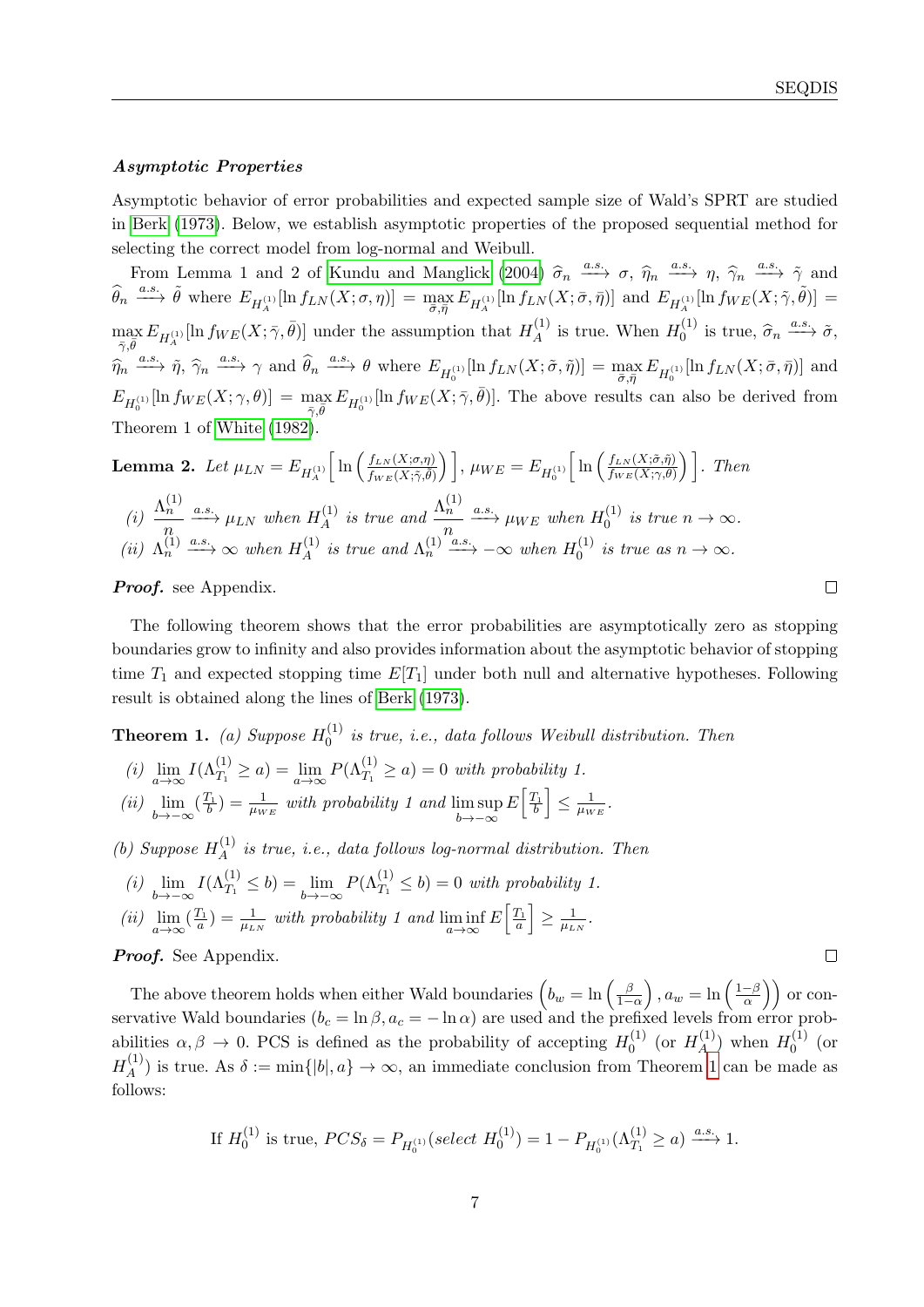Similar result holds when  $H_A^{(1)}$  $_A^{(1)}$  is true. Hence, Corollary [1](#page-7-1) follows.

<span id="page-7-1"></span>**Corollary 1.** Under both  $H_0^{(1)}$  $_0^{(1)}$  and  $H_A^{(1)}$  $A^{(1)}$ ,  $PCS_{\delta} \xrightarrow{a.s.} 1$  as  $\delta = \min\{|b|, a\} \to \infty$ .

## 2.2. Discriminating Weibull and Log-logistic Distributions

Suppose  $X_1, X_2, \ldots$  is an i.i.d. sequence of random variables from either Weibull or log-logistic distribution. As the data comes sequentially, we identify the correct distribution by testing

$$
H_0^{(2)}: X_1, X_2, \dots \sim LL(\xi, \lambda)
$$
 versus  $H_A^{(2)}: X_1, X_2, \dots \sim WE(\gamma, \theta)$ .

The test is based on the logarithm of RML

<span id="page-7-3"></span><span id="page-7-0"></span>
$$
\Lambda_n^{(2)} = \ln\left(\frac{\prod_{i=1}^n f_{WE}(X_i; \widehat{\gamma}_n, \widehat{\theta}_n)}{\prod_{i=1}^n f_{LL}(X_i; \widehat{\xi}_n, \widehat{\lambda}_n)}\right),\tag{6}
$$

where  $\widehat{\gamma}_n, \widehat{\theta}_n, \widehat{\xi}_n, \widehat{\lambda}_n$  are maximum likelihood estimators of  $\gamma, \theta, \xi, \lambda$  respectively based on n i.i.d. observations. The distribution of  $\Lambda_n^{(2)}$  does not depend on the model parameters by Remark [1.](#page-5-0) The sequential discrimination procedure for Weibull and log-logistic is same as that of the log-normal and Weibull distribution where only  $\Lambda_n^{(1)}$  is replaced by  $\Lambda_n^{(2)}$ . Here, sampling stops at time

$$
T_2 = \inf\{n \ge k : \Lambda_n^{(2)} \notin (b, a)\}\
$$
for some fixed  $a > 0$  and  $b < 0$ . (7)

In light of the arguments given in Lemma [1,](#page-5-1) we conclude that  $T_2$  is finite with probability 1 under both  $H_0^{(2)}$  $_{0}^{(2)}$  and  $H_{A}^{(2)}$  $\mathcal{A}^{(2)}$ .

#### Asymptotic Properties

If  $H_A^{(2)}$ <sup>(2)</sup> is true, following Lemma 1 and 2 of [Elsherpieny et al.](#page-27-10) [\(2013\)](#page-27-10), we have  $\hat{\gamma}_n \stackrel{a.s.}{\longrightarrow} \gamma$ ,  $\widehat{\theta}_n \xrightarrow{a.s.} \theta, \ \widehat{\xi}_n \xrightarrow{a.s.} \tilde{\xi} \text{ and } \widehat{\lambda}_n \xrightarrow{a.s.} \tilde{\lambda} \text{ where } E_{H_A^{(2)}}[\ln f_{WE}(X; \gamma, \theta)] = \max_{\overline{\gamma}, \overline{\theta}} E_{H_A^{(2)}}[\ln f_{WE}(X; \overline{\gamma}, \overline{\theta})]$ and  $E_{H_A^{(2)}}[\ln f_{LL}(X;\tilde{\xi},\tilde{\lambda})] = \max_{\bar{\xi},\bar{\lambda}} E_{H_A^{(2)}}[\ln f_{LL}(X;\bar{\xi},\bar{\lambda})].$  When  $H_0^{(2)}$  $\widetilde{\gamma}_0^{(2)}$  is true, we have  $\widehat{\gamma}_n \stackrel{a.s.}{\longrightarrow} \widetilde{\gamma}$ ,  $\widehat{\theta}_n \xrightarrow{a.s.} \widehat{\theta}, \widehat{\xi}_n \xrightarrow{a.s.} \xi \text{ and } \widehat{\lambda}_n \xrightarrow{a.s.} \lambda \text{ where } E_{H_0^{(2)}}[\ln f_{WE}(X; \tilde{\gamma}, \tilde{\theta})] = \max_{\bar{\gamma}, \bar{\theta}} E_{H_0^{(2)}}[\ln f_{WE}(X; \bar{\gamma}, \bar{\theta})] \text{ and }$  $E_{H_0^{(2)}}\left[\ln f_{LL}(X;\xi,\lambda)\right] = \max_{\bar{\xi},\bar{\lambda}} E_{H_0^{(2)}}\left[\ln f_{LL}(X;\bar{\xi},\bar{\lambda})\right].$ 

<span id="page-7-2"></span>**Theorem 2.** Let  $\mu_{WE} = E_{H_A^{(2)}}$  $\ln \left( \frac{f_{WE}(X;\gamma,\theta)}{f(X;\tilde{\gamma},\tilde{\gamma})} \right)$  $\left(\frac{f_{WE}(X;\gamma,\theta)}{f_{LL}(X;\tilde{\xi},\tilde{\lambda})}\right)$  and  $\mu_{LL}=E_{H_0^{(2)}}$  $\ln \left( \frac{f_{WE}(X;\tilde{\gamma},\tilde{\theta})}{f_{X,Y}(X;\xi)} \right)$  $\left. \frac{f_{WE}(X;\tilde{\gamma},\tilde{\theta})}{f_{LL}(X;\xi,\lambda)}\right)\Bigg]$  . (a) Assume  $H_0^{(2)}$  $\int_0^{(2)}$  is true, i.e., data follows log-logistic distribution. Then (i)  $\lim_{a \to \infty} I(\Lambda_{T_2}^{(2)} \ge a) = \lim_{a \to \infty} P(\Lambda_{T_2}^{(2)} \ge a) = 0$  with probability 1. (ii)  $\lim_{b \to -\infty} (\frac{T_2}{b}) = \frac{1}{\mu_{LL}}$  w.p. 1 and  $\limsup_{b \to -\infty}$  $b \rightarrow -\infty$  $E\left[\frac{T_2}{b}\right] \leq \frac{1}{\mu_L}$  $\frac{1}{\mu_{LL}}$  .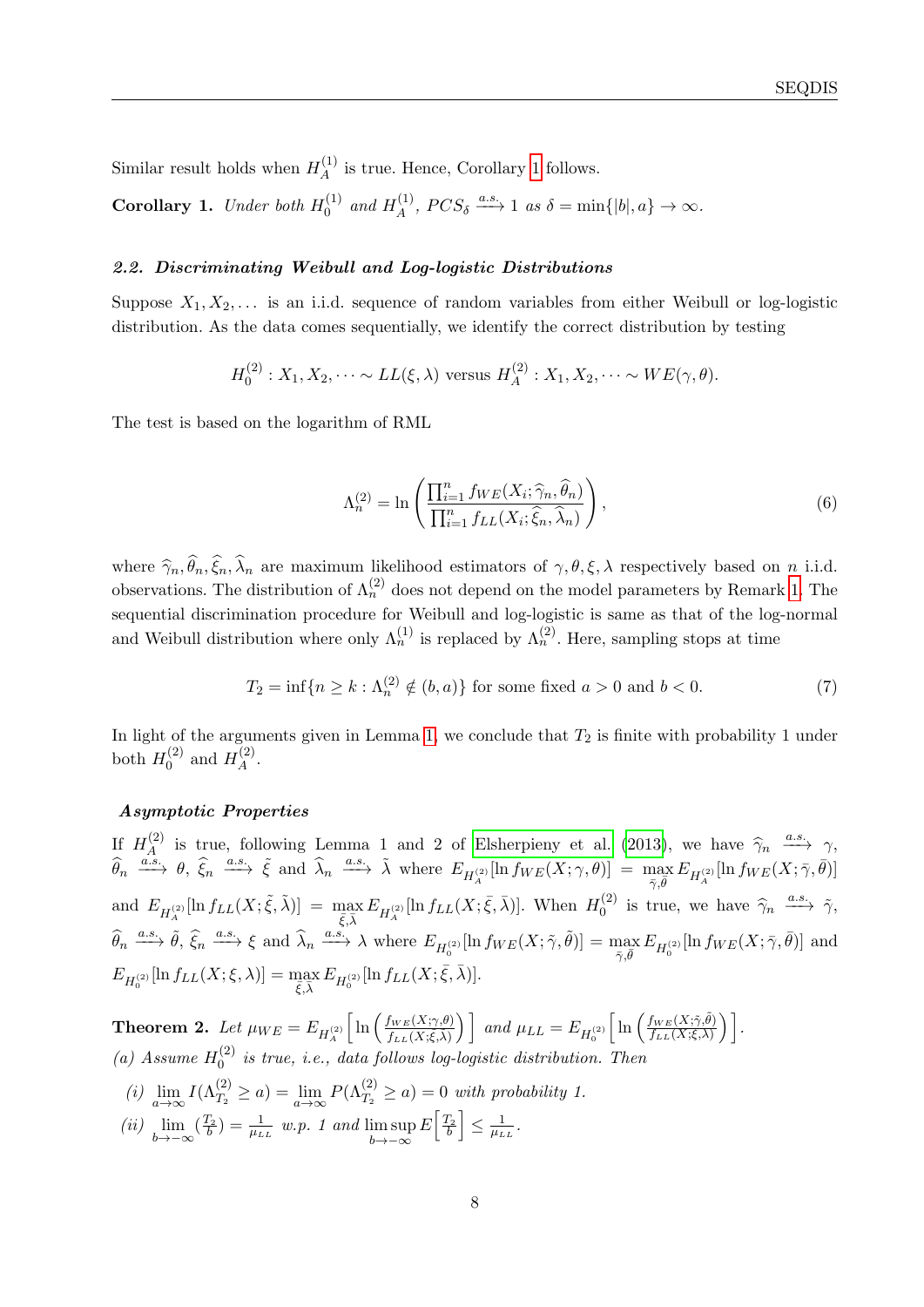(b) Assume  $H_A^{(2)}$  $\mathcal{L}_{A}^{(2)}$  is true, i.e., data follows Weibull distribution. Then

- (i)  $\lim_{b \to -\infty} I(\Lambda_{T_2}^{(2)} \le b) = \lim_{b \to -\infty} P(\Lambda_{T_2}^{(2)} \le b) = 0$  with probability 1.
- (ii)  $\lim_{a \to \infty} (\frac{T_2}{a}) = \frac{1}{\mu_{WE}}$  with probability 1 and  $\liminf_{a \to \infty} E\left[\frac{T_2}{a}\right] \ge \frac{1}{\mu_W}$  $\frac{1}{\mu_{WE}}$  .

<span id="page-8-1"></span>**Corollary 2.** Under both  $H_0^{(2)}$  $_0^{(2)}$  and  $H_A^{(2)}$  $A^{(2)}$ ,  $PCS_{\delta} \xrightarrow{a.s.} 1$  as  $\delta = \min\{|b|, a\} \to \infty$ .

Proofs of Theorem [2](#page-7-2) and Corollary [2](#page-8-1) are similar to the proofs of Theorem [1](#page-6-0) and Corollary [1,](#page-7-1) and thus, omitted.

#### 2.3. Discriminating Log-normal and Log-logistic Distributions

Suppose  $X_1, X_2, \ldots$  is an i.i.d. sequence of observations from either log-normal or log-logistic distribution. As the data comes sequentially, we would like to test

$$
H_0^{(3)}: X_1, X_2, \dots \sim LL(\xi, \lambda)
$$
 versus  $H_A^{(3)}: X_1, X_2, \dots \sim LN(\sigma, \eta)$ .

The test is based on the logarithm of RML

<span id="page-8-3"></span><span id="page-8-0"></span>
$$
\Lambda_n^{(3)} = \ln\left(\frac{\prod_{i=1}^n f_{LN}(X_i; \hat{\sigma}_n, \hat{\eta}_n)}{\prod_{i=1}^n f_{LL}(X_i; \hat{\xi}_n, \hat{\lambda}_n)}\right),\tag{8}
$$

where  $\hat{\sigma}_n, \hat{\eta}_n, \hat{\xi}_n, \hat{\lambda}_n$  are the maximum likelihood estimators of  $\sigma, \eta, \xi, \lambda$  respectively based on  $X_1,\ldots,X_n$ . In light of Remark [1,](#page-5-0) the distribution of  $\Lambda_n^{(3)}$  is same for all  $\sigma,\eta,\xi,\lambda$ . The sequential discrimination procedure for log-normal and log-logistic is same as that of the other two discriminating procedures and has stopping time

$$
T_3 = \inf\{n \ge k : \Lambda_n^{(3)} \notin (b, a)\}\
$$
for some fixed  $a > 0$  and  $b < 0$ . (9)

Again, we can argue along the same lines of Lemma [1](#page-5-1) that sampling will stop in finite time, that is,  $P(T_3 < \infty) = 1$  under both  $H_0^{(3)}$  $_{0}^{(3)}$  and  $H_A^{(3)}$  $\mathcal{A}^{(3)}$ .

## Asymptotic Properties

When  $H_A^{(3)}$  $_A^{(5)}$  is true, following the arguments of Lemma 3.1 and 3.2 of [Dey and Kundu](#page-27-5) [\(2009a\)](#page-27-5), we have  $\hat{\sigma}_n \xrightarrow{a.s.} \sigma, \hat{\eta}_n \xrightarrow{a.s.} \eta, \hat{\xi}_n \xrightarrow{a.s.} \tilde{\xi}$  and  $\hat{\lambda}_n \xrightarrow{a.s.} \tilde{\lambda}$  where  $E_{H_A^{(3)}}[\ln f_{LN}(X;\sigma,\eta)] =$  $\max_{\bar{\sigma}, \bar{\eta}} E_{H_A^{(3)}}[\ln f_{LN}(X; \bar{\sigma}, \bar{\eta})]$  and  $E_{H_A^{(3)}}[\ln f_{LL}(X; \tilde{\xi}, \tilde{\lambda})] = \max_{\bar{\xi}, \bar{\lambda}} E_{H_A^{(3)}}[\ln f_{LL}(X; \bar{\xi}, \bar{\lambda})]$ . When  $H_0^{(3)}$ 0 is true,  $\hat{\sigma}_n \xrightarrow{a.s.} \tilde{\sigma}, \hat{\eta}_n \xrightarrow{a.s.} \tilde{\eta}, \hat{\xi}_n \xrightarrow{a.s.} \xi$  and  $\hat{\lambda}_n \xrightarrow{a.s.} \lambda$  where  $E_{H_0^{(3)}}[\ln f_{LN}(X;\tilde{\sigma},\tilde{\eta})] =$  $\max_{\bar{\sigma}, \bar{\eta}} E_{H_0^{(3)}}[\ln f_{LN}(X; \bar{\sigma}, \bar{\eta})]$  and  $E_{H_0^{(3)}}[\ln f_{LL}(X; \xi, \lambda)] = \max_{\bar{\xi}, \bar{\lambda}} E_{H_0^{(3)}}[\ln f_{LL}(X; \bar{\xi}, \bar{\lambda})].$ 

<span id="page-8-2"></span>Theorem 3. Let  $\mu_{LN}=E_{H_A^{(3)}}$  $\left[\ln\left(\frac{f_{LN}(X;\sigma,\eta)}{f(X;\tilde{\sigma},\tilde{\gamma})}\right)\right]$  $\left(\frac{f_{LN}(X;\sigma,\eta)}{f_{LL}(X;\tilde{\xi},\tilde{\lambda})}\right)$  and  $\mu_{LL}=E_{H_0^{(3)}}$  $\left[\ln\left(\frac{f_{LN}(X;\tilde{\sigma},\tilde{\eta})}{f_{LL}(X;\xi,\lambda)}\right)\right].$ (a) Assume  $H_0^{(3)}$  $\int_0^{(5)}$  is true, i.e., data follows log-logistic distribution. Then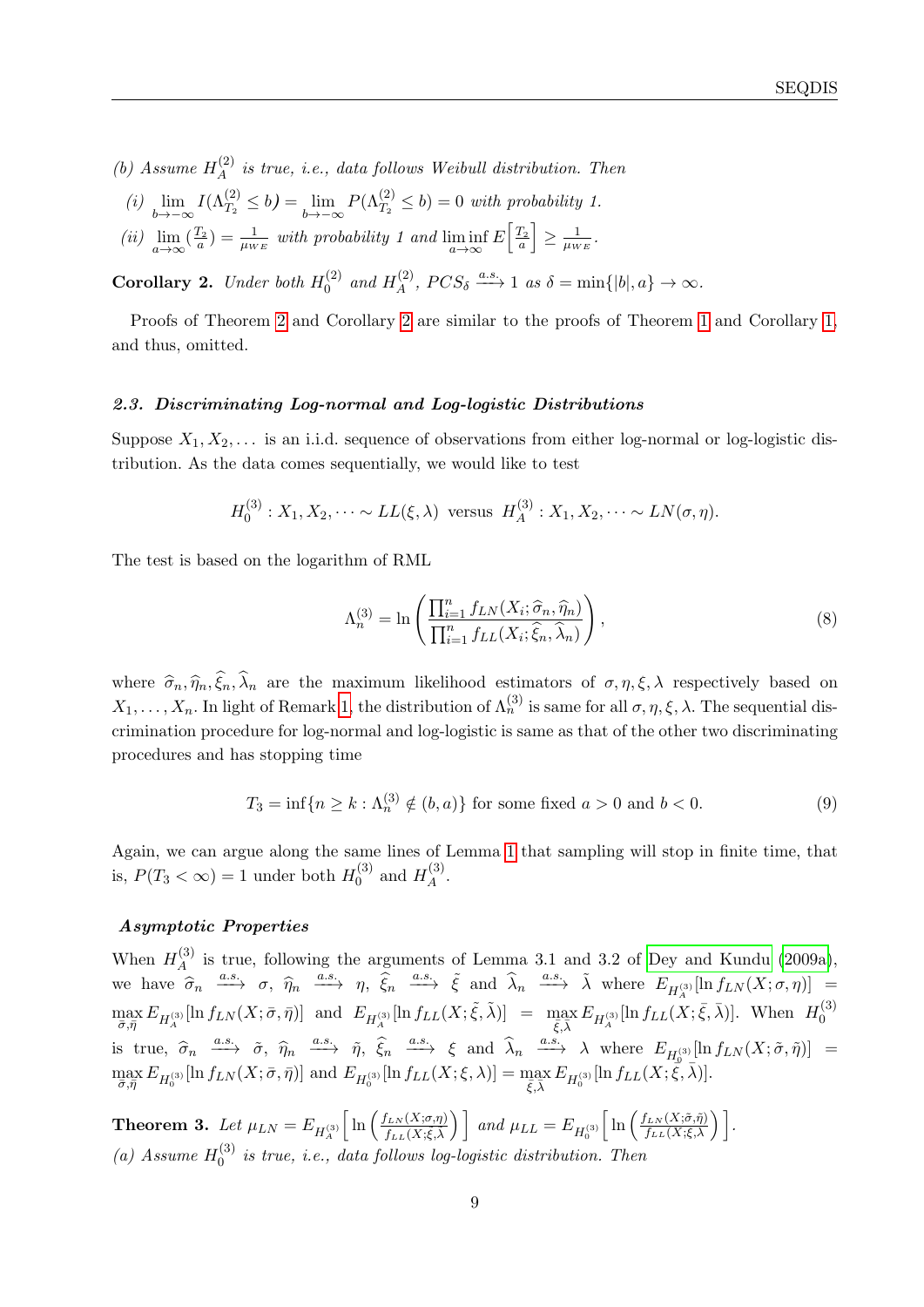(i)  $\lim_{a \to \infty} I(\Lambda_{T_3}^{(3)} \ge a) = \lim_{a \to \infty} P(\Lambda_{T_3}^{(3)} \ge a) = 0$  with probability 1.

(ii) 
$$
\lim_{b \to -\infty} (\frac{T_3}{b}) = \frac{1}{\mu_{LL}}
$$
 with probability 1 and  $\limsup_{b \to -\infty} [\frac{T_3}{b}] \le \frac{1}{\mu_{LL}}$ .

(b) Assume  $H_A^{(3)}$  $A_A^{(5)}$  is true, i.e., data follows log-normal distribution. Then

- (i)  $\lim_{b \to -\infty} I(\Lambda_{T_3}^{(3)} \le b) = \lim_{b \to -\infty} P(\Lambda_{T_3}^{(3)} \le b) = 0$  with probability 1.
- (ii)  $\lim_{a \to \infty} (\frac{T_3}{a}) = \frac{1}{\mu_{LN}}$  with probability 1 and  $\liminf_{a \to \infty} E\left[\frac{T_3}{a}\right] \ge \frac{1}{\mu_L}$  $\frac{1}{\mu_{LN}}$ .

<span id="page-9-1"></span>**Corollary 3.** Under both  $H_0^{(3)}$  $_0^{(3)}$  and  $H_A^{(3)}$  $A^{(3)}$ ,  $PCS_{\delta} \xrightarrow{a.s.} 1$  as  $\delta = \min\{|b|, a\} \to \infty$ .

Proofs of Theorem [3](#page-8-2) and Corollary [3](#page-9-1) are similar to the proofs of Theorem [1](#page-6-0) and Corollary [1,](#page-7-1) and hence, omitted.

## <span id="page-9-0"></span>3. Discriminating Among Three Distributions

In this section, a sequential procedure for discriminating three competing populations, namely lognormal, Weibull, and log-logistic is described. Suppose  $X_1, X_2, \ldots$  is a sequence of i.i.d. observations from either log-normal or Weibull or log-logistic distribution. As the data is observed sequentially, the goal is to identify the correct model by testing multiple hypotheses:

 $H_1: X_1, X_2, \cdots \sim LN(\sigma, \eta)$  vs  $H_2: X_1, X_2, \cdots \sim WE(\gamma, \theta)$ , vs  $H_3: X_1, X_2, \cdots \sim LL(\xi, \lambda)$ .

To our knowledge, earliest work on sequential procedures for choosing one hypothesis from more than two alternative hypotheses were discussed in [Sobel and Wald](#page-28-11) [\(1949\)](#page-28-11) and [Armitage](#page-26-1) [\(1950\)](#page-26-1). The idea of M-ary (or matrix) sequential probability ratio test (MSPRT) for testing more than two simple hypotheses was introduced by [Baum and Veeravalli](#page-26-2) [\(1994\)](#page-26-2). Later, [Dragalin et al.](#page-27-17) [\(1999\)](#page-27-17) established its asymptotic optimality properties. The following discrimination procedure is developed in the spirit of MSPRT replacing likelihood ratios by log RMLs.

#### Sequential Discrimination Method and Related Results

A natural idea for multihypothesis testing is to select the hypothesis having maximum likelihood. The sequential procedure proposed here is based on  $\Lambda_n^{(1)}$ ,  $\Lambda_n^{(2)}$  and  $\Lambda_n^{(3)}$  defined in [\(4\)](#page-4-0), [\(6\)](#page-7-0) and [\(8\)](#page-8-0) respectively. Suppose  $b_i < 0 < a_i$  for  $i = 1, 2, 3$ , are some prefixed lower and upper boundaries to be compared with  $\Lambda_n^{(i)}$  for  $i = 1, 2, 3$ , and  $k(> 1)$  is some prefixed pilot sample size.

Stage 0: Draw i.i.d. samples  $X_1, \ldots, X_k$  and compute  $\Lambda_k^{(1)}$ ,  $\Lambda_k^{(2)}$ ,  $\Lambda_k^{(3)}$ . Stop sampling if  $\{\Lambda_k^{(1)}\geq$  $a_1$  and  $\Lambda_k^{(3)} \ge a_3$  or  $\{\Lambda_k^{(1)} \le b_1 \text{ and } \Lambda_k^{(2)} \ge a_2\}$  or  $\{\Lambda_k^{(2)} \le b_2 \text{ and } \Lambda_k^{(3)} \le b_3\}$ . Else, proceed to the next stage.

**Stage 1**: Draw a new observation  $X_{k+1}$  independent of  $X_1, \ldots, X_k$  and compute  $\Lambda_{k+1}^{(1)}$ ,  $\Lambda_{k+1}^{(2)}$  and  $\Lambda_{k+1}^{(3)}$ . Stop sampling if  $\{\Lambda_{k+1}^{(1)} \ge a_1 \text{ and } \Lambda_{k+1}^{(3)} \ge a_3\}$  or  $\{\Lambda_{k+1}^{(1)} \le b_1 \text{ and } \Lambda_{k+1}^{(2)} \ge a_2\}$  or  $\{\Lambda_{k+1}^{(2)} \le a_1\}$  $b_2$  and  $\Lambda_{k+1}^{(3)} \leq b_3$ . Else, proceed to the next stage.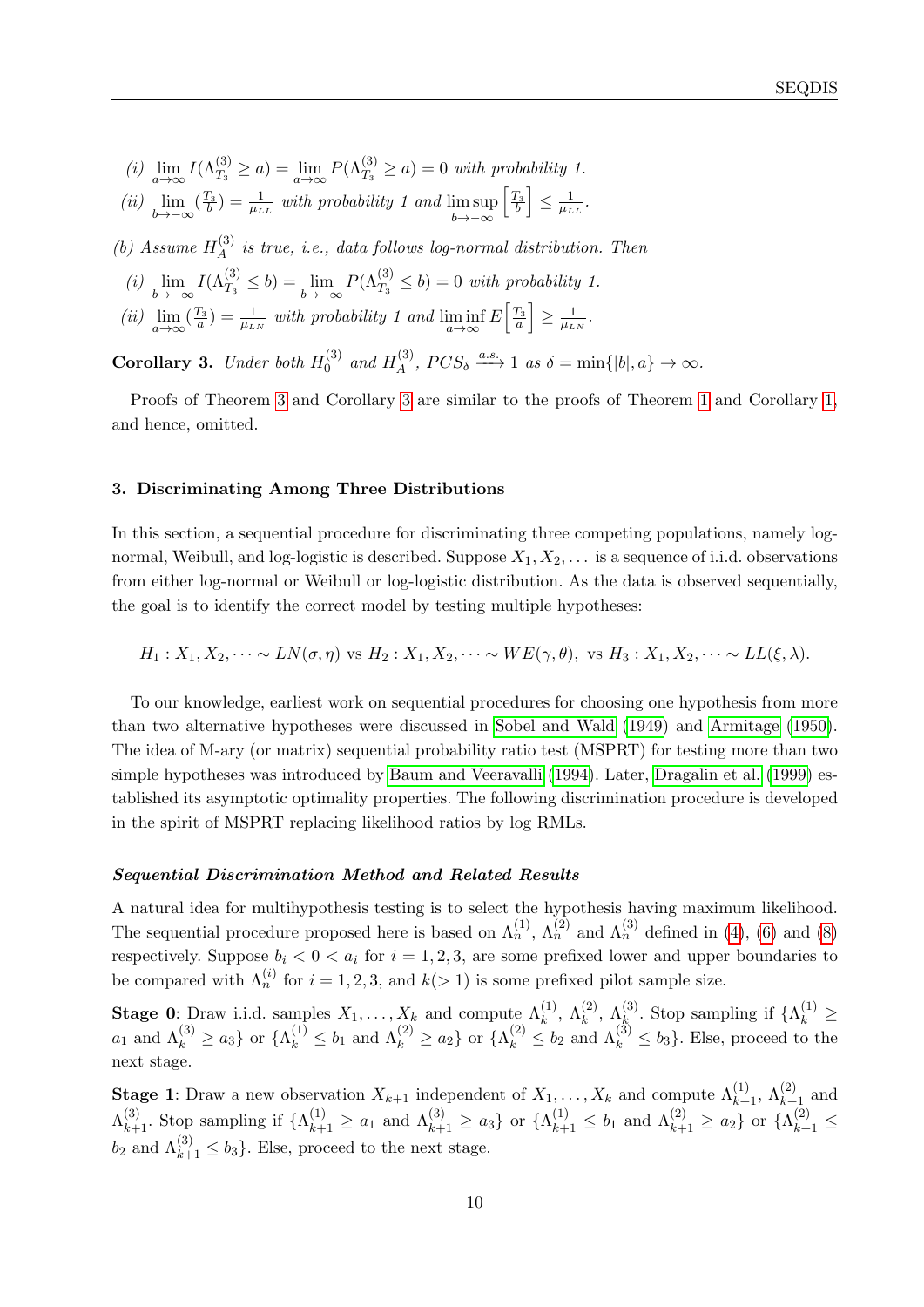We continue sampling one observation at a time until

<span id="page-10-0"></span>
$$
T = \inf_{n \ge k} \left\{ \{ \Lambda_n^{(1)} \ge a_1 \cap \Lambda_n^{(3)} \ge a_3 \} \cup \{ \Lambda_n^{(1)} \le b_1 \cap \Lambda_n^{(2)} \ge a_2 \} \cup \{ \Lambda_n^{(2)} \le b_2 \cap \Lambda_n^{(3)} \le b_3 \} \right\}.
$$
 (10)

At stopping time T, we select  $H_1$  (log-normal) if  $\{\Lambda_T^{(1)} \ge a_1 \text{ and } \Lambda_T^{(3)} \ge a_3\}$ , select  $H_2$  (Weibull) if  $\{\Lambda_T^{(1)} \leq b_1 \text{ and } \Lambda_T^{(2)} \geq a_2\},\$  select  $H_3$  (log-logistic) if  $\{\Lambda_T^{(2)} \leq b_2 \text{ and } \Lambda_T^{(3)} \leq b_3\}.$  In other words, the stopping time  $T = \min\{\tau_1, \tau_2, \tau_3\}$  where

$$
\tau_1 = \inf_{n \ge k} \{ \Lambda_n^{(1)} \ge a_1, \Lambda_n^{(3)} \ge a_3 \}, \tau_2 = \inf_{n \ge k} \{ \Lambda_n^{(1)} \le b_1, \Lambda_n^{(2)} \ge a_2 \}, \tau_3 = \inf_{n \ge k} \{ \Lambda_n^{(2)} \le b_2, \Lambda_n^{(3)} \le b_3 \}.
$$

The hypothesis  $H_i$  is accepted if  $T = \tau_i$  for  $i = 1, 2, 3$ . The stopping criteria in [\(10\)](#page-10-0) is achieved in finite time which is proved in Appendix.

<span id="page-10-2"></span>**Lemma 3.**  $P(T < \infty) = 1$  under  $H_1$ ,  $H_2$  and  $H_3$ .

Selection of stopping boundaries is crucial for good performance of our procedure. We consider two types of stopping boundaries in this article. To justify the choice of boundaries used here, let us first discuss some results for MSPRT from [Tartakovsky et al.](#page-28-12) [\(2014\)](#page-28-12). If the true values of the model parameters  $\sigma$ ,  $\eta$ ,  $\gamma$ ,  $\theta$ ,  $\xi$  and  $\lambda$  were known,  $H_1, H_2, H_3$  would be simple hypotheses and matrix SPRT would be the optimal (oracle) procedure where log RMLs in the stopping rule [\(10\)](#page-10-0) would be replaced by log likelihood ratios (LLR)

$$
\Lambda_{1n} = \ln\left(\prod_{i=1}^n \frac{f_{LN}(X_i;\sigma,\eta)}{f_{WE}(X_i;\gamma,\theta)}\right), \Lambda_{2n} = \ln\left(\prod_{i=1}^n \frac{f_{WE}(X_i;\gamma,\theta)}{f_{LL}(X_i;\xi,\lambda)}\right), \Lambda_{3n} = \ln\left(\prod_{i=1}^n \frac{f_{LN}(X_i;\sigma,\eta)}{f_{LL}(X_i;\xi,\lambda)}\right).
$$

From Lemma 4.1.1 of [Tartakovsky et al.](#page-28-12) [\(2014\)](#page-28-12), the error probabilities and PCS under  $H_1, H_2, H_3$ is obtained as follows:

- (i)  $P_{H_1}(H_1 \text{ rejected}) \leq e^{b_1} + e^{b_3}$ . Hence, under  $H_1$ ,  $PCS_{H_1} \geq 1 e^{b_1} e^{b_3}$
- (ii)  $P_{H_2}(H_2 \text{ rejected}) \le e^{-a_1} + e^{b_2}$ . Hence, under  $H_2$ ,  $PCS_{H_2} \ge 1 e^{-a_1} e^{b_2}$
- (iii)  $P_{H_3}(H_3 \text{ rejected}) \le e^{-a_2} + e^{-a_3}$ . Hence, under  $H_3$ ,  $PCS_{H_3} \ge 1 e^{-a_2} e^{-a_3}$ .

Clearly, under any hypotheses  $H_1, H_2$  or  $H_3$ , we can guarantee for fixed level  $\alpha \in (0, 1)$ ,

<span id="page-10-1"></span>
$$
PCS_{H_i} \ge 1 - \alpha, \text{ provided } b_i = \ln\left(\frac{\alpha}{2}\right) \text{ and } a_i = -\ln\left(\frac{\alpha}{2}\right) \text{ for } i = 1, 2, 3. \tag{11}
$$

[Dragalin et al.](#page-27-17) [\(1999\)](#page-27-17) showed that MSPRT is nearly optimal in the sense that, while controlling error probabilities, it also minimizes the expected stopping time asymptotically under all hypotheses under consideration.

Our first choice of stopping boundaries is the equal and symmetric boundaries in [\(11\)](#page-10-1). Since the stopping rule [\(10\)](#page-10-0) mimics the oracle optimal MSPRT stopping rule (at least in large sample), we hope to benefit from the optimality properties of MSPRT and achieve  $PCS_{H_i} \geq 1 - \alpha$  for  $i = 1, 2, 3$  while the average sample size  $E_{H_i}[T]$  remains smaller than existing fixed-sample-size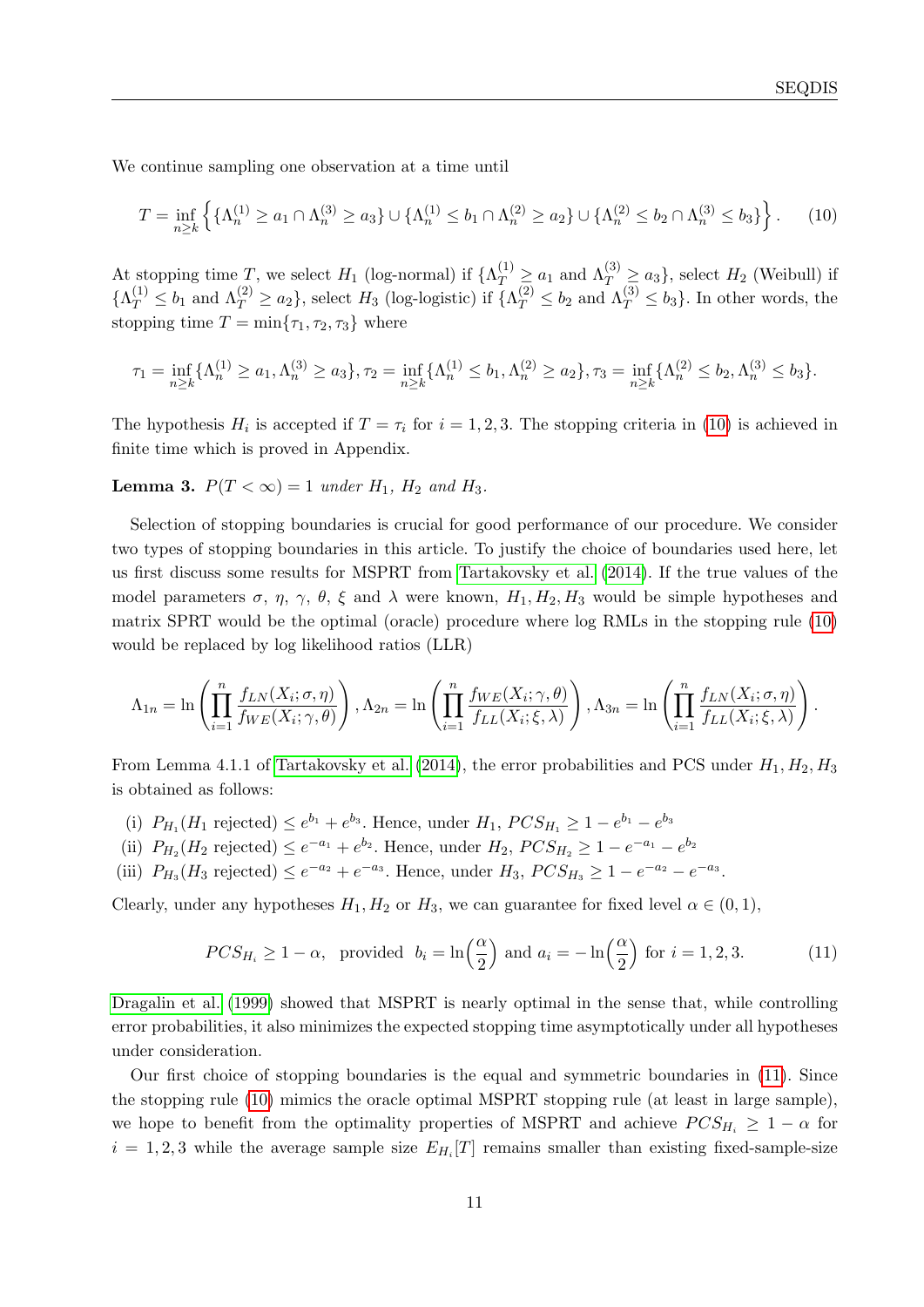procedures. With boundaries [\(11\)](#page-10-1), we expect (asymptotically) that  $P_{H_i}(H_j \text{ accepted}) \leq \alpha/2$  and  $P_{H_i}(H_i \text{ rejected}) \leq \alpha \text{ for } i = 1, 2, 3 \text{ and } j \neq i.$  Using stopping boundaries in [\(11\)](#page-10-1) for all LLR statistics can be justified if we treat all hypotheses equally and no prior information about  $H_i$ ,  $i =$ 1, 2, 3 is available. However, if some prior information about  $H_i$  is available or  $H_i$  is more important than others, some weights should be assigned appropriately to the boundaries to accommodate this extra information (see for example, [Tartakovsky et al.](#page-28-12) [\(2014\)](#page-28-12)) and unequal boundaries should be adopted in [\(10\)](#page-10-0). Since the distributions of  $\Lambda_n^{(i)}$ ,  $i = 1, 2, 3$  do not depend on the model parameters by Remark [1,](#page-5-0) we also consider simulated symmetric stopping boundaries  $\{(b_i = -A_s, a_i = A_s):$  $i = 1, 2, 3$  $i = 1, 2, 3$  for  $A_s > 0$  similar to the one discussed in subsection [2.1.](#page-4-1) We refer to Remark 3 for details.

Algorithm 2 Discrimination procedure among three distributions.

1: Start with a sample of fixed size  $k$  (> 1), fixed threshold  $a_i > 0$ ,  $b_i < 0$  for  $i = 1, 2, 3$ , and  $m = 0$ . 2: while  $m < 1$  do 3: Calculate  $\Lambda_k^{(1)}$ ,  $\Lambda_k^{(2)}$  and  $\Lambda_k^{(3)}$  using [\(4\)](#page-4-0), [\(6\)](#page-7-0) and [\(8\)](#page-8-0) respectively.  $\mathbf{A}\colon\quad \mathbf{if}\,\, \{\Lambda_k^{(1)}\geq a_1\,\, \text{and}\,\, \Lambda_k^{(3)}\geq a_3\}\,\, \text{or}\,\, \{\Lambda_k^{(1)}\leq b_1\,\, \text{and}\,\, \Lambda_k^{(2)}\geq a_2\}\,\, \text{or}\,\, \{\Lambda_k^{(2)}\leq b_2\,\, \text{and}\,\, \Lambda_k^{(3)}\leq b_3\}\,\, \mathbf{then}\,\,$ 5: Stop sampling. 6: else 7: Draw one observation and augment with existing samples. 8: end if 9: end while

## Asymptotic Properties

Let  $\mu_{LN}^{(1)} = E_{H_1} \left[ \ln \left( \frac{f_{LN}(X;\sigma,\eta)}{f_{WF}(X;\tilde{\gamma},\tilde{\theta})} \right) \right]$  $\left[\frac{f_{LN}(X;\sigma,\eta)}{f_{WE}(X;\tilde{\gamma},\tilde{\theta})}\right]$  and  $\mu_{LN}^{(3)} = E_{H_1} \left[ \ln \left( \frac{f_{LN}(X;\sigma,\eta)}{f_{LL}(X;\tilde{\xi},\tilde{\lambda})} \right) \right]$  $\left(\frac{f_{LN}(X;\sigma,\eta)}{f_{LL}(X;\tilde{\xi},\tilde{\lambda})}\right)$  where  $\tilde{\gamma}$ ,  $\tilde{\theta}$ ,  $\tilde{\xi}$  and  $\tilde{\lambda}$  are same as in Section [2.](#page-3-0) An application of Jensen's inequality yields  $\mu_{LN}^{(1)}, \mu_{LN}^{(3)} > 0$ . Following the arguments of Lemma [2,](#page-6-1) it can be shown that  $\Lambda_n^{(1)}/n \to \mu_{LN}^{(1)}$  and  $\Lambda_n^{(3)}/n \to \mu_{LN}^{(3)}$  almost surely as  $n \to \infty$  when  $H_1$  is true. Similar results hold when  $H_2$  or  $H_3$  is true. The following theorem ensures that the error probabilities  $\{P_{H_i}(H_j \text{ accepted}) : i, j = 1, 2, 3, i \neq j\}$  tend to zero as boundaries go to infinity.

<span id="page-11-0"></span>**Theorem 4.** As  $a_i \rightarrow \infty$ ,  $b_i \rightarrow -\infty$  for  $i = 1, 2, 3$ , the error probabilities are given by:

(i) Under 
$$
H_1
$$
,  $\lim_{b_1 \to -\infty} P(\Lambda_T^{(1)} \le b_1) = \lim_{b_3 \to -\infty} P(\Lambda_T^{(3)} \le b_3) = 0$ .

(ii) Under 
$$
H_2
$$
,  $\lim_{a_1 \to \infty} P(\Lambda_T^{(1)} \ge a_1) = \lim_{b_2 \to -\infty} P(\Lambda_T^{(2)} \le b_2) = 0$ .

(iii) Under  $H_3$ ,  $\lim_{a_2 \to \infty} P(\Lambda_T^{(2)} \ge a_2) = \lim_{a_3 \to \infty} P(\Lambda_T^{(3)} \ge a_3) = 0.$ 

Proof of Theorem [4](#page-11-0) follows along the lines of Theorem [1,](#page-6-0) and hence, omitted. Let  $PCS_{\delta}(H_i)$  =  $P_{H_i}$ (select  $H_i$ ) for  $i = 1, 2, 3$ . Theorem [4](#page-11-0) implies that, under  $H_1$ ,

$$
PCS_{\delta}(H_1) = 1 - P_{H_1}(\Lambda_T^{(1)} \le b_1) - P_{H_1}(\Lambda_T^{(3)} \le b_3) \to 1 \text{ as } \delta = \min\{|b_1|, |b_3|\} \to \infty.
$$

This result holds when  $H_2$  or  $H_3$  is true for appropriately defined  $\delta$ .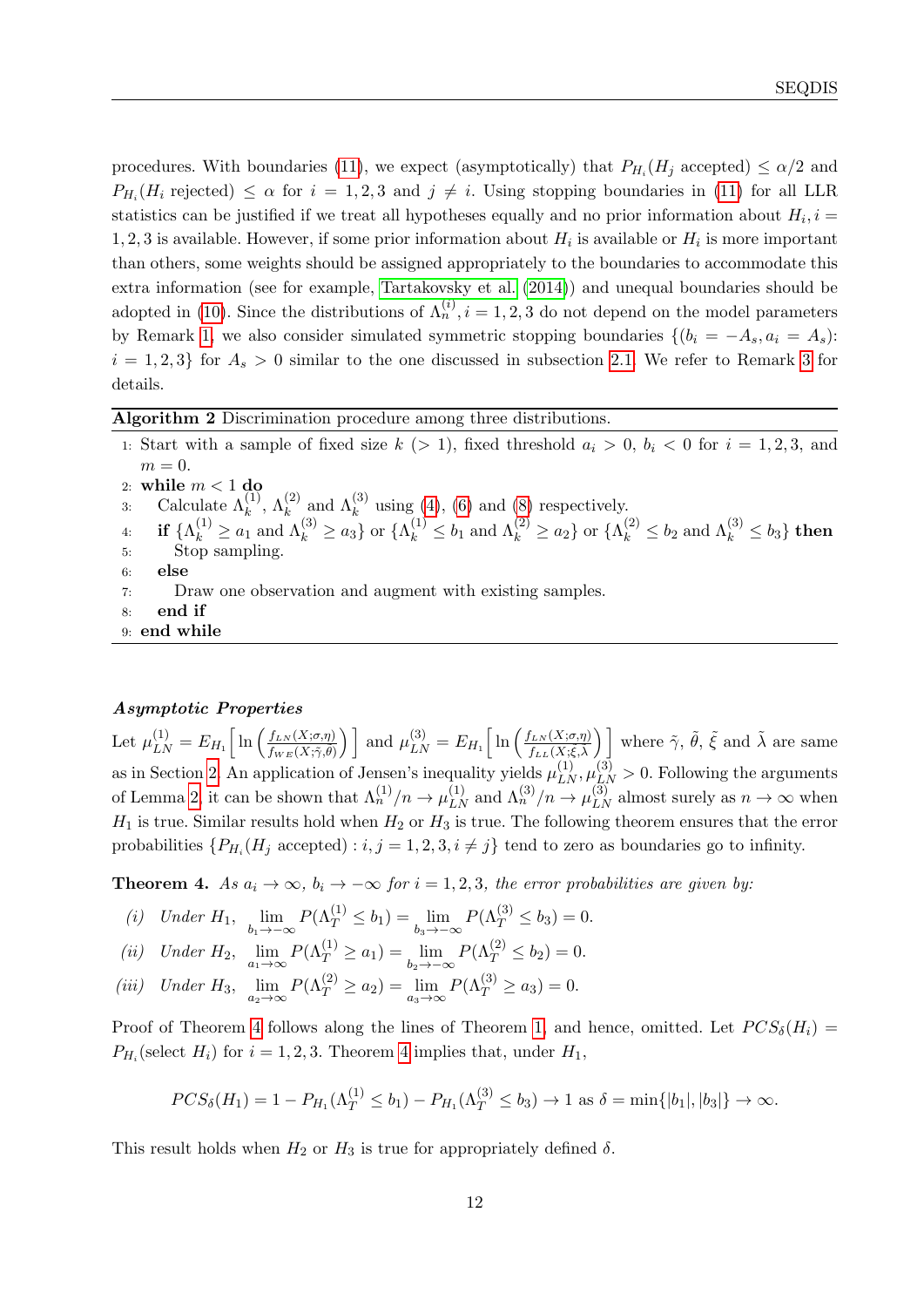Corollary 4. For  $i = 1, 2, 3$ , under  $H_i$ ,  $PCS_{\delta}(H_i) \rightarrow 1$  as  $\delta = \min_{i=1,2,3} \{a_i, |b_i|\} \rightarrow \infty$ .

## <span id="page-12-0"></span>4. Numerical Study

We use R version 3.6.1 [\(Team](#page-28-13) [\(2019\)](#page-28-13)) for all numerical studies of this article. All simulation results reported in this section are based on  $10<sup>4</sup>$  Monte Carlo runs. In Table [2](#page-13-0) we compare the fixedsample-size discrimination procedures of [Kundu and Manglick](#page-27-9) [\(2004\)](#page-27-9), [Elsherpieny et al.](#page-27-10) [\(2013\)](#page-27-10) and [Dey and Kundu](#page-27-5) [\(2009a\)](#page-27-5) with the sequential procedures in [\(5\)](#page-4-2), [\(7\)](#page-7-3) and [\(9\)](#page-8-3) respectively using conservative Wald boundaries  $(b_c = \ln \beta, a_c = -\ln \alpha)$  for some prefixed values of  $\alpha, \beta \in (0, 1)$ . For  $i = 1, 2, 3, \,\widehat{E}(T_i), \,\widehat{sd}(T_i)$  and  $\widehat{PCS}_S$  denote the estimated expected sample size (i.e.,  $\widehat{E}(T_i) = \overline{T}_i$ ), standard error of  $T_i$ , and the estimated PCS for the proposed sequential procedures. In Parts I, II and III of Table [2,](#page-13-0)  $\widehat{PCS}_F$  represents the estimated PCS produced by the fixed-sample-size procedures of [Kundu and Manglick](#page-27-9) [\(2004\)](#page-27-9), [Elsherpieny et al.](#page-27-10) [\(2013\)](#page-27-10) and [Dey and Kundu](#page-27-5) [\(2009a\)](#page-27-5) respectively using  $n_F$  many observations. In each part, sample size  $n_F$  is chosen such that  $\widehat{PCS}_F$  is approximately equal to  $\overline{P}C\overline{S}_{S}$ . To achieve same PCS, the sequential methods require much lower expected sample size than that of the corresponding fixed-sample-size procedures. Last columns of Tables [2](#page-13-0) and [3](#page-14-0) report savings in the average (expected) sample sizes as  $(n_F - \widehat{E}(T_i))/n_F \times 100\%$ for  $i = 1, 2, 3$ . We observe remarkable savings in average sample sizes ranging from 38.2% to 59.1%, 37.2% to 59.5% and 45.24% to 57.8% in Parts I, II and III of Table [2](#page-13-0) respectively. Note that using conservative Wald boundaries,  $\widehat{PCS}_S$  turns out to be at least  $(1 - \alpha)$  or  $(1 - \beta)$  in all cases, as conjectured in Section [2.1.](#page-4-1)

Parts I, II and III of Table [3](#page-14-0) compare the fixed-sample-size procedures of [Kundu and Manglick](#page-27-9) [\(2004\)](#page-27-9), [Elsherpieny et al.](#page-27-10) [\(2013\)](#page-27-10) and [Dey and Kundu](#page-27-5) [\(2009a\)](#page-27-5) with our sequential procedures with symmetric simulated boundaries  $(-a_s, a_s)$ . In the context of discriminating between two distributions, we consider equal loss for both type I or type II errors, and hence, symmetric stopping boundaries are considered here. We first determine the sample sizes,  $n_F$ , in order to attain certain values of  $\widehat{PCS}_F$  such as 0.99 and 0.95 for the fixed-sample-size methods. Exploiting the idea in Remark [1,](#page-5-0) we determine boundaries  $(-a_s, a_s)$  from Monte Carlo simulations such that  $\widehat{PCS}_S$  is approximately same as  $\widehat{P} \widehat{CS}_F$ . Parts I, II and III of Table [3](#page-14-0) illustrate that the sample size savings are really significant ranging from 38.7% to 58.09%, 42.63% to 58.29% and 37.40% to 43.55% respectively.

Tables [4](#page-15-0) and [5](#page-16-1) compare the performances of the fixed-sample-size procedure of [Raqab et al.](#page-28-2) [\(2018\)](#page-28-2) for discriminating Weibull, log-normal and log-logistic distributions with our sequential procedure in Section [3.](#page-9-0) As earlier,  $E(T)$ ,  $sd(T)$  and  $\overline{PCS}_S$  denote the estimated expected sample size, standard error of  $\widehat{E}(T)$ , and the estimated PCS for the sequential procedure. For simulation study in Table [4,](#page-15-0) the stopping rule T of [\(10\)](#page-10-0) uses fixed boundaries  $\{(b_i = \ln(\alpha/2), a_i = -\ln(\alpha/2)) : i = 1, 2, 3\}.$ Interestingly,  $\widehat{PCS}_S$  exceeds the desired level  $(1 - \alpha)$  in all cases as it was conjectured in Section [3.](#page-9-0) For a fair comparison of expected sample sizes of sequential and fixed-sample-size procedures, we first determine appropriate sample size  $n_F$  such that  $\widehat{PCS}_F$  (corresponding to fixed-sample-size method of [Raqab et al.](#page-28-2) [\(2018\)](#page-28-2)) is approximately same as  $\widehat{PCS}_{S}$ . Table [4](#page-15-0) illustrates that, to attain same PCS, the sequential procedure requires much less average sample size (savings between 12.13%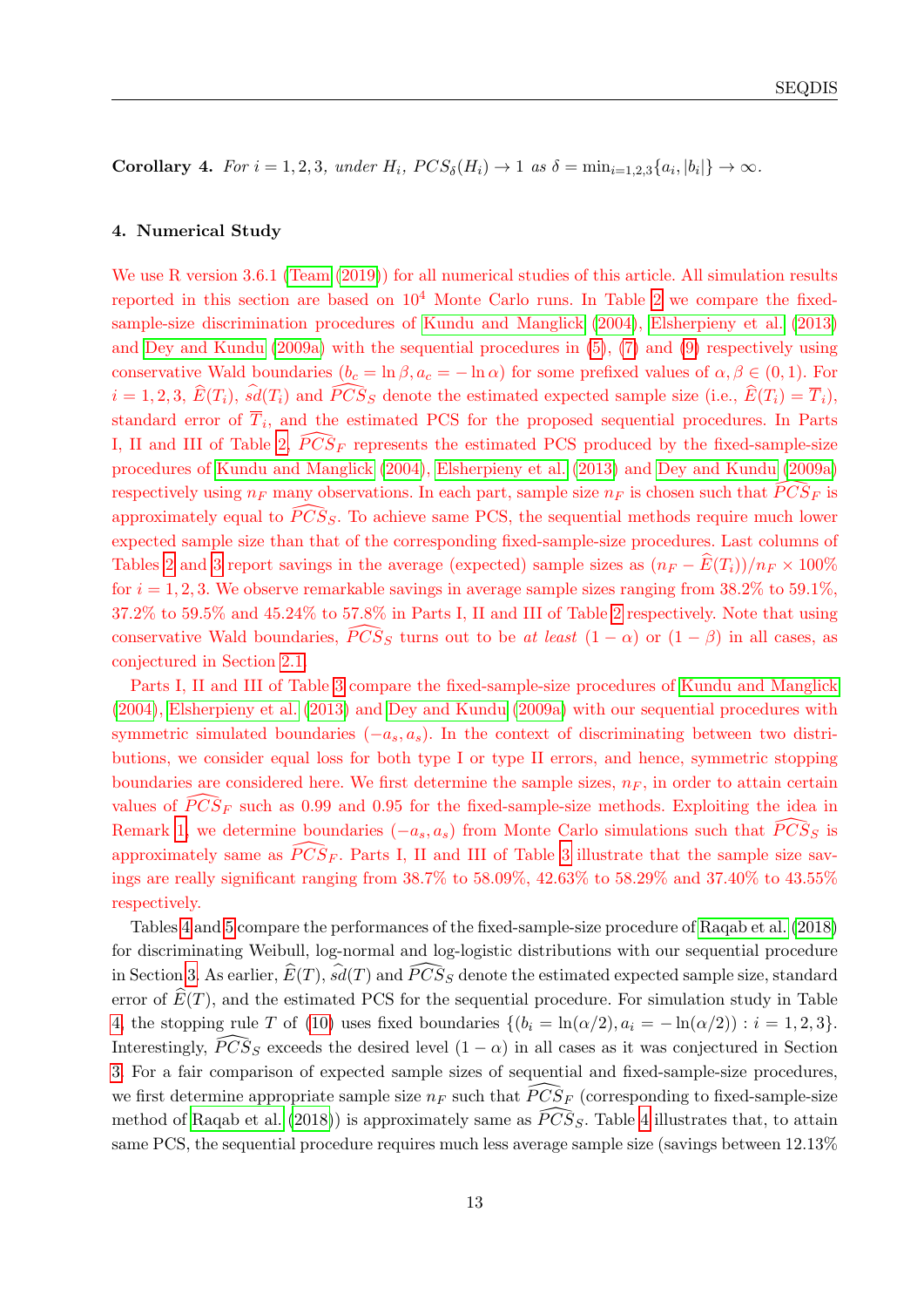<span id="page-13-0"></span>Table 2.: Comparing the method of [Kundu and Manglick](#page-27-9) [\(2004\)](#page-27-9), [Elsherpieny et al.](#page-27-10) [\(2013\)](#page-27-10) and [Dey](#page-27-5) [and Kundu](#page-27-5) [\(2009a\)](#page-27-5) with the sequential procedures in [\(5\)](#page-4-2), [\(7\)](#page-7-3) and [\(9\)](#page-8-3) respectively with boundaries  $(\ln \beta, -\ln \alpha)$  and  $k = 10$ .  $\widehat{PCS}_S$  is computed first and  $n_F$  is determined so that  $\widehat{PCS}_F$  matches with  $\widehat{PCS}_S$ .

| Part        | True<br>distribution | <b>Boundaries</b><br>$(\ln \beta, -\ln \alpha)$                             | $\widehat{PCS}_S$          | $\widehat{PCS}_F$          | $\widehat{E}(T_1)$         | $\widehat{sd}(T_1)$        | $n_F$             | Saving in avg<br>sample size $%$ |
|-------------|----------------------|-----------------------------------------------------------------------------|----------------------------|----------------------------|----------------------------|----------------------------|-------------------|----------------------------------|
| $\mathbf I$ | WE(1,1)              | $(\ln 0.01, -\ln 0.01)$<br>$(\ln 0.05, -\ln 0.05)$<br>$(\ln 0.1, -\ln 0.1)$ | 0.9924<br>0.9630<br>0.9236 | 0.9922<br>0.9649<br>0.9244 | 65.3804<br>44.41<br>34.35  | 0.5817<br>0.4405<br>0.3399 | 160<br>90<br>60   | 59.1<br>50.65<br>42.7            |
|             | LN(1,1)              | $(\ln 0.01, -\ln 0.01)$<br>$(\ln 0.05, -\ln 0.05)$<br>$(\ln 0.1, -\ln 0.1)$ | 0.9904<br>0.9594<br>0.9194 | 0.9912<br>0.9596<br>0.9172 | 71.77<br>48.65<br>37.10    | 0.5877<br>0.4478<br>0.3557 | 150<br>85<br>60   | 52.16<br>42.76<br>38.2           |
|             | True<br>distribution | <b>Boundaries</b><br>$(\ln \beta, -\ln \alpha)$                             | $\widehat{PCS}_S$          | $\widehat{PCS}_{F}$        | $\widehat{E}(T_2)$         | $\widehat{sd}(T_2)$        | $\mathfrak{n}_F$  | Saving in avg<br>sample size %   |
| $_{\rm II}$ | WE(1,1)              | $(\ln 0.01, -\ln 0.01)$<br>$(\ln 0.05, -\ln 0.05)$<br>$(\ln 0.1, -\ln 0.1)$ | 0.9944<br>0.9708<br>0.9442 | 0.9926<br>0.9714<br>0.9424 | 76.26<br>48.94<br>36.41    | 0.5516<br>0.4170<br>0.3280 | 152<br>85<br>58   | 49.8<br>42.40<br>37.2            |
|             | LL(1,1)              | $(\ln 0.01, -\ln 0.01)$<br>$(\ln 0.05, -\ln 0.05)$<br>$(\ln 0.1, -\ln 0.1)$ | 0.9900<br>0.9410<br>0.8914 | 0.9888<br>0.9452<br>0.8912 | 60.80<br>42.58<br>33.62    | 0.5704<br>0.4275<br>0.3331 | 150<br>81<br>56   | 59.5<br>47.4<br>39.9             |
|             | True<br>distribution | <b>Boundaries</b><br>$(\ln \beta, -\ln \alpha)$                             | $\widehat{PCS}_S$          | $\widehat{PCS}_F$          | $\widehat{E}(T_3)$         | $\widehat{sd}(T_3)$        | $n_F$             | Saving in avg<br>sample size $%$ |
| Ш           | LL(1,1)              | $(\ln 0.01, -\ln 0.01)$<br>$(\ln 0.05, -\ln 0.05)$<br>$(\ln 0.1, -\ln 0.1)$ | 0.9850<br>0.9386<br>0.8892 | 0.9842<br>0.9356<br>0.8890 | 380.12<br>244.15<br>180.70 | 3.7161<br>2.5972<br>1.9751 | 900<br>465<br>330 | 57.8<br>47.0<br>45.24            |
|             | LN(1,1)              | $(\ln 0.01, -\ln 0.01)$<br>$(\ln 0.05, -\ln 0.05)$<br>$(\ln 0.1, -\ln 0.1)$ | 0.9970<br>0.9678<br>0.9418 | 0.9906<br>0.9674<br>0.9414 | 474.42<br>290.35<br>207.97 | 3.6078<br>2.5404<br>1.9716 | 900<br>540<br>390 | 47.3<br>46.23<br>46.7            |

to 70.68%) than the competing fixed-sample-size method.

To further illustrate sample size saving, we present three boxplots in Figure [2](#page-15-1) for distributions of sample size T in [\(10\)](#page-10-0) with pilot sample size  $k = 25$  and boundaries  $\{(b_i = \ln(0.05), a_i = -\ln(0.05))$ :  $i = 1, 2, 3$  when the observations come from log-normal, Weibull and log-logistic distributions. In each case of  $H_1, H_2$  and  $H_3, \overline{PCS}_S$  is calculated first and then sample size  $n_F$  for the procedure of [Raqab et al.](#page-28-2) [\(2018\)](#page-28-2) is determined such that  $\widehat{PCS}_F$  matches with  $\widehat{PCS}_S$ . We observe that  $n_F$  is larger than the  $75<sup>th</sup>$  percentile of the distribution of T which confirms savings in sample size.

In Table [5,](#page-16-1) we use symmetric simulated boundaries  $\{(b_i = -A_s, a_i = A_s) : i = 1, 2, 3\}$  in the stopping rule  $T$  of [\(10\)](#page-10-0). Clearly, as  $A_s$  increases, both  $T$  and PCS increases. We first determine sample sizes  $n_F$  required for the method of [Raqab et al.](#page-28-2) [\(2018\)](#page-28-2) to attain certain values of  $\widehat{PCS}_F$ , namely 0.94, 0.89, and 0.86. Then the boundary  $A_s$  is determined from Monte Carlo simulation to ensure that  $\widehat{PCS}_S$  matches with  $\widehat{PCS}_F$  in Table [5.](#page-16-1) We are able to compute  $A_s$  from simulation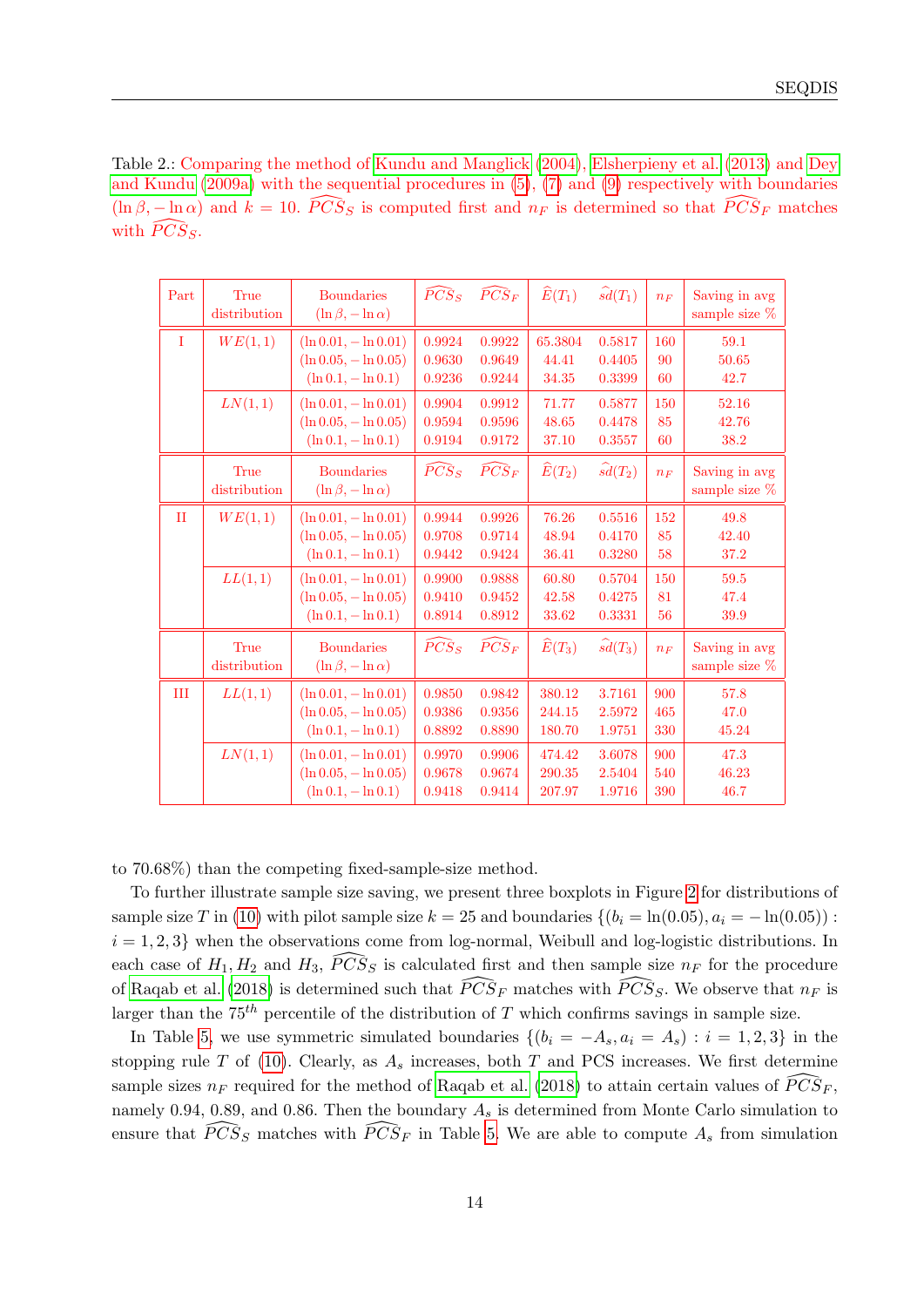<span id="page-14-0"></span>Table 3.: Comparing the method of [Kundu and Manglick](#page-27-9) [\(2004\)](#page-27-9), [Elsherpieny et al.](#page-27-10) [\(2013\)](#page-27-10) and [Dey and Kundu](#page-27-5) [\(2009a\)](#page-27-5) with the sequential rule in [\(5\)](#page-4-2), [\(7\)](#page-7-3) and [\(9\)](#page-8-3) respectively with simulated boundaries  $(-a_s, a_s)$ .  $\widehat{PCS}_F$  is computed first for given  $n_F$ , and  $a_s$  is determined so that  $\widehat{PCS}_S$ matches with  $\widehat{PCS}_F$ .

| Part        | <b>True</b><br>distribution | Fixed-sample-size<br>procedure                    | $\boldsymbol{k}$ | Simulated<br>boundary | $\widehat{E}(T_1)$ | $\widehat{sd}(T_1)$ | $\widehat{PCS}_S$ | Saving in avg<br>sample size $%$  |
|-------------|-----------------------------|---------------------------------------------------|------------------|-----------------------|--------------------|---------------------|-------------------|-----------------------------------|
| $\rm I$     | WE(1,1)                     | $n_F = 140$                                       | 10               | $(-4.12, 4.12)$       | 58.92              | 0.5376              | 0.9870            | 57.9                              |
|             |                             | $\overline{P}\overline{C}\overline{S}_F = 0.9902$ | 20               | $(-4.08, 4.08)$       | 58.67              | 0.5261              | 0.9862            | 58.09                             |
|             |                             | $n_F = 76$                                        | 10               | $(-2.72, 2.72)$       | 40.42              | 0.4042              | 0.9498            | 46.8                              |
|             |                             | $\widehat{PCS}_F = 0.9490$                        | <b>20</b>        | $(-2.66, 2.66)$       | 41.53              | 0.3838              | 0.9512            | 45.4                              |
|             | LN(1,1)                     | $n_F = 144$                                       | 10               | $(-4.46, 4.46)$       | 69.92              | 0.5770              | 0.9880            | 51.4                              |
|             |                             | $\widehat{PCS}_F = 0.9900$                        | 20               | $(-4.34, 4.34)$       | 68.66              | 0.5678              | 0.9880            | 52.3                              |
|             |                             | $n_F = 74$                                        | 10               | $(-2.80, 2.80)$       | 45.37              | 0.4222              | 0.9506            | 38.7                              |
|             |                             | $\widehat{PCS}_F = 0.9516$                        | 20               | $(-2.66, 2.66)$       | 44.66              | 0.4000              | 0.9516            | 39.65                             |
|             | <b>True</b><br>distribution | Fixed-sample-size<br>procedure                    | $\boldsymbol{k}$ | Simulated<br>boundary | $\widehat{E}(T_2)$ | $\widehat{sd}(T_2)$ | $\widehat{PCS}_S$ | Saving in avg<br>sample size $%$  |
|             |                             |                                                   |                  |                       |                    |                     |                   |                                   |
| $_{\rm II}$ | WE(1,1)                     | $n_F = 140$<br>$\widehat{PCS_F} = 0.9914$         | 10               | $(-4.50, 4.50)$       | 74.42              | 0.5462              | 0.9926            | 46.84                             |
|             |                             |                                                   | 20               | $(-4.40, 4.40)$       | 72.77              | 0.5457              | 0.9930            | 48.02                             |
|             |                             | $n_F = 76$<br>$\widehat{PCS_F} = 0.9632$          | 10               | $(-2.70, 2.70)$       | 43.60              | 0.3820              | 0.9634            | 42.63                             |
|             |                             |                                                   | 20               | $(-2.52, 2.52)$       | 41.65              | 0.3471              | 0.9634            | 45.20                             |
|             | LL(1,1)                     | $n_F = 140$                                       | 10               | $(-4.40, 4.40)$       | 58.71              | 0.5583              | 0.9872            | 58.06                             |
|             |                             | $\widehat{PCS_F} = 0.9872$                        | <b>20</b>        | $(-4.38, 4.38)$       | 58.40              | 0.5497              | 0.9868            | 58.29                             |
|             |                             | $n_F = 76$                                        | 10               | $(-2.70, 2.70)$       | 38.61              | 0.3820              | 0.9340            | 49.20                             |
|             |                             | $\widehat{PCS_F} = 0.9322$                        | 20               | $(-2.60, 2.60)$       | 39.33              | 0.3512              | 0.9294            | 48.25                             |
|             | True<br>distribution        | Fixed-sample-size<br>procedure                    | $\boldsymbol{k}$ | Simulated<br>boundary | $\widehat{E}(T_3)$ | $\widehat{sd}(T_3)$ | $\widehat{PCS}_S$ | Saving in avg<br>sample size $\%$ |
| III         | LL(1,1)                     | $n_F = 350$                                       | 10               | $(-2.52, 2.52)$       | 205.55             | 2.2363              | 0.9086            | 41.27                             |
|             |                             | $\widehat{PCS_F} = 0.8990$                        | 20               | $(-2.42, 2.42)$       | 197.57             | 2.1487              | 0.9018            | 43.55                             |
|             |                             | $n_F = 250$                                       | 10               | $(-2, 2)$             | 156.26             | 1.7275              | 0.8542            | 37.49                             |
|             |                             | $\widehat{PCS_F} = 0.8514$                        | 20               | $(-2, 2)$             | 156.49             | 1.7223              | 0.8548            | 37.40                             |
|             | LN(1,1)                     | $n_F = 250$                                       | 10               | $(-1.76, 1.76)$       | 145.97             | 1.4571              | 0.9068            | 41.61                             |
|             |                             | $\widehat{PCS_F} = 0.9050$                        | 20               | $(-1.74, 1.74)$       | 143.62             | 1.4298              | 0.9072            | 42.55                             |
|             |                             | $n_F = 144$                                       | 10               | $(-1.25, 1.25)$       | 88.05              | 0.9234              | 0.8522            | 38.86                             |
|             |                             | $\widehat{PCS_F} = 0.8554$                        | 20               | $(-1.20, 1.20)$       | 82.36              | 0.8521              | 0.8528            | 42.81                             |

since the distributions of  $\Lambda_n^{(i)}$ ,  $i = 1, 2, 3$ , do not depend on model parameters. As noted earlier, the sequential method brings huge savings in the expected sample size (between 23.4% to 64.54%).

In Figure [3a,](#page-17-0) the stopping rule [\(10\)](#page-10-0) is implemented with symmetric boundaries  $\{(b_i = -A_s, a_i =$  $A_s$ ) :  $i = 1, 2, 3$  and  $\widehat{PCS}_S$  (when true data distribution is  $LN(1, 1), WE(1, 1)$  and  $LL(1, 1)$ )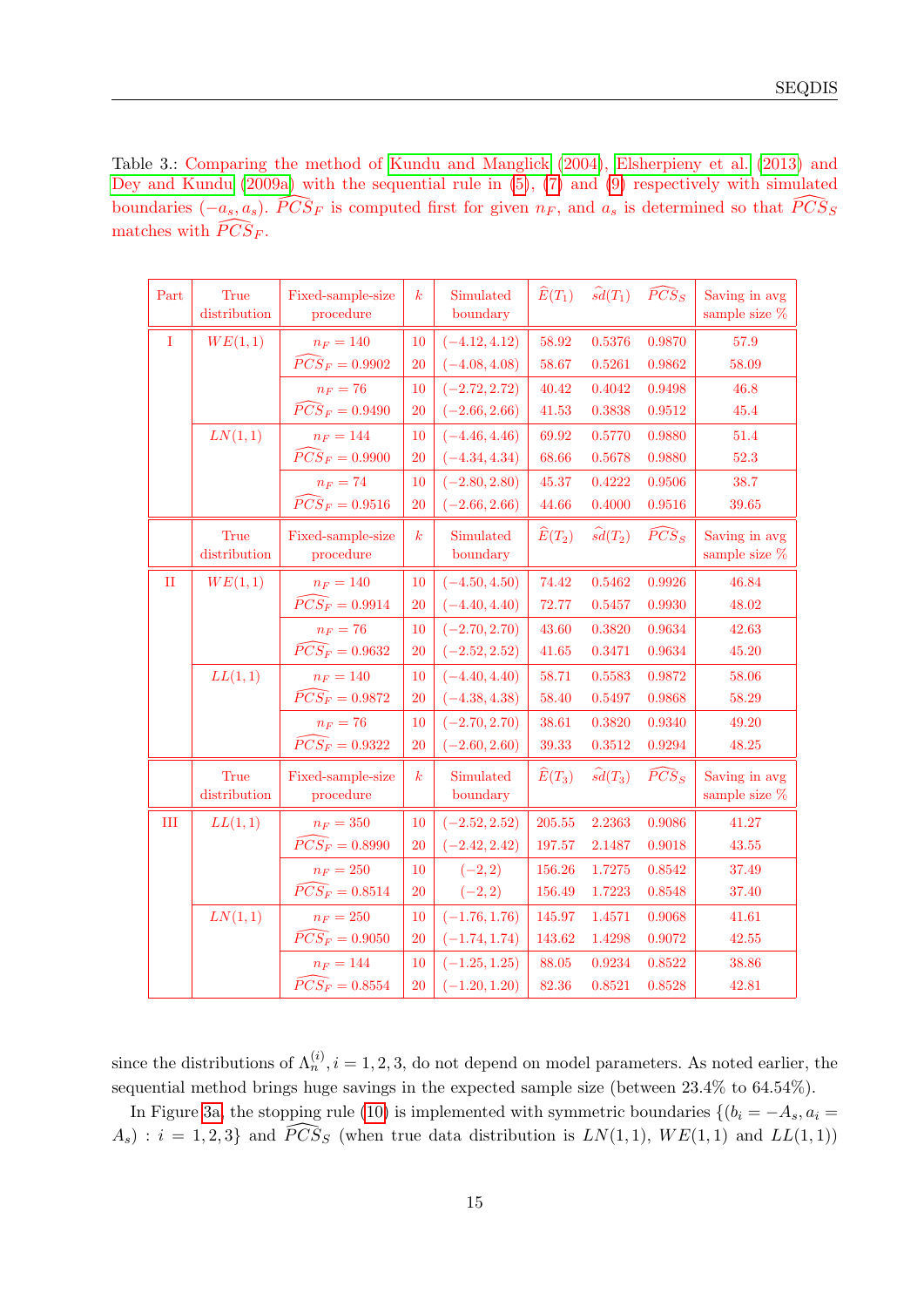<span id="page-15-1"></span>

Figure 2.: Boxplots of stopping time T in [\(10\)](#page-10-0) with boundaries  $\{(b_i = \ln(0.05), a_i = -\ln(0.05)) : i =$ 1, 2, 3} and  $k = 25$  when the true data distribution is  $LN(1, 1)$ ,  $WE(1, 1)$  and  $LL(1, 1)$ . Horizontal dashed lines represent fixed sample sizes  $n_F$  such that  $\widehat{PCS}_F$  matches with  $\widehat{PCS}_S$  as given in Table [4.](#page-15-0)

<span id="page-15-0"></span>Table 4.: Comparing the method of [Raqab et al.](#page-28-2) [\(2018\)](#page-28-2) with the sequential procedure in [\(10\)](#page-10-0) with symmetric boundaries  $\{(b_i = \ln(\alpha/2), a_i = -\ln(\alpha/2)) : i = 1, 2, 3\}$  when data follows Weibull or log-normal or log-logistic.  $\widehat{PCS}_S$  is computed first and  $n_F$  is determined so that  $\widehat{PCS}_F$  matches with  $\widehat{PCS}_S$ .

| True<br>distribution | <b>Boundaries</b><br>$ b_i  = a_i =  \ln(\frac{\alpha}{2}) $ | $\boldsymbol{k}$ | $\widehat{PCS}_{S}$ | $\widehat{PCS}_{F}$ | $n_F$ | $\widehat{E}(T)$ | $\widehat{sd}(T)$ | Saving in avg<br>sample size $%$ |
|----------------------|--------------------------------------------------------------|------------------|---------------------|---------------------|-------|------------------|-------------------|----------------------------------|
| LN(1,1)              | ln(0.05)                                                     | 25               | 0.9350              | 0.9350              | 400   | 281.36           | 5.7490            | 29.66                            |
|                      |                                                              | 50               | 0.9470              | 0.9490              | 440   | 286.05           | 5.7673            | 34.99                            |
|                      | ln(0.1)                                                      | 25               | 0.9000              | 0.9040              | 275   | 202.39           | 4.5133            | 26.40                            |
|                      |                                                              | 50               | 0.9130              | 0.9170              | 330   | 207.39           | 4.5040            | 37.15                            |
| WE(1,1)              | ln(0.05)                                                     | 25               | 0.9960              | 0.9930              | 190   | 55.70            | 1.1259            | 70.68                            |
|                      |                                                              | 50               | 0.9950              | 0.9930              | 190   | 66.32            | 0.9594            | 65.09                            |
|                      | ln(0.1)                                                      | 25               | 0.9860              | 0.9840              | 150   | 46.38            | 1.0180            | 69.08                            |
|                      |                                                              | 50               | 0.9890              | 0.9900              | 170   | 60.65            | 0.7880            | 64.32                            |
| LL(1,1)              | ln(0.05)                                                     | 25               | 0.8880              | 0.8830              | 330   | 238.85           | 5.7711            | 27.62                            |
|                      |                                                              | 50               | 0.9040              | 0.9070              | 360   | 243.58           | 5.6217            | 32.34                            |
|                      | ln(0.1)                                                      | 25               | 0.8090              | 0.8100              | 200   | 175.75           | 4.3228            | 12.13                            |
|                      |                                                              | 50               | 0.8510              | 0.8540              | 270   | 185.72           | 4.4240            | 31.21                            |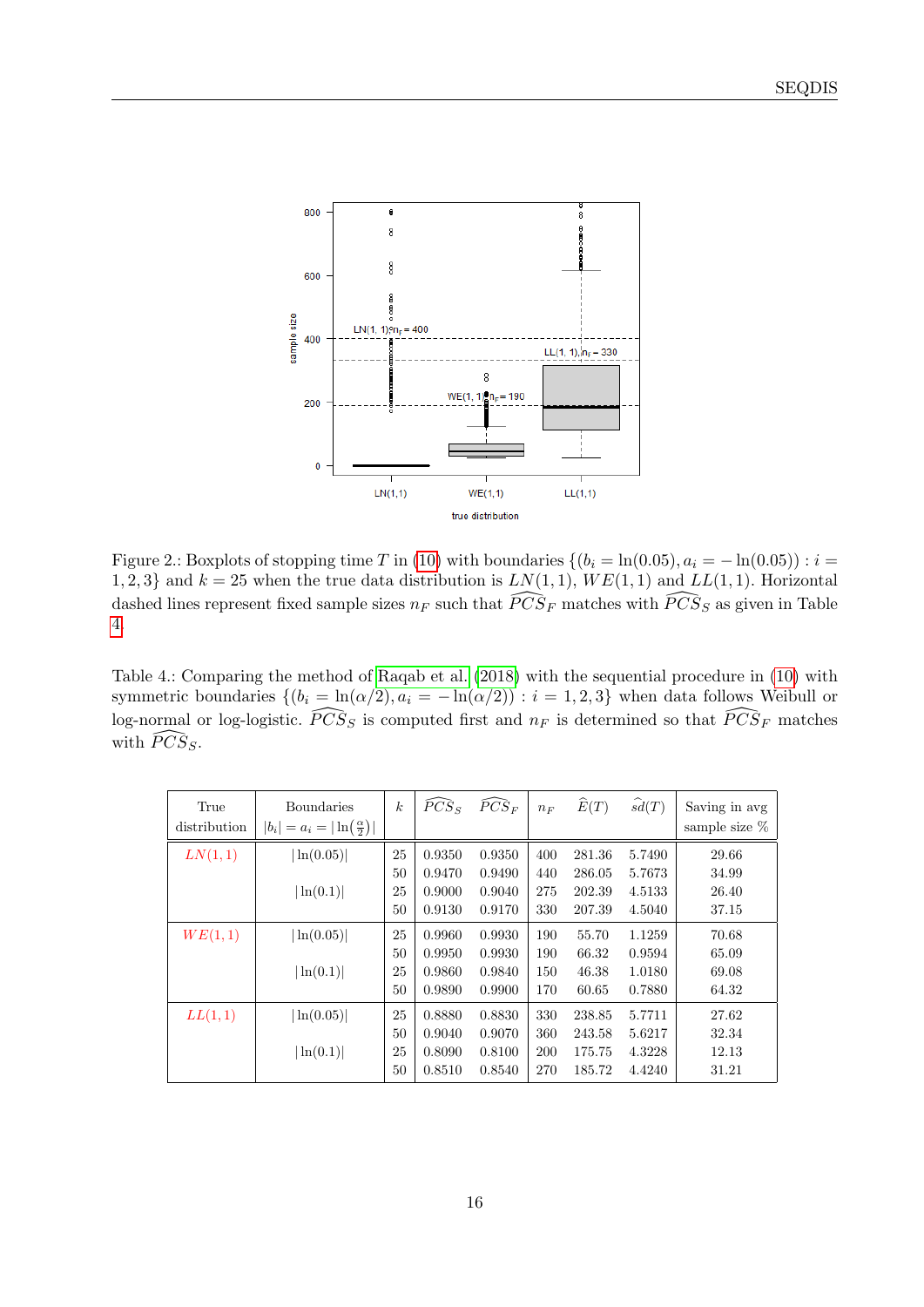<span id="page-16-1"></span>Table 5.: Comparing the method of [Raqab et al.](#page-28-2) [\(2018\)](#page-28-2) with the sequential rule in [\(10\)](#page-10-0) with symmetric simulated boundaries  $\{(b_i = -A_s, a_i = A_s) : i = 1, 2, 3\}$  when data follows Weibull or log-normal or log-logistic.  $\widehat{P} \widehat{CS}_F$  is computed first for given  $n_F$ , and  $A_s$  is determined so that  $\widehat{PCS}_S$  matches with  $\widehat{PCS}_F$ .

| True<br>distribution | Fixed-sample-size<br>procedure | $\boldsymbol{k}$ | Boundaries<br>$ b_i  = a_i = A_s$ | $\widehat{E}(T)$ | $\widehat{sd}(T)$ | $\widehat{PCS}_S$ | Saving in avg<br>sample size % |
|----------------------|--------------------------------|------------------|-----------------------------------|------------------|-------------------|-------------------|--------------------------------|
| LN(1,1)              | $n_F = 430$                    | 25               | 3.00                              | 284.64           | 5.7257            | 0.9390            | 33.80                          |
|                      | $\widehat{P}CS_F = 0.9410$     | 50               | 2.90                              | 274.27           | 5.6152            | 0.9370            | 36.22                          |
|                      | $n_F = 247$                    | 25               | 2.20                              | 189.204          | 4.3065            | 0.8810            | 23.4                           |
|                      | $\widehat{P}CS_F=0.8860$       | 50               | 1.90                              | 159.36           | 3.4899            | 0.8860            | 35.48                          |
| WE(1,1)              | $n_F=83$                       | 25               | 1.40                              | 35.73            | 0.6452            | 0.9470            | 56.95                          |
|                      | $\widehat{PCS_F} = 0.9490$     | 50               | 1.34                              | 54.67            | 0.4322            | 0.9450            | 34.13                          |
|                      | $n_F=50$                       | 10               | 0.88                              | 17.73            | 0.3607            | 0.8900            | 64.54                          |
|                      | $\widehat{P}CS_F = 0.8880$     | 25               | 0.86                              | 29.26            | 0.3026            | 0.8880            | 41.48                          |
| LL(1,1)              | $n_F = 495$                    | 25               | 3.58                              | 296.83           | 6.9183            | 0.9450            | 40.03                          |
|                      | $\widehat{P}CS_F=0.9420$       | 50               | 3.44                              | 281.21           | 6.4949            | 0.9450            | 43.19                          |
|                      | $n_F=295$                      | 25               | 2.52                              | 198.46           | 4.9409            | 0.8620            | 32.73                          |
|                      | $\overline{P}CS_F=0.8630$      | 50               | 2.42                              | 190.94           | 4.5306            | 0.8680            | 35.28                          |

is plotted for different values of  $A_s$ . This graph aims to guide a practitioner to select stopping boundaries to achieve a specific value of PCS. Figure [3b](#page-17-1) plots  $\widehat{PCS}_S$  for sequential procedure with symmetric boundaries versus estimated expected sample size (eess)  $\widehat{E}(T)$  obtained using different values of  $A_s$ . Clearly, if the true data distribution is log-logistic, we need wider boundaries and larger sample size to achieve certain PCS compared to the case when the true data distribution is log-normal or Weibull.

## <span id="page-16-0"></span>5. Data Analysis

In this section, we analyze three benchmark datasets using the proposed sequential method [\(10\)](#page-10-0) to select the most appropriate distribution among Weibull, log-normal and log-logistic. The sequential method selects the distribution (with highest probability) that has the smallest Kolmogorov-Smirnov (K-S) distance from the empirical distribution.

Dataset 1: This dataset, available in [Andersen et al.](#page-26-0) [\(2012\)](#page-26-0) and R package "timereg" (see, [Martinussen and Scheike](#page-28-14) [\(2006\)](#page-28-14) and [Scheike and Zhang](#page-28-15) [\(2011\)](#page-28-15)), contains survival times (in years) of  $n_F = 205$  patients after surgery for malignant melanoma (skin cancer) between the periods 1962 to 1977 collected at the University Hospital of Odense, Denmark by K.T. Drzewiecki. [Andersen et al.](#page-26-0) [\(2012\)](#page-26-0) suggests to use a Weibull model for this dataset which is summarized in Table [6.](#page-17-2) Histogram of dataset 1 in Figure [4a](#page-18-0) appears to be right-skewed. Figure [4b](#page-18-1) shows the empirical CDF and CDFs fitted using Weibull, log-normal and log-logistic distributions where unknown parameter values are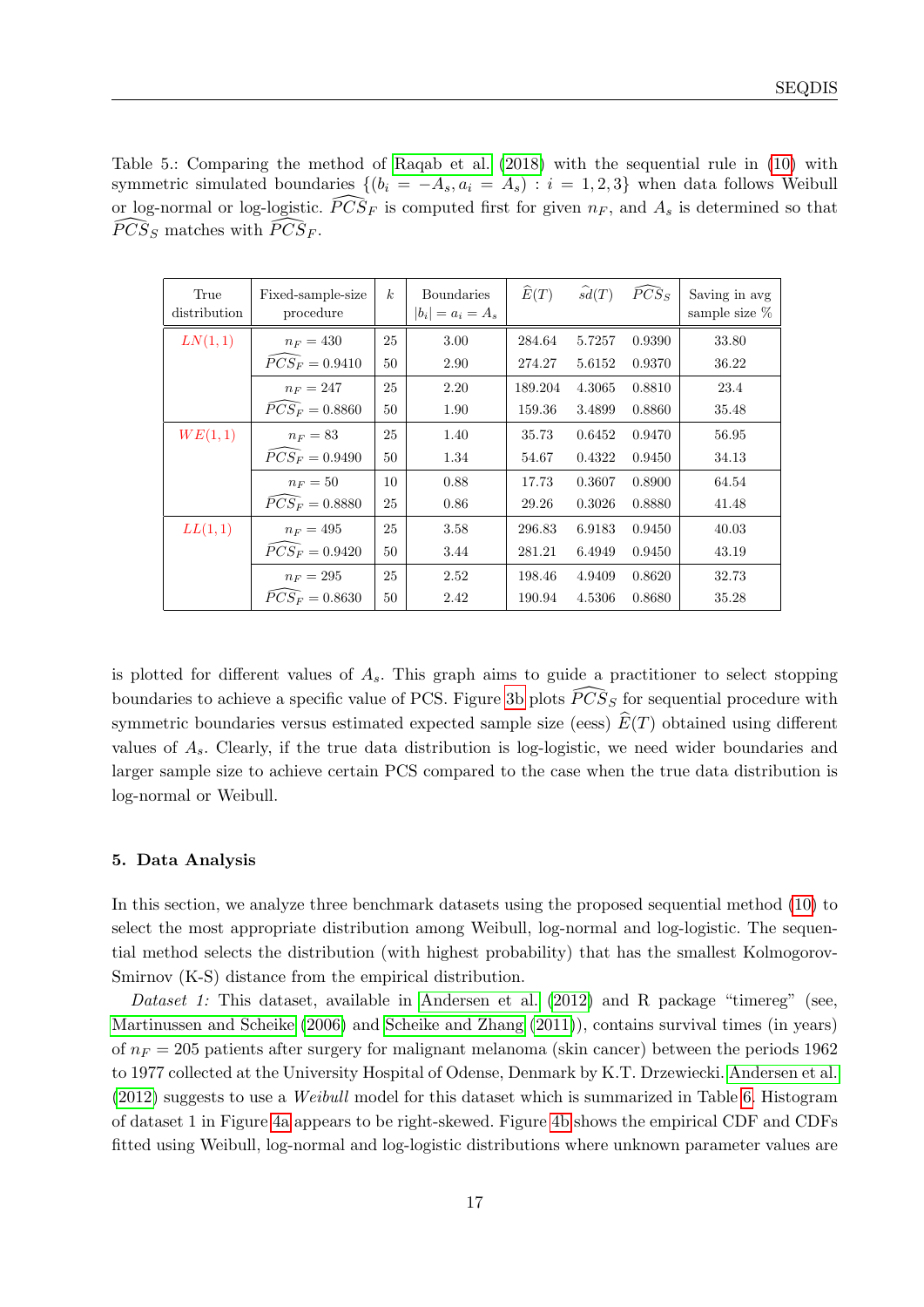<span id="page-17-0"></span>

Figure 3.: PCS for the sequential procedure in [\(10\)](#page-10-0) with  $k = 25$  and symmetric boundaries  $\{(b_i =$  $-A_s, a_i = A_s$ ) :  $i = 1, 2, 3$  are plotted against  $A_s$  and estimated expected sample size (eess)  $\widehat{E}(T)$ when true data distribution is  $LN(1, 1)$ ,  $WE(1, 1)$  and  $LL(1, 1)$ .

<span id="page-17-2"></span>

| min    |        |                     | 1st quantile   median   mean   3rd quantile | max     | $\perp$ skewness coefficient |
|--------|--------|---------------------|---------------------------------------------|---------|------------------------------|
| 0.0274 | 4.1781 | $5.4932$   $5.8981$ | 8.3342                                      | 15.2466 | ${0.3278}$                   |

Table 6.: Summary of survival time data on malignant melanoma patients.

<span id="page-17-3"></span>replaced by corresponding maximum likelihood estimates.

<span id="page-17-1"></span>

|              | log-normal | Weibull | log-logistic |
|--------------|------------|---------|--------------|
| K-S distance | 0.2187     | 0.1176  | 0.1207       |
| K-S p-value  | < 0.001    | 0.0069  | 0.0051       |
| CVM p-value  | < 0.001    | 0.1116  | 0.0306       |

Table 7.: K-S distances and p-values of goodness-of-fit tests for dataset 1.

Table [7](#page-17-3) represents K-S distances between the empirical CDF and the fitted distribution functions corresponding to Weibull, log-normal, log-logistic as well as p-values for corresponding goodnessof-fit tests. We also report p-values corresponding to Cramer-Von Mises (CVM) goodness-of-fit tests in the last row of Table [7.](#page-17-3) Based on these K-S distances and p-values, Weibull distribution seems to provide the best fit among these three distributions. As the fixed-sample-size procedure of [Raqab et al.](#page-28-2) [\(2018\)](#page-28-2) is applied on the dataset 1 after resampling with replacement (non-parametric bootstrap), we observe that this procedure always (100% of the times) chooses Weibull distribution among the three distributions. The sequential procedure [\(10\)](#page-10-0) with pilot sample size  $k = 10$  and boundaries  $\{(b_i = -4, a_i = 4) : i = 1, 2, 3\}$  (after resampling with replacement) also chooses Weibull distribution 99.8% of the times. However, it is remarkable that the estimated average sample size  $E(T)$  is only 40.10 which is much less than  $n_F = 205$  giving 80.44% savings in the average sample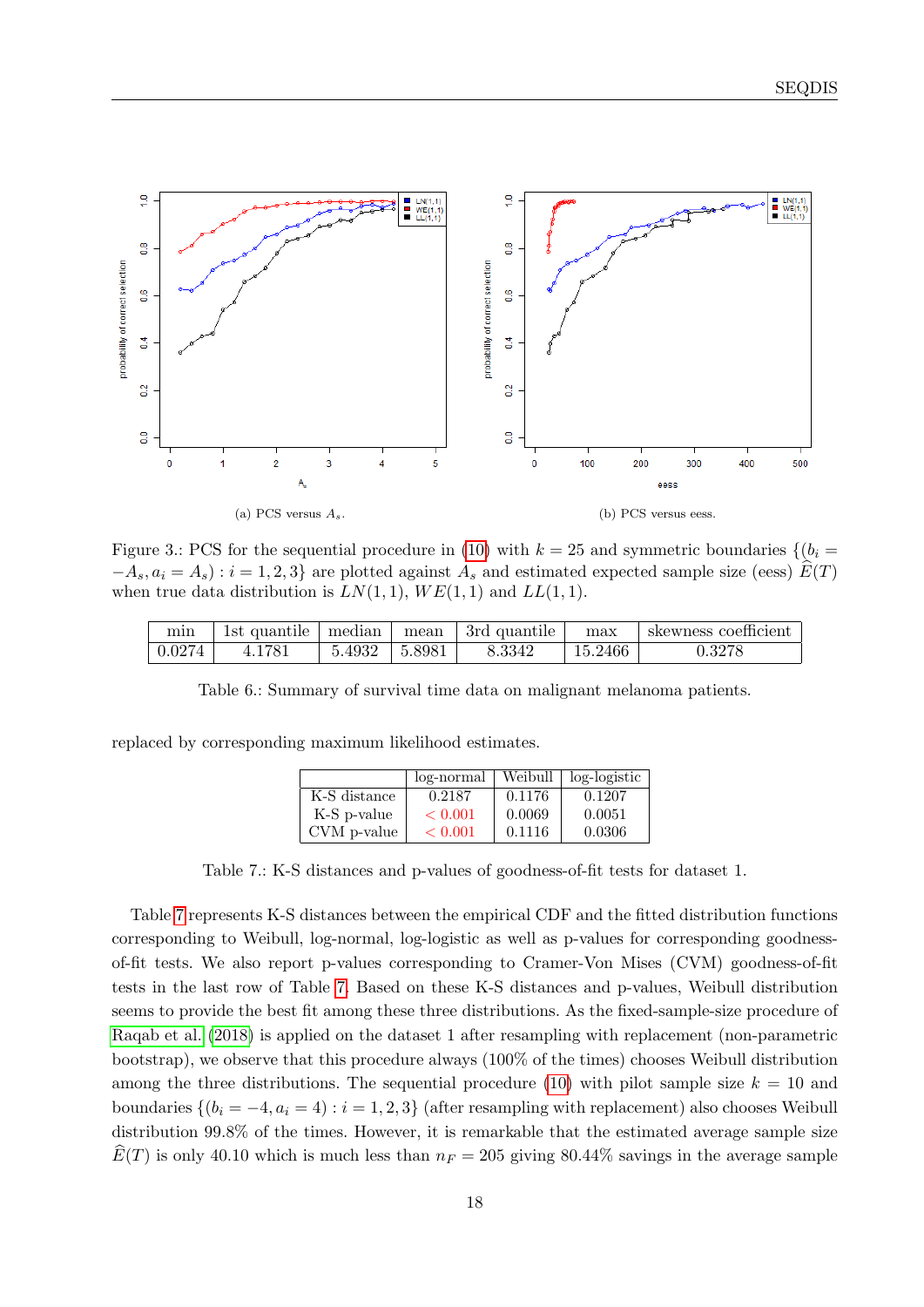<span id="page-18-0"></span>

<span id="page-18-1"></span>Figure 4.: Survival time of malignant melanoma patients.

size.

Dataset 2: This dataset, obtained from [Overduin](#page-28-0) [\(2004\)](#page-28-0), consists of survival times (monthly) of  $n_F = 184$  patients having limited-stage small-cell lung cancer (LC). [Tai et al.](#page-28-1) [\(2003\)](#page-28-1) and [Overduin](#page-28-0) [\(2004\)](#page-28-0) both fit log-normal model for this dataset. Histogram in Figure [5a](#page-19-0) and skewness coeffi-

<span id="page-18-2"></span>

| mın    | Ist quantile | median  | mean    | 3rd quantile | max     | skewness coefficient |
|--------|--------------|---------|---------|--------------|---------|----------------------|
| 4.0400 | 12.5300      | 18.0000 | 19.7459 | 23.7000      | 64.6400 | 1.6635               |

Table 8.: Summary of survival times of lung cancer patients.

<span id="page-18-3"></span>cient in Table [8](#page-18-2) suggests that the distribution of dataset 2 is right-skewed. The empirical and fitted distribution functions, presented in Figure [5b,](#page-19-1) indicate that both log-normal and log-logistic distributions may fit the data well. K-S distances and p-values of goodness-of-fit tests in Table [9](#page-18-3) also support this fact though, in this case, one may consider log-normal to be more appropriate model than log-logistic. Fixed-sample-size procedure of [Raqab et al.](#page-28-2) [\(2018\)](#page-28-2) (after resampling

|              | log-normal |        | Weibull   log-logistic |
|--------------|------------|--------|------------------------|
| K-S distance | 0.0434     | 0.0979 | 0.0496                 |
| p-value      | 0.8776     | 0.0587 | 0.7558                 |

Table 9.: K-S distances and p-values of goodness-of-fit tests for dataset 2.

with replacement) selects log-normal and log-logistic distribution with probabilities 0.596 and 0.404 respectively and it never selects Weibull distribution. The sequential procedure [\(10\)](#page-10-0) with pilot sample size  $k = 10$  and boundaries  $\{(b_i = -1.5, a_i = 1.5) : i = 1, 2, 3\}$  selects log-normal, log-logistic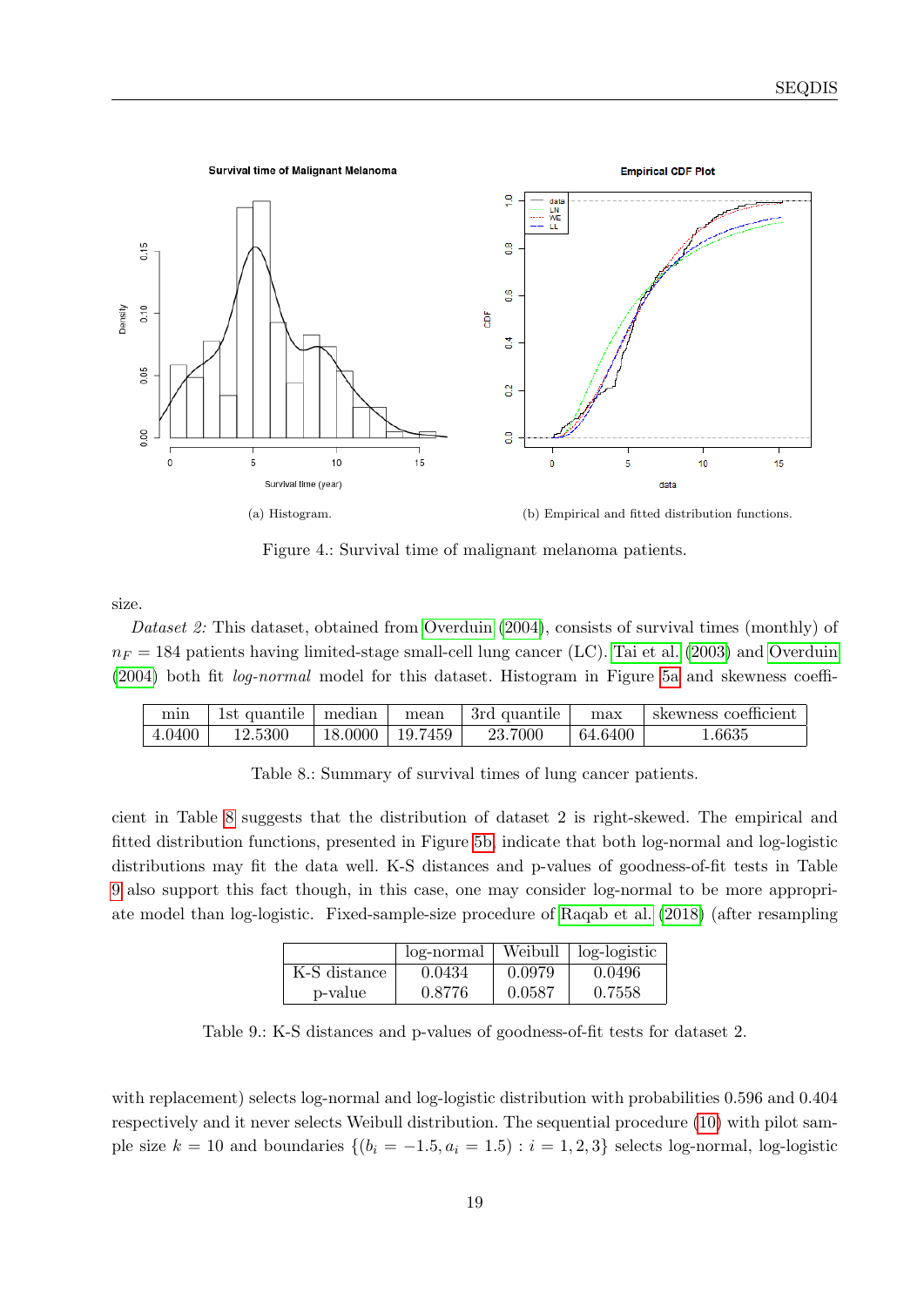<span id="page-19-0"></span>

<span id="page-19-1"></span>Figure 5.: Survival times (monthly) of lung cancer patients.

and Weibull with probabilities 0.524, 0.296 and 0.18 respectively. Performance of the sequential discrimination approach is good in the sense that it selects (with highest probability) the distribution that has smallest K-S distance from the empirical CDF. Moreover, the estimated average sample size  $\widehat{E}(T)$  is about 133.33 which is much less than  $n_F = 184$  giving 27.54% savings in the average sample size. If we wish to select the best model between only two distributions, namely log-normal and log-logistic, the sequential procedure [\(7\)](#page-7-3) with pilot sample size  $k = 10$  and boundaries  $(b = -1.5, a = 1.5)$  chooses log-normal and log-logistic models with probabilities 0.60 and 0.40 respectively and the estimated average sample size is 137.42.

Dataset 3: The third dataset, obtained from [Lee and Wang](#page-27-2)  $(2003)$ , consists of monthly remission times of  $n_F = 128$  patients having bladder cancer. [Al-Shomrani et al.](#page-26-3) [\(2016\)](#page-26-3) provides the full data (summarized in Table [10\)](#page-19-2) and suggests fitting a log-logistic distribution using maximum likelihood estimates. Histogram in Figure [6a](#page-20-1) and skewness coefficient in Table [10](#page-19-2) indicate that a positively

<span id="page-19-2"></span>

| mın    | 1st quantile | ∣ median            | mean | 3rd quantile | max     | 'skewness coefficient |
|--------|--------------|---------------------|------|--------------|---------|-----------------------|
| 0.0800 | 3.2950       | $6.0500$   $9.2875$ |      | 11.8375      | 79.0500 | $3.2404\,$            |

Table 10.: Summary of remission times of bladder cancer patients.

skewed distribution may fit the data well. Figure [6b](#page-20-2) illustrates that all three fitted distribution functions are close to the empirical distribution function. Hence, selecting the best model among the three competing models becomes quite challenging.

Based on the K-S distances and the corresponding p-values of goodness-of-fit tests in Table [11,](#page-20-3) one may prefer the log-logistic model than the other two. The sequential procedure [\(10\)](#page-10-0) with  $k = 10$  and boundaries  $\{(b_i = -0.8, a_i = 3.5) : i = 1, 2, 3\}$  selects log-normal, Weibull and loglogistic with probabilities 0.092, 0.356 and 0.552 respectively whereas the fixed-sample-size method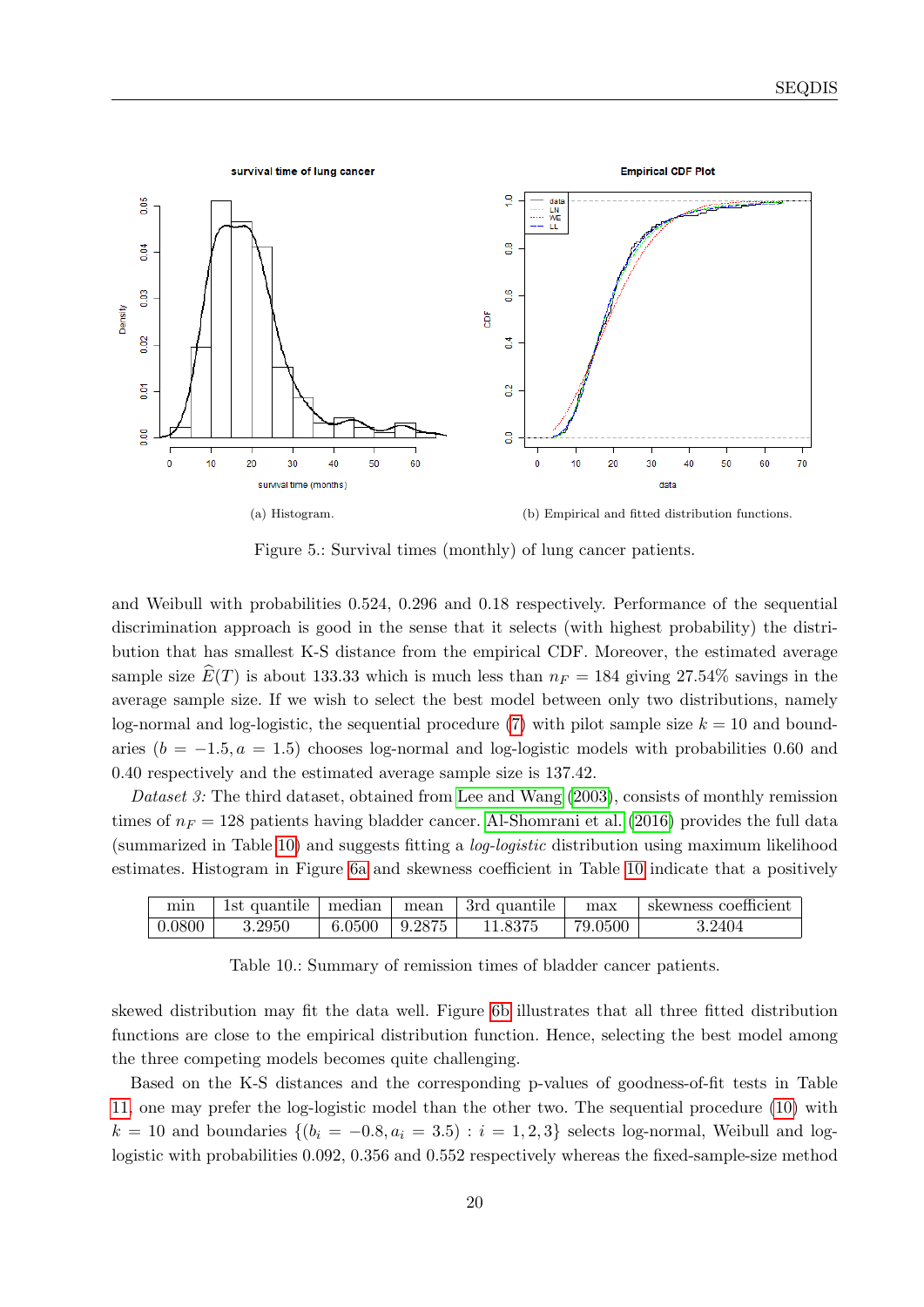<span id="page-20-1"></span>

Figure 6.: Remission times (monthly) of bladder cancer patients.

<span id="page-20-2"></span>

|              | log-normal | Weibull | log-logistic |
|--------------|------------|---------|--------------|
| K-S distance | 0.0635     | 0.0721  | 0.0393       |
| p-value      | 0.6802     | 0.5187  | 0.9889       |

<span id="page-20-3"></span>Table 11.: K-S distances and p-values of goodness-of-fit tests for dataset 3.

of [Raqab et al.](#page-28-2) [\(2018\)](#page-28-2) selects log-normal, Weibull and log-logistic with probabilities 0.128, 0.34 and 0.532 respectively. Similar to the cases of datasets 1 and 2, the sequential procedure selects the distribution (with highest probability) that has the smallest K-S distance from the empirical distribution. Even in this difficult case, the estimated average sample size  $\widehat{E}(T)$  is about 105.87 which is less than the fixed sample size  $n_F = 128$  leading to 17.29% savings in the average sample size.

## <span id="page-20-0"></span>6. General Sequential Discrimination Procedures

In this section, we extend the sequential methodologies proposed in Sections [2](#page-3-0) and [3](#page-9-0) to other distributions and also to the problem of discriminating more than three distributions.

## <span id="page-20-4"></span>6.1. Discriminating Three Distributions from Location-Scale or Log-location-scale Family

For simplicity of presentation, we first consider the problem of discriminating three distributions from location-scale or log-location-scale family. The more general case of discriminating  $M(> 1)$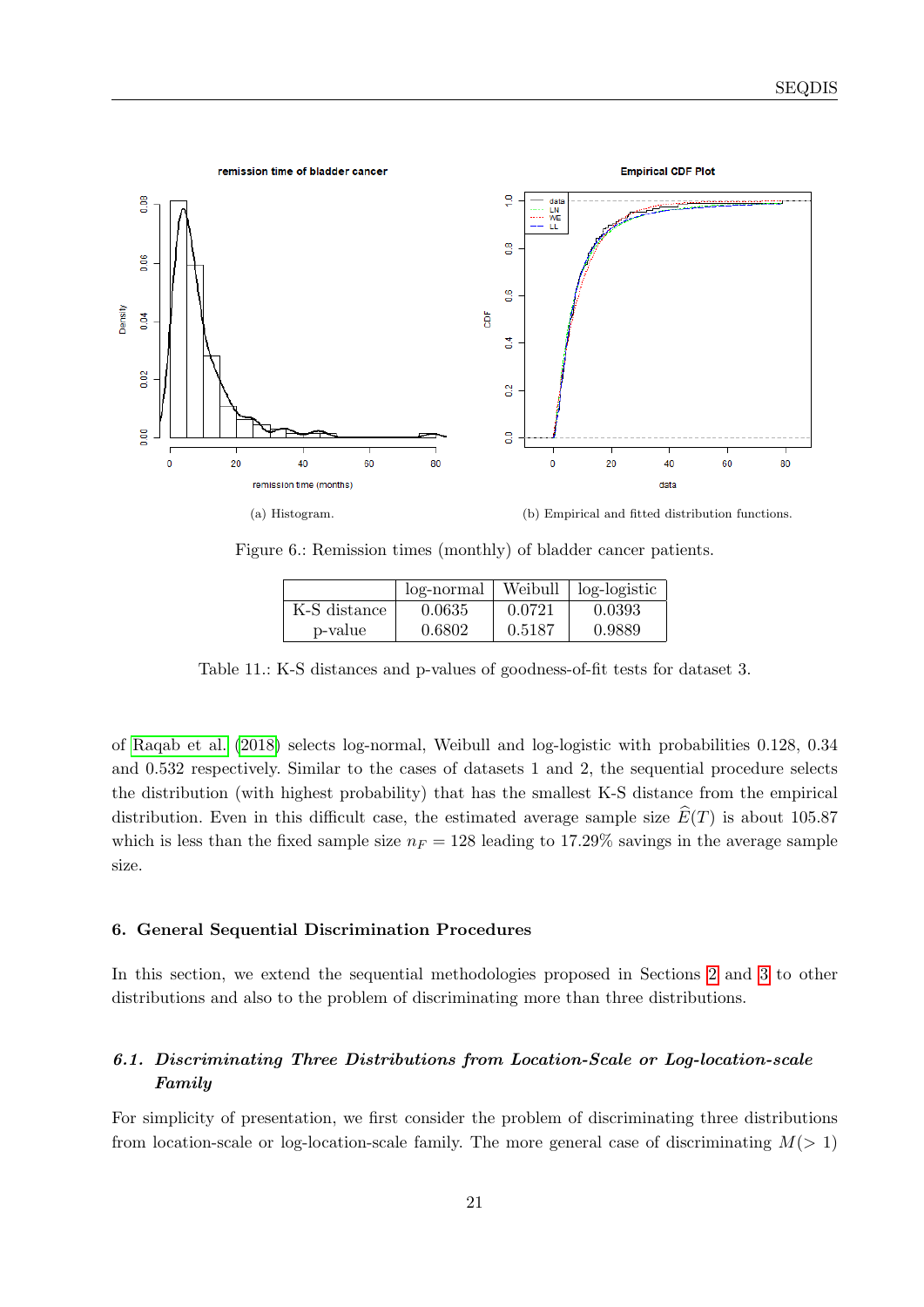distributions is discussed in the following subsection. Note that, apart from log-normal, Weibull and log-logistic distributions, the log-location-scale family includes other important distributions such as log-Cauchy, log-Laplace, Gompertz, and Lomax distributions (see [Wang et al.](#page-28-16) [\(2010\)](#page-28-16)).

Suppose  $X_1, X_2, \ldots$  is a sequence of i.i.d. random variables from either  $f_1(\cdot; \underline{\theta}_1)$  or  $f_2(\cdot; \underline{\theta}_2)$  or  $f_3(\cdot;\underline{\theta}_3)$  where  $f_i$ , for  $i=1,2,3$ , belongs to the location-scale or log-location-scale family. As the data comes sequentially, we identify the correct distribution by testing multiple hypotheses

$$
H_1: X_1, X_2, \cdots \sim f_1(\cdot; \underline{\theta}_1) \text{ vs } H_2: X_1, X_2, \cdots \sim f_2(\cdot; \underline{\theta}_2), \text{ vs } H_3: X_1, X_2, \cdots \sim f_3(\cdot; \underline{\theta}_3).
$$

If MLEs and corresponding RMLs exist, we test the above hypotheses based on the logarithm of RMLs

<span id="page-21-2"></span><span id="page-21-1"></span>
$$
\Lambda_{ij}^{n} = \ln \left( \frac{\prod_{l=1}^{n} f_{i}(X_{l}; \hat{\underline{\theta}}_{in})}{\prod_{l=1}^{n} f_{j}(X_{l}; \hat{\underline{\theta}}_{in})} \right) \ i, j = 1, 2, 3, i < j,\tag{12}
$$

where  $\widehat{\theta}_{in}$  denotes the MLE of  $\underline{\theta}_i$  based on  $X_1, \ldots, X_n$ . For some prefixed boundaries  $b_i < 0 < a_i$ for  $i = 1, 2, 3$ , and pilot sample size  $k(> 1)$ , we stop sampling after collecting  $T<sub>q</sub>$  observations where

$$
T_g = \inf_{n \ge k} \left\{ \{\Lambda_{12}^n \ge a_1 \cap \Lambda_{13}^n \ge a_3 \} \cup \{\Lambda_{12}^n \le b_1 \cap \Lambda_{23}^n \ge a_2 \} \cup \{\Lambda_{23}^n \le b_2 \cap \Lambda_{13}^n \le b_3 \} \right\}.
$$
 (13)

After stopping, we select the model  $f_1$  if  $\Lambda_{12}^{T_g} \ge a_1$  and  $\Lambda_{13}^{T_g} \ge a_3$ , we select  $f_2$  if  $\Lambda_{12}^{T_g} \le b_1$  and  $\Lambda_{23}^{T_g} \ge$  $a_2$ , and we select  $f_3$  if  $\Lambda_{23}^{T_g} \leq b_2$  and  $\Lambda_{13}^{T_g} \leq b_3$ .

Remark 2. The reasons behind working with location-scale or log-location-scale family are as follows. From [Dumonceaux and Antle](#page-27-14) [\(1973\)](#page-27-14) and [Dumonceaux et al.](#page-27-15) [\(1973\)](#page-27-15), we know that if  $f_1, f_2, f_3$  belong to location-scale or log-location-scale family, the distribution of  $\Lambda_{ij}^n$  (for  $i, j =$  $1, 2, 3, i \neq j$  does not depend on the true values of  $\underline{\theta}_i$  and  $\underline{\theta}_j$ . Therefore, RMLs behave like usual likelihood ratios (with known densities), and hence, we can expect to retain the optimality properties of classical MSPRT given in [Baum and Veeravalli](#page-26-2) [\(1994\)](#page-26-2) and [Dragalin et al.](#page-27-17) [\(1999\)](#page-27-17). Moreover, the distribution of stopping time is free of model parameters and the attained PCS only depends on the true model (not on the model parameters). Thus, performances of the proposed methods, especially the savings in the expected sample size can be easily demonstrated empirically.

<span id="page-21-0"></span>Remark 3. Appropriate selection of stopping boundaries in [\(13\)](#page-21-1) is crucial for ensuring high PCS and savings in sample size. One natural choice is the conservative Wald-type boundaries  $b_i =$  $ln(\alpha/2), a_i = -ln(\alpha/2)$ , for  $i = 1, 2, 3$  as in [\(11\)](#page-10-1) to ensure  $PCS_{H_i} \geq 1 - \alpha$ . Another choice of boundaries can be the simulated symmetric boundaries as discussed in Section [3.](#page-9-0) Note that if  $H_i$ is true and the sequential method [\(10\)](#page-10-0) uses the symmetric boundaries  $\{(b_j = -A_s^{(i)}, a_j = A_s^{(i)})\}$  $j = 1, 2, 3$ , then the attained  $PCS_{H_i}$  is a function of  $A_s^{(i)}$ , say  $PCS_{H_i}(A_s^{(i)})$ . Since for locationscale or log-location-scale family, the attained PCS depends on the true model  $H_i$  (not on the model parameters  $\underline{\theta}_i$  and  $A_s^{(i)}$ , we can generate data from  $f_i$  and calculate the value  $A_s^{(i)} > 0$  such that  $PCS_{H_i}(A_s^{(i)}) \approx 1 - \alpha$ . Note that, this is the principle we followed to compute the simulated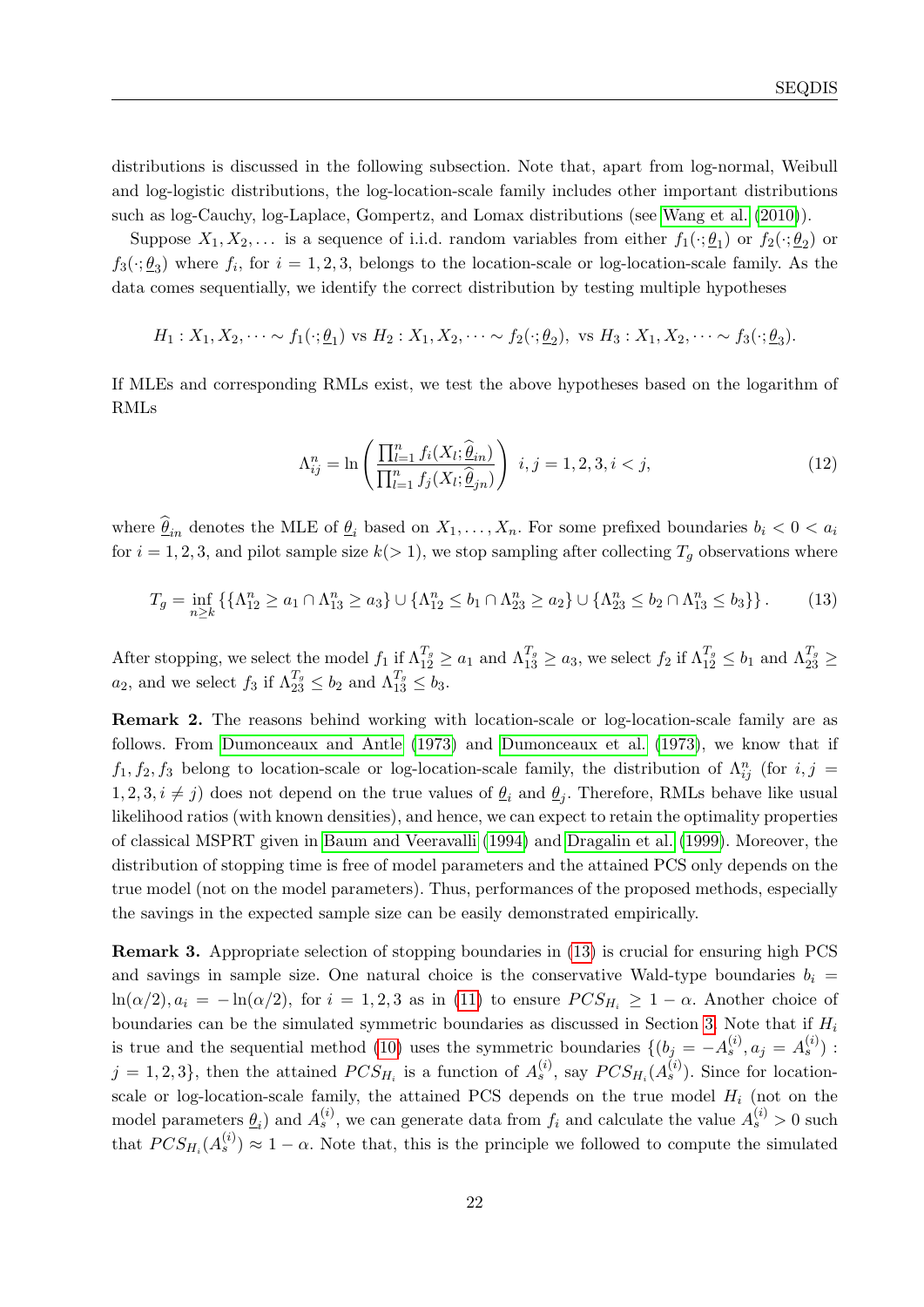boundaries in Tables [3](#page-14-0) and [5.](#page-16-1) In real applications, however, the true model will be unknown. Thus, a conservative choice may be adopted as  $b_j = -\max\{A_s^{(i)} : i = 1, 2, 3\}, a_j = \max\{A_s^{(i)} : i = 1, 2, 3\}$ 1, 2, 3} for  $j = 1, 2, 3$  which will guarantee attained PCS to be more than  $(1 - \alpha)$ .

Algorithm 3 Discriminating three distributions from location-scale or log-location-scale family.

1: Start with a sample of fixed size  $k$  (> 1), fixed threshold  $a_i > 0$ ,  $b_i < 0$  for  $i = 1, 2, 3$ , and  $m = 0$ . 2: while  $m < 1$  do 3: Calculate  $\Lambda_{12}^k$ ,  $\Lambda_{23}^k$  and  $\Lambda_{13}^k$  using [\(12\)](#page-21-2).  $\begin{array}{ll} \textbf{4}: & \textbf{ if } \{ \Lambda_{12}^k \geq a_1 \text{ and } \Lambda_{13}^k \geq a_3 \} \text{ or } \{ \Lambda_{12}^k \leq b_1 \text{ and } \Lambda_{23}^k \geq a_2 \} \text{ or } \{ \Lambda_{23}^k \leq b_2 \text{ and } \Lambda_{13}^k \leq b_3 \} \textbf{ then } \end{array}$ 5: Stop sampling. 6: else 7: Draw one observation and augment with existing samples. 8: end if 9: end while

#### 6.2. Discriminating M Distributions

Now, we extend the sequential procedures of Sections [2,](#page-3-0) [3](#page-9-0) and [6.1](#page-20-4) to discriminate  $M(≥ 2)$  number of distributions that satisfy certain regularity conditions (known as regular family) given in [Lehmann](#page-27-6) [and Casella](#page-27-6) [\(2006\)](#page-27-6) (page 441). As long as the maximum likelihood estimators of model parameters exhibit nice asymptotic properties such as asymptotic normality and consistency, we have a valid consistent discrimination procedure (i.e., PCS tending to 1 as sample size grows to infinity) and asymptotic results of Section [3](#page-9-0) continue to hold.

Suppose  $X_1, X_2, \ldots$  is an i.i.d. sequence from one of the distributions  $\{f_i(\cdot; \underline{\theta}_i) : i = 1, 2, \cdots, M\}$ . As the data is observed sequentially, we would like to select the correct model by testing

<span id="page-22-0"></span>
$$
H_i: X_1, X_2, \cdots \sim f_i(\cdot; \underline{\theta}_i), \ i = 1, 2, \cdots, M. \tag{14}
$$

Borrowing the ideas from MSPRT [\(Baum and Veeravalli](#page-26-2) [\(1994\)](#page-26-2), [Tartakovsky et al.](#page-28-12) [\(2014\)](#page-28-12)), a sequential discrimination procedure can be developed based on log RML functions

$$
\Lambda_{ij}^n = \ln\left(\frac{\prod_{l=1}^n f_i(X_l; \hat{\underline{\theta}}_{in})}{\prod_{l=1}^n f_j(X_l; \hat{\underline{\theta}}_{jn})}\right) \ i, j = 1, 2, \dots, M, i \neq j,
$$

where  $\underline{\theta}_{in}$  is the MLE of  $\underline{\theta}_{i}$  based on  $X_1, \ldots, X_n$ . Suppose  $A = [a_{ij}]$  is a prefixed boundary matrix where  $a_{ij} > 0$  for all  $i \neq j$  and  $k > 1$  is some prefixed pilot sample size.

Let  $T_i = \inf\{n \geq k : \Lambda_{ij}^n \geq a_{ij} \text{ for all } j \neq i\}$  be the first time when we observe enough evidence in favor of  $H_i$  to accept it. Therefore, we need to continue sampling one observation at a time until the stopping time

$$
T^* = \inf \left\{ n \ge k : \text{ for some } i, \Lambda_{ij}^n \ge a_{ij} \text{ for all } j \ne i \right\} = \min \{ T_1, \dots, T_M \}.
$$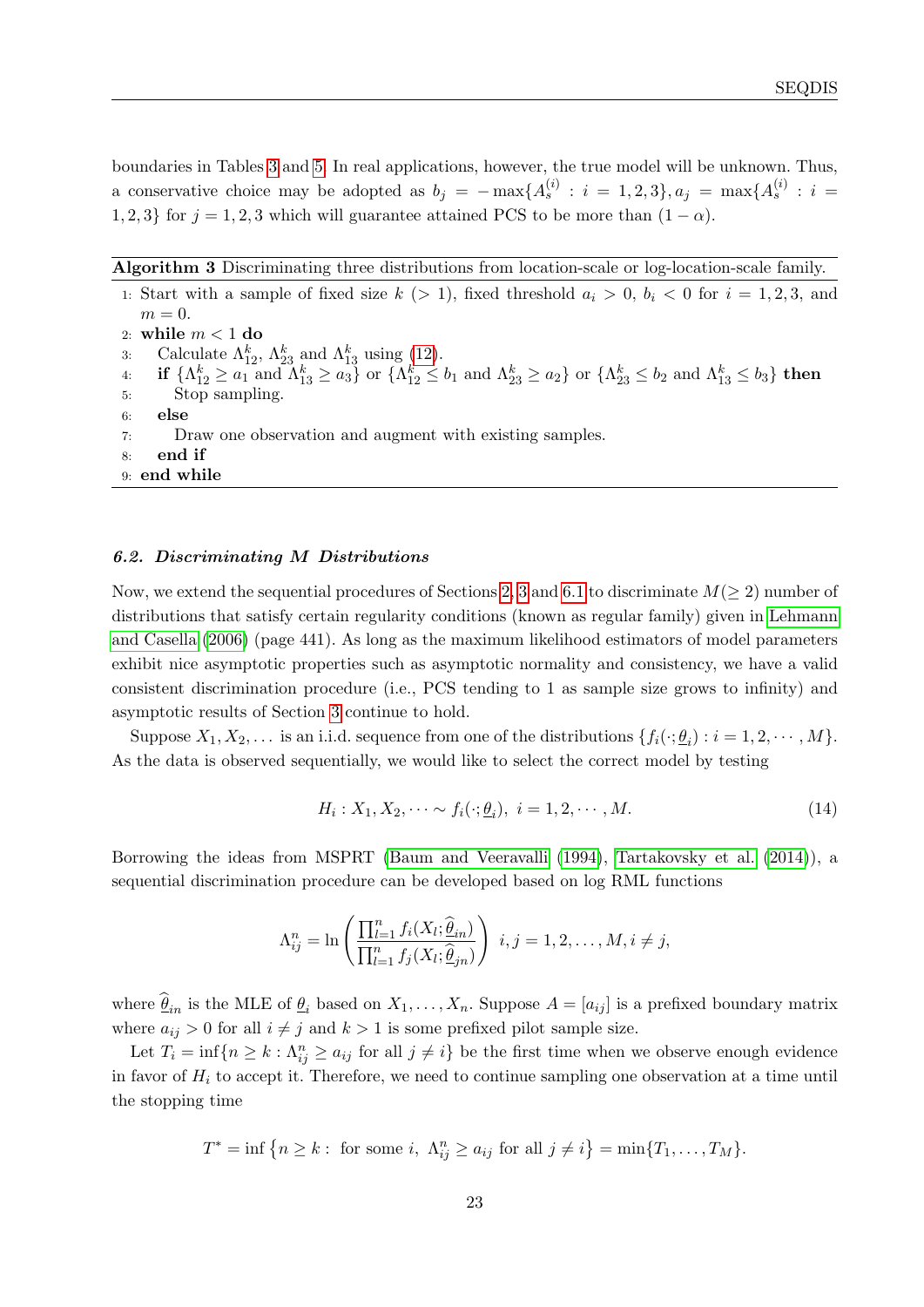At stopping  $T^*$ , accept  $H_i$  if  $T^* = T_i$ . Under the finiteness of second moments of log RML functions, the stopping time  $T^*$  can be shown to be finite with probability 1.

In M-hypotheses testing, we encounter error probabilities  $P(\text{accept } H_i | H_i \text{ true})$  for all  $i, j =$  $1, 2, \dots, M$  and  $i \neq j$ . Fix levels  $\{\alpha_{ij} \in (0,1) : i, j = 1, \dots, M, i \neq j\}$  and  $\{\alpha_i : i = 1, \dots, M\}$ . In the context of MSPRT, if boundaries  $\{a_{ij} = \ln(1/\alpha_{ij}), i \neq j\}$  are used, we can control P(accept H<sub>j</sub> | H<sub>i</sub> true) at level  $\alpha_{ij}$  for all  $i \neq j$ . Alternatively, if boundaries  $\{a_{ij} = \ln\left(\frac{M-1}{\alpha_{ij}}\right)\}$  $\frac{d-1}{\alpha_i}\bigg)$  :  $i, j = 1, \ldots, M, i \neq j$  are used,  $P(\text{reject } H_i \mid H_i \text{ true})$  is controlled at level  $\alpha_i$  for all  $i = 1, \ldots, M$ . MSPRT with either of these thresholds is first-order asymptotically optimal for i.i.d. case and also for some non-i.i.d. cases [\(Tartakovsky et al.](#page-28-12) [\(2014\)](#page-28-12)). Thus, we can adopt these boundaries for testing [\(14\)](#page-22-0), and hope to have  $PCS_{H_i}$  (probability of accepting  $H_i$  when  $H_i$  is true) at least  $(1-\sum_{j\neq i}\alpha_{ij})$ for all  $i = 1, ..., M$  for the first choice of boundaries and  $PCS_{H_i} \geq 1 - \alpha_i$  for the second choice of boundaries. However, a mathematical proof of this fact for finite sample is an open problem.

Note that there are many distributions that satisfy the regularity conditions [\(Lehmann and](#page-27-6) [Casella](#page-27-6) [\(2006\)](#page-27-6), page 441) so that MLEs and corresponding RML functions enjoy desirable asymptotic properties, but they neither belong to location-scale nor log-location-scale family. For instance, gamma distribution with shape and scale parameters is an important distribution for modeling right-skewed data which belongs to the regular family but is not a member of the location-scale or log-location-scale family. For such cases, the distributions of RMLs may depend on model parameters, and the average sample size and PCS will also depend on model parameters. Hence, we won't be able to find simulated stopping boundaries as in Remark [3.](#page-21-0) However, we can use MSPRT boundaries  $\{a_{ij} = \ln\left(\frac{M-1}{\alpha}\right) : i, j = 1, \ldots, M, i \neq j\}$  for such cases and all asymptotic results as in Section [3](#page-9-0) continue to hold as  $\alpha \to 0$ . In particular, we implemented the proposed sequential method with MSPRT boundaries to discriminate gamma, Weibull, log-normal and log-logistic distributions under several parameter choices for gamma and observed that the finite sample performance of the method is quite satisfactory.

#### <span id="page-23-0"></span>7. Concluding Remarks

Likelihood based sequential testing approaches are proposed to select the most appropriate model from two or three competing models, namely log-normal, Weibull and log-logistic. Although we only presented numerical results for these three special distributions, we extended the proposed sequential methodologies to discriminate M distributions that belong to location-scale or log-location-scale or regular family of distributions. Stopping boundaries used for our methods are adapted from well-known sequential tests GSLRT and MSPRT that are proven to be asymptotically optimal [\(Lai](#page-27-13) [\(1988\)](#page-27-13), [Dragalin et al.](#page-27-17) [\(1999\)](#page-27-17)) as error probabilities tend to zero (equivalently, boundaries tend to infinity). We prove the consistency of the proposed sequential approaches by showing that attained PCS is asymptotically one. However, providing an exact (non-asymptotic) upper bound on error probabilities or an exact lower bound on PCS with the proposed boundaries for finite sample size is extremely challenging, if not impossible (see, e.g., [Tartakovsky](#page-28-8) [\(2014\)](#page-28-8)). Therefore, finite sample properties of sequential methods with the prescribed Wald-type boundaries are studied through Monte Carlo simulations, and it is shown that PCS attains or exceeds the desired level in all cases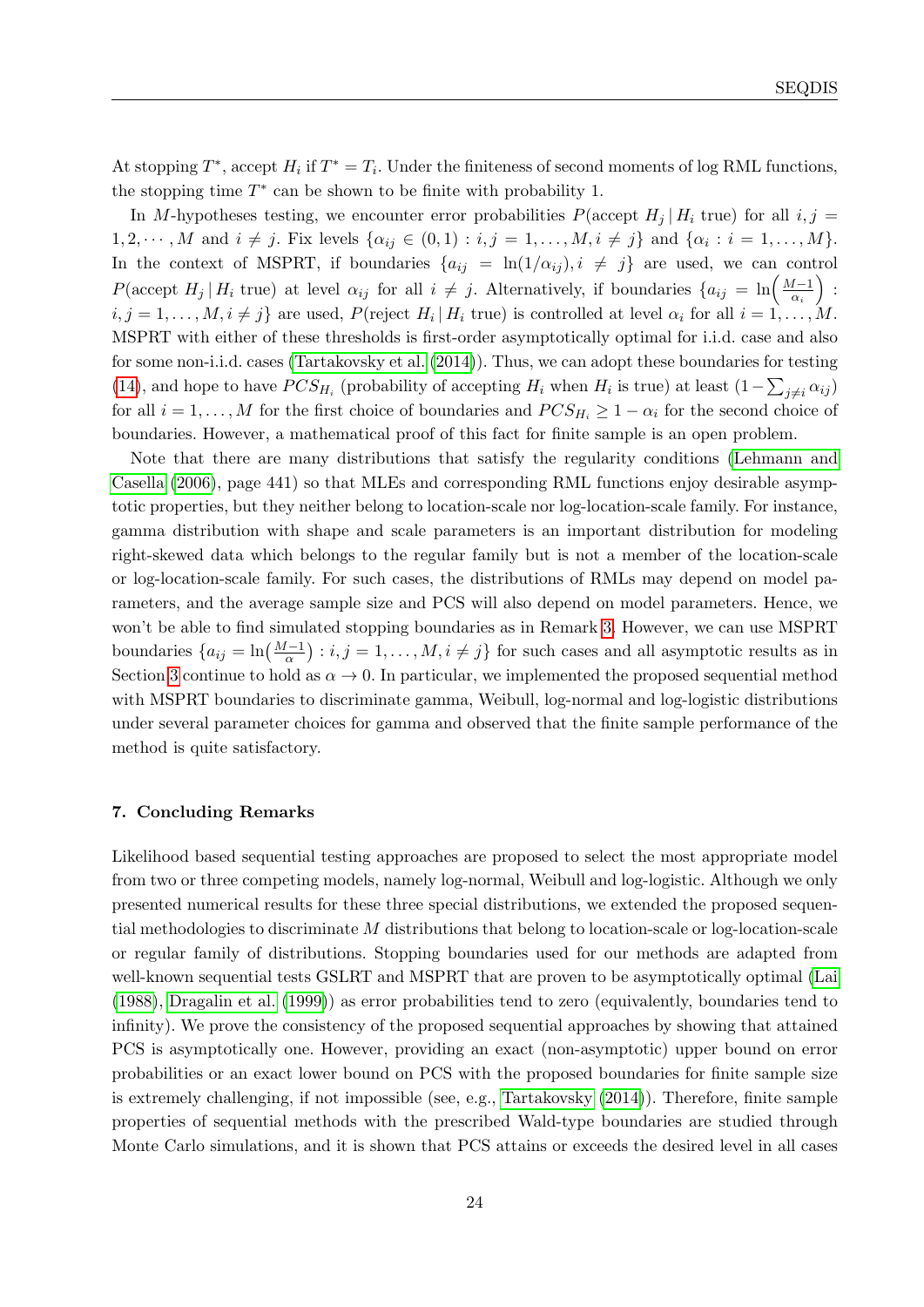considered in this article. More importantly, to attain same PCS, sequential procedures require much fewer (sometimes even three times fewer) sample sizes on average compared to their fixedsample-size competitors available in literature leading to huge savings in sampling costs. Selection of appropriate boundaries are crucial for savings in sample sizes. If symmetric boundaries are used in [\(10\)](#page-10-0), Figure [3a](#page-17-0) may guide practitioners about attained PCS (roughly within some interval) for some chosen boundary  $A_s$ .

Instead of using frequentist approach based on RML functions, one can possibly develop sequential discrimination methods using the Bayesian framework for multi-hypotheses as given in [Tartakovsky et al.](#page-28-12) [\(2014\)](#page-28-12). To avoid the inconvenience of purely sequential sampling, two-stage methodologies in the spirit of Stein's two-stage method [\(Stein](#page-28-17) [\(1945\)](#page-28-17)) may be designed for discrimination problems. Such methodologies may be investigated in future.

## Appendix

## Proof of Lemma [1](#page-5-1)

**Proof.** We prove this lemma under  $H_0^{(1)}$  $_{0}^{(1)}$ . The proof for the other case is similar. Note that

<span id="page-24-0"></span>
$$
P(T_1 = \infty) = \lim_{n \to \infty} P(T_1 > n) \le \lim_{n \to \infty} P(b < \Lambda_n^{(1)} < a)
$$

$$
= \lim_{n \to \infty} \left[ \Phi\left(\frac{a/n - E(\Lambda_n^{(1)})/n}{\frac{1}{\sqrt{n}} \sqrt{Var(\Lambda_n^{(1)})/n}}\right) - \Phi\left(\frac{b/n - E(\Lambda_n^{(1)})/n}{\frac{1}{\sqrt{n}} \sqrt{Var(\Lambda_n^{(1)})/n}}\right) \right].
$$
(15)

Note that [\(15\)](#page-24-0) holds because from Theorem 2 of [Kundu and Manglick](#page-27-9) [\(2004\)](#page-27-9), the distribution of  $\Lambda_n^{(1)}$  is asymptotically normal with mean  $E(\Lambda_n^{(1)})$  and variance  $Var(\Lambda_n^{(1)})$  under  $H_0^{(1)}$  $\mathbf{0}^{(1)}$ . Here,  $\Phi$ denotes the CDF of standard normal random variable. [Kundu and Manglick](#page-27-9) [\(2004\)](#page-27-9) shows that  $\lim_{n\to\infty} E(\Lambda_n^{(1)})/n$  and  $\lim_{n\to\infty} Var(\Lambda_n^{(1)})/n$  are negative and positive constants (finite) respec-tively. Therefore, [\(15\)](#page-24-0) yields  $P(T = \infty) = 1 - 1 = 0$ . This completes the proof.  $\Box$ 

#### Proof of Lemma [2](#page-6-1)

**Proof.** (i) Assume  $H_A^{(1)}$ <sup>(1)</sup> is true. Let  $\underline{P} = (\sigma, \eta, \tilde{\gamma}, \tilde{\theta}), \ \underline{\hat{P}} = (\hat{\sigma}_n, \hat{\eta}_n, \hat{\gamma}_n, \hat{\theta}_n), \ g(X_i | \underline{\hat{P}}) =$  $\ln\left(\frac{f_{LN}(X_i;\widehat{\sigma}_n,\widehat{\eta}_n)}{f_{L}(X_i;\widehat{\sigma}_n,\widehat{\eta}_n)}\right)$  $f_{WE}(X_i;\widehat{\gamma}_n,\theta_n)$ ). Using Taylor expansion at  $\underline{P}$  we have,

<span id="page-24-1"></span>
$$
g(X_i|\widehat{\underline{P}}) = g(X_i|\underline{P}) + (\widehat{\sigma}_n - \sigma) \frac{\partial}{\partial \sigma} g(X_i|\sigma, \eta, \tilde{\gamma}, \tilde{\theta})|_{\sigma = \sigma_0} + (\widehat{\eta}_n - \eta) \frac{\partial}{\partial \eta} g(X_i|\sigma, \eta, \tilde{\gamma}, \tilde{\theta})|_{\eta = \eta_0}
$$
  
+ 
$$
(\widehat{\gamma}_n - \tilde{\gamma}) \frac{\partial}{\partial \tilde{\gamma}} g(X_i|\sigma, \eta, \tilde{\gamma}, \tilde{\theta})|_{\tilde{\gamma} = \tilde{\gamma}_0} + (\widehat{\theta}_n - \tilde{\theta}) \frac{\partial}{\partial \tilde{\theta}} g(X_i|\sigma, \eta, \tilde{\gamma}, \tilde{\theta})|_{\tilde{\theta} = \tilde{\theta}_0},
$$
(16)

where  $\sigma_0 = p_1 \hat{\sigma}_n + (1 - p_1)\sigma$ ,  $\eta_0 = p_2 \hat{\eta}_n + (1 - p_2)\eta$ ,  $\tilde{\gamma}_0 = p_3 \hat{\gamma}_n + (1 - p_3)\tilde{\gamma}$ ,  $\tilde{\theta}_0 = p_4 \hat{\theta}_n + (1 - p_4)\tilde{\theta}$ and  $p_i \in (0,1)$  for  $i=1,2,3,4$ . It is easy to check that  $\frac{\partial}{\partial \sigma} g(X_i | \sigma, \eta, \tilde{\gamma}, \tilde{\theta})|_{\sigma=\sigma_0}$  converges to finite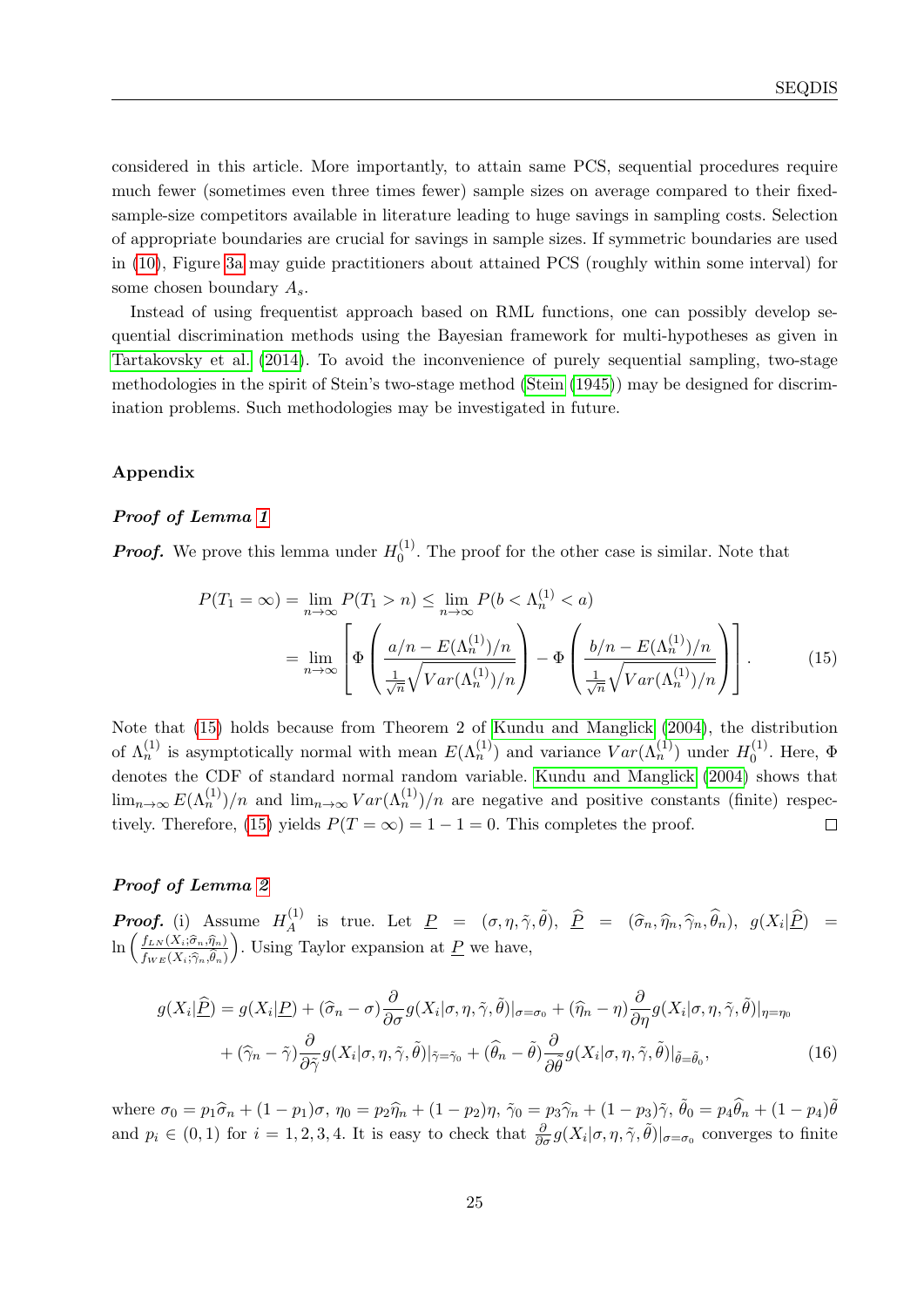random variable  $\frac{\partial}{\partial \sigma} g(X_i | \sigma, \eta, \tilde{\gamma}, \tilde{\theta})$ . Therefore,  $\hat{\sigma}_n \xrightarrow{a.s.} \sigma$  yields,

<span id="page-25-0"></span>
$$
(\widehat{\sigma}_n-\sigma)\frac{\partial}{\partial\sigma}g(X_i|\sigma,\eta,\tilde{\gamma},\tilde{\theta})|_{\sigma=\sigma_0}\xrightarrow{a.s.} 0 \text{ as } n\to\infty.
$$

This holds for all others terms of in the right hand side of [\(16\)](#page-24-1). Hence,  $g(X_i|\hat{P}) - g(X_i|P) \xrightarrow{a.s.} 0$ as  $n \to \infty$ . Thus, the Cesaro mean

$$
\frac{\Lambda_n^{(1)}}{n} - \frac{1}{n} \sum_{i=1}^n g(X_i | \underline{P}) = \frac{1}{n} \sum_{i=1}^n \left( g(X_i | \widehat{\underline{P}}) - g(X_i | \underline{P}) \right) \xrightarrow{a.s.} 0 \text{ as } n \to \infty. \tag{17}
$$

Since  $\frac{1}{n}\sum_{i=1}^n g(X_i|\underline{P}) \xrightarrow{a.s.} E_{H_A^{(1)}}[g(X|\underline{P})] = \mu_{LN}$  as  $n \to \infty$  by strong law of large number, we conclude from [\(17\)](#page-25-0) that  $\frac{\Lambda_n^{(1)}}{n}$  $\frac{h}{n} \xrightarrow{a.s.} \mu_{LN}$ . The proof is similar when  $H_0^{(1)}$  $\int_0^{(1)}$  is true. (ii) An application of Jensen's inequality yields  $\mu_{WE} < 0 < \mu_{LN}$ . Using part (i) of Lemma [2,](#page-6-1) we have  $\Lambda_n^{(1)} \xrightarrow{a.s.} \infty$  or  $-\infty$  when  $H_A^{(1)}$  $\frac{1}{A}$  or  $H_0^{(1)}$  $\Box$  $v_0^{(1)}$  is true as  $n \to \infty$ .

## Proof of Theorem [1](#page-6-0)

**Proof.** (a) Assume that  $H_0^{(1)}$  $\binom{1}{0}$  is true, i.e., data follows Weibull distribution.

(i) Note that if  $\Lambda_n^{(1)}$  is a random variable then sup  $\Lambda_n^{(1)}$  is also a random variable. Following the n argument given in Theorem 2.1 of [Berk](#page-27-16) [\(1973\)](#page-27-16), sup n  $\Lambda_n^{(1)}$  is finite with probability 1. Therefore,

$$
I(\Lambda_{T_1}^{(1)} \ge a)) \le I(\sup_n \Lambda_n^{(1)} \ge a) \to 0
$$
 as  $a \to \infty$  with probability 1.

Thus,  $\lim_{a\to\infty} I(\Lambda_{T_1}^{(1)} \ge a) = 0$  with probability 1. By Lebesgue's dominated convergence theorem

$$
\lim_{a \to \infty} P(\Lambda_{T_1}^{(1)} \ge a) = \lim_{a \to \infty} E\Big[I(\Lambda_{T_1}^{(1)} \ge a)\Big] = E\Big[\lim_{a \to \infty} I(\Lambda_{T_1}^{(1)} \ge a)\Big] = 0.
$$

(ii) Since  $\frac{\Lambda_n^{(1)}}{n}$  $\frac{\partial h}{\partial n}$   $\xrightarrow{a.s.} \mu_{WE}$  as  $n \to \infty$  and  $T_1 \xrightarrow{a.s.} \infty$  as  $b \to -\infty$ , using Theorem 2.1 of [Gut](#page-27-18) [\(2009\)](#page-27-18),  $\Lambda^{(1)}_{T_{\text{a}}}$  $T_1$  $\frac{\Delta T_1}{T_1} \xrightarrow{a.s} \mu_{WE}$  as  $b \to -\infty$ . From definition of  $T_1$ ,

$$
\Lambda_{T_1-1}^{(1)}I(\Lambda_{T_1}^{(1)} \le b) \ge bI(\Lambda_{T_1}^{(1)} \le b) \ge \Lambda_{T_1}^{(1)}I(\Lambda_{T_1}^{(1)} \le b).
$$

Dividing all parts of this inequality by  $T_1$  and taking  $b \to -\infty$ 

$$
\lim_{b \to -\infty} \frac{\Lambda_{T_1 - 1}^{(1)}}{T_1} I(\Lambda_{T_1}^{(1)} \le b) \ge \lim_{b \to -\infty} \frac{b}{T_1} I(\Lambda_{T_1}^{(1)} \le b) \ge \lim_{b \to -\infty} \frac{\Lambda_{T_1}^{(1)}}{T_1} I(\Lambda_{T_1}^{(1)} \le b).
$$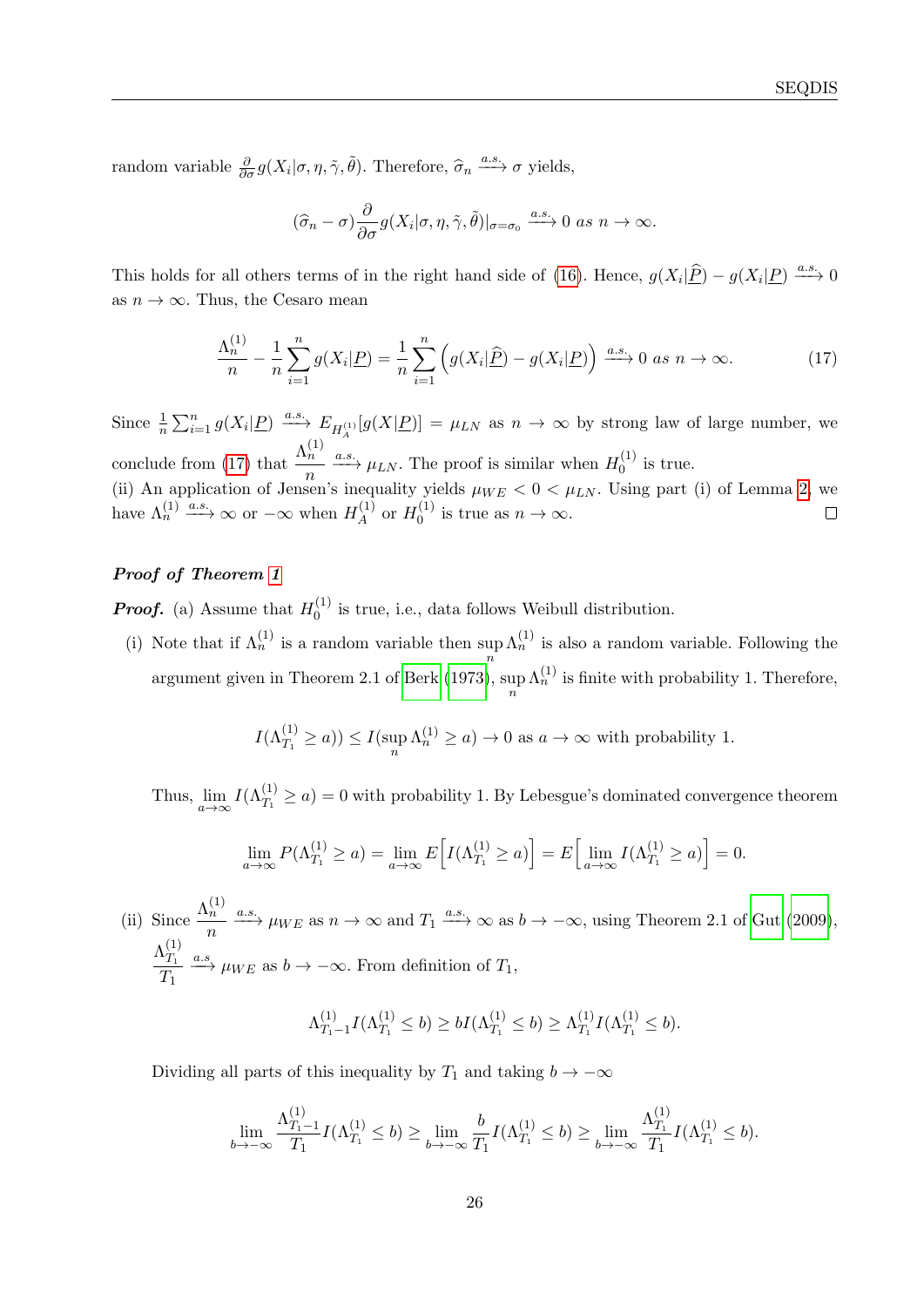Using part (i) of Theorem [1,](#page-6-0) both extreme terms are  $\mu_{WE}$  with probability 1. Therefore, lim b→−∞ b  $T_1$  $I(\Lambda_{T_1}^{(1)} \leq b) = \mu_{WE}$  implies that,  $\lim_{b \to -\infty}$ b  $\frac{b}{T_1} = \mu_{WE}$ , since  $\lim_{b \to -\infty} I(\Lambda_{T_1}^{(1)} \le b) = 1$ using part  $(i)$ ). Therefore,

$$
\lim_{b \to -\infty} \frac{T_1}{b} = \frac{1}{\mu_{WE}} \text{ with probability 1.}
$$

By Fatou's lemma,

$$
\liminf_{b \to -\infty} E\Big[\frac{T_1}{-b}\Big] \ge -\frac{1}{\mu_{WE}} \text{ implies that } \limsup_{b \to -\infty} E\Big[\frac{T_1}{b}\Big] \le \frac{1}{\mu_{WE}}.
$$

(b) Proof is similar as part (a), and hence, omitted.

## Proof of Lemma [3](#page-10-2)

**Proof.** Let us provide the proof assuming  $H_1$ , that is, the data is coming from log-normal distribution.

$$
P_{H_1}(T = \infty) = \lim_{n \to \infty} P_{H_1}(T > n)
$$
  
\n
$$
\leq \lim_{n \to \infty} P_{H_1} \left( {\Lambda_n^{(1)} < a_1 \cup \Lambda_n^{(3)} < a_3} \cap {\Lambda_n^{(1)} > b_1 \cup \Lambda_n^{(2)} < a_2} \cap {\Lambda_n^{(2)} > b_2 \cup \Lambda_n^{(3)} > b_3} \right)
$$
  
\n
$$
\leq \lim_{n \to \infty} P_{H_1} \left( {\Lambda_n^{(1)} < a_1 \cup \Lambda_n^{(3)} < a_3} \right)
$$
  
\n
$$
\leq \lim_{n \to \infty} P_{H_1} \left( {\Lambda_n^{(1)} < a_1} \right) + \lim_{n \to \infty} P_{H_1} \left( {\Lambda_n^{(3)} < a_3} \right) = 0.
$$

As the data is coming from log-normal distribution, it is easy to verify that  $\Lambda_n^{(1)} \to \infty$  and  $\Lambda_n^{(3)} \to$  $\infty$  with probability 1 following the arguments of Lemma [2.](#page-6-1) Hence,  $P_{H_1}(\Lambda_n^{(1)} < a_1) \to 0$  and  $P_{H_1}(\Lambda_n^{(3)} < a_3) \to 0$  for any fixed  $a_1, a_3 > 0$  as  $n \to \infty$ . Proof is similar when the data is coming from Weibull or log-logistic distribution, and hence, omitted.  $\Box$ 

#### References

- <span id="page-26-3"></span>Ali A Al-Shomrani, AI Shawky, Osama H Arif, and Muhammad Aslam. Log-logistic distribution for survival data analysis using MCMC. SpringerPlus, 5(1):1774, 2016.
- <span id="page-26-0"></span>Per K Andersen, Ornulf Borgan, Richard D Gill, and Niels Keiding. Statistical models based on counting processes. Springer Science & Business Media, 2012.
- <span id="page-26-1"></span>P Armitage. Sequential analysis with more than two alternative hypotheses, and its relation to discriminant function analysis. Journal of the Royal Statistical Society. Series B (Methodological),  $12(1):137-144$ , 1950.
- <span id="page-26-2"></span>Carl W Baum and Venugopal V Veeravalli. A sequential procedure for multihypothesis testing. IEEE Transactions on Information Theory, 40(6), 1994.

 $\Box$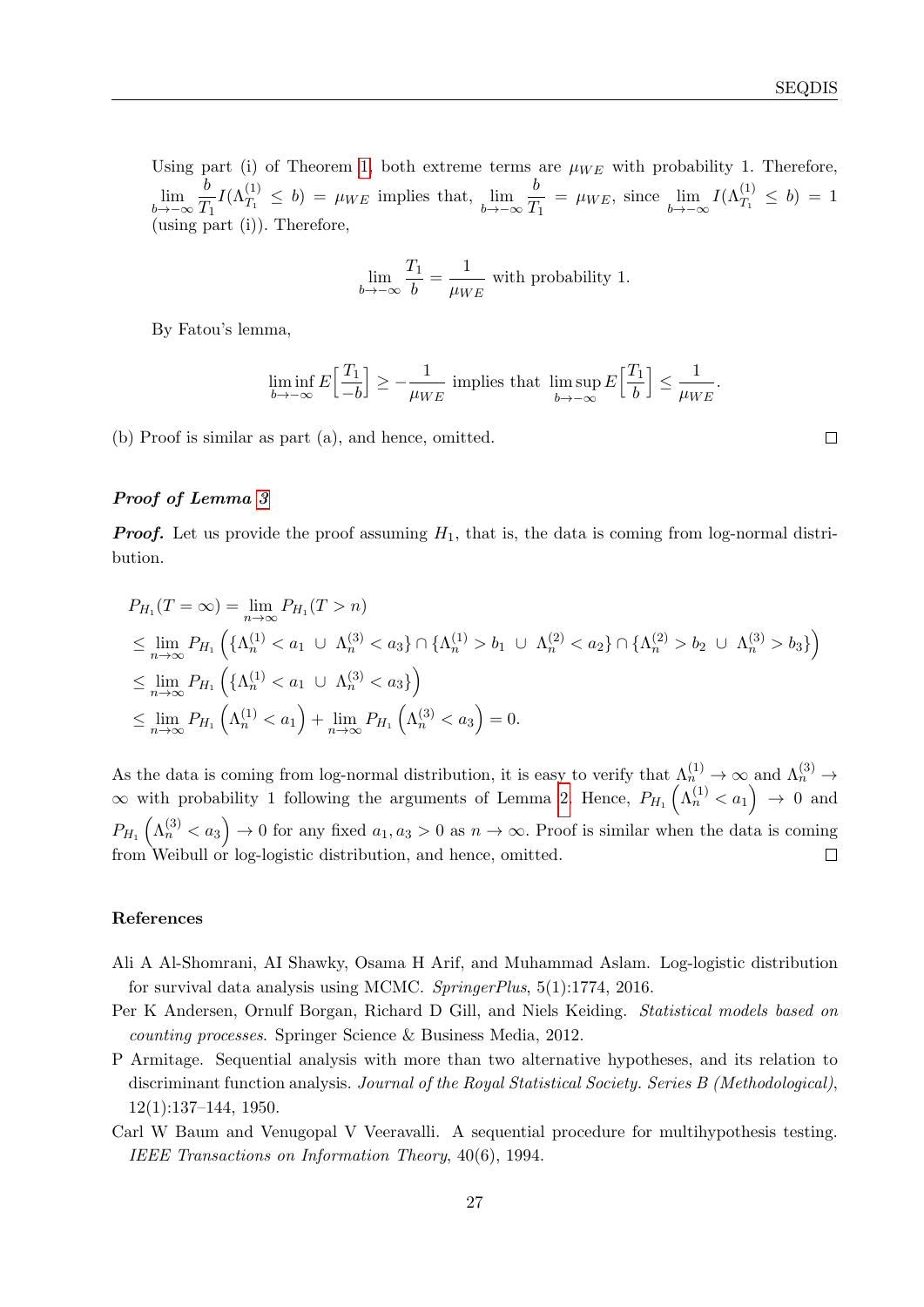- <span id="page-27-16"></span>Robert H Berk. Some asymptotic aspects of sequential analysis. The Annals of Statistics, pages 1126–1138, 1973.
- <span id="page-27-3"></span>David R Cox. Tests of separate families of hypotheses. Proc. Fourth Berkeley Symp. Mathemat. Statist. Probab. Berkeley, pages 105–123, 1961.
- <span id="page-27-4"></span>David R Cox. Further results on tests of separate families of hypotheses. Journal of the Royal Statistical Society: Series B (Methodological), 24(2):406–424, 1962.
- <span id="page-27-5"></span>Arabin Kumar Dey and Debasis Kundu. Discriminating between the log-normal and log-logistic distributions. Communications in Statistics-Theory and Methods, 39(2):280–292, 2009a.
- <span id="page-27-1"></span>Arabin Kumar Dey and Debasis Kundu. Discriminating among the log-normal, Weibull, and generalized exponential distributions. IEEE Transactions on Reliability, 58(3):416–424, 2009b.
- <span id="page-27-17"></span>VP Dragalin, Alexander G Tartakovsky, and Venugopal V Veeravalli. Multihypothesis sequential probability ratio tests. I. asymptotic optimality. IEEE Transactions on Information Theory, 45 (7):2448–2461, 1999.
- <span id="page-27-14"></span>Robert Dumonceaux and Charles E Antle. Discrimination between the log-normal and the Weibull distributions. Technometrics, 15(4):923–926, 1973.
- <span id="page-27-15"></span>Robert Dumonceaux, Charles E Antle, and Gerald Haas. Likelihood ratio test for discrimination between two models with unknown location and scale parameters. Technometrics, 15(1):19–27, 1973.
- <span id="page-27-10"></span>AE Elsherpieny, NS Ibrahim, and UN Radwan. Discriminating between Weibull and log-logistic distributions. International Journal of Innovative Research in Science, Engineering and Technology, 2(8):3358–3371, 2013.
- <span id="page-27-12"></span>Edwin Fuller, Stephen W Freiman, Janet B Quinn, George D Quinn, and W Craig Carter. Fracture mechanics approach to the design of glass aircraft windows: A case study. In Window and dome technologies and materials IV, volume 2286, pages 419–430. International Society for Optics and Photonics, 1994.
- <span id="page-27-7"></span>Rameshwar D Gupta and Debasis Kundu. Discriminating between Weibull and generalized exponential distributions. Computational Statistics & Data Analysis, 43(2):179–196, 2003.
- <span id="page-27-8"></span>Rameshwar D Gupta and Debasis Kundu. Discriminating between gamma and generalized exponential distributions. Journal of Statistical Computation  $\mathscr B$  Simulation, 74(2):107–121, 2004. Allan Gut. Stopped Random Walks. Springer, 2009.
- <span id="page-27-18"></span><span id="page-27-9"></span>Debasis Kundu and Anubhav Manglick. Discriminating between the Weibull and log-normal distributions. Naval Research Logistics (NRL), 51(6):893–905, 2004.
- <span id="page-27-13"></span>Tze Leung Lai. Nearly optimal sequential tests of composite hypotheses. The Annals of Statistics, 16(2):856–886, 1988.
- <span id="page-27-11"></span>JF Lawless. Statistical Models and Methods for Lifetime Data. Wiley, New York, 1982.
- <span id="page-27-2"></span>Elisa T Lee and John Wang. Statistical Methods for Survival Data Analysis, volume 476. John Wiley & Sons, 2003.
- <span id="page-27-6"></span>Erich L Lehmann and George Casella. Theory of Point Estimation. Springer Science & Business Media, 2006.
- <span id="page-27-0"></span>AW Marshall, Juan C Meza, and Ingram Olkin. Can data recognize its parent distribution? Journal of Computational and Graphical Statistics, 10(3):555–580, 2001.